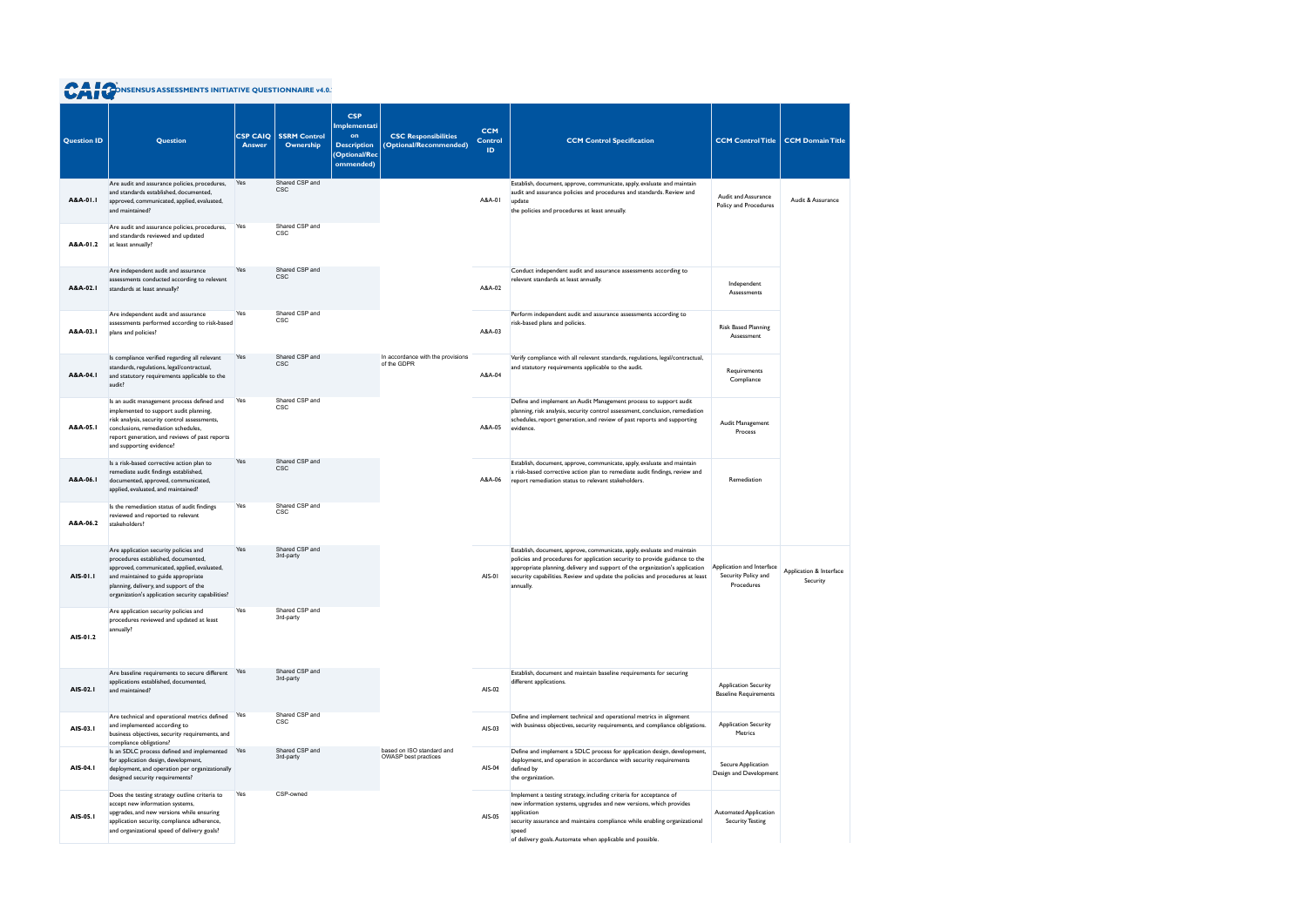|                    | <b>A POONSENSUS ASSESSMENTS INITIATIVE QUESTIONNAIRE v4.0.</b>                                                                                                                                |                                  |                                  |                                                                                       |                                                       |                                    |                                                                                                                                                                                                                                      |                                                                   |                                                                               |
|--------------------|-----------------------------------------------------------------------------------------------------------------------------------------------------------------------------------------------|----------------------------------|----------------------------------|---------------------------------------------------------------------------------------|-------------------------------------------------------|------------------------------------|--------------------------------------------------------------------------------------------------------------------------------------------------------------------------------------------------------------------------------------|-------------------------------------------------------------------|-------------------------------------------------------------------------------|
| <b>Question ID</b> | <b>Question</b>                                                                                                                                                                               | <b>CSP CAIQ</b><br><b>Answer</b> | <b>SSRM Control</b><br>Ownership | <b>CSP</b><br>Implementati<br>on<br><b>Description</b><br>(Optional/Rec)<br>ommended) | <b>CSC Responsibilities</b><br>(Optional/Recommended) | <b>CCM</b><br><b>Control</b><br>ID | <b>CCM Control Specification</b>                                                                                                                                                                                                     | <b>CCM Control Title</b>                                          | <b>CCM Domain Title</b>                                                       |
| AIS-05.2           | Is testing automated when applicable and<br>possible?                                                                                                                                         | Yes                              | CSP-owned                        |                                                                                       |                                                       |                                    |                                                                                                                                                                                                                                      |                                                                   |                                                                               |
| AIS-06.1           | Are strategies and capabilities established and<br>implemented to deploy application<br>code in a secure, standardized, and compliant<br>manner?                                              | Yes                              | CSC-owned                        |                                                                                       |                                                       | AIS-06                             | Establish and implement strategies and capabilities for secure, standardized,<br>and compliant application deployment. Automate where possible.                                                                                      | <b>Automated Secure</b><br>Application Deployment                 |                                                                               |
| AIS-06.2           | Is the deployment and integration of<br>application code automated where possible?                                                                                                            | Yes                              | CSC-owned                        |                                                                                       |                                                       |                                    |                                                                                                                                                                                                                                      |                                                                   |                                                                               |
| AIS-07.1           | Are application security vulnerabilities<br>remediated following defined processes?                                                                                                           | Yes                              | CSC-owned                        |                                                                                       |                                                       | AIS-07                             | Define and implement a process to remediate application security<br>vulnerabilities, automating remediation when possible.                                                                                                           | <b>Application Vulnerability</b><br>Remediation                   |                                                                               |
| AIS-07.2           | Is the remediation of application security<br>vulnerabilities automated when<br>possible?                                                                                                     | Yes                              | CSC-owned                        |                                                                                       |                                                       |                                    |                                                                                                                                                                                                                                      |                                                                   |                                                                               |
| <b>BCR-01.1</b>    | Are business continuity management and<br>operational resilience policies and<br>procedures established, documented,<br>approved, communicated, applied, evaluated,<br>and maintained?        | Yes                              | Shared CSP and<br><b>CSC</b>     |                                                                                       |                                                       | <b>BCR-01</b>                      | Establish, document, approve, communicate, apply, evaluate and maintain<br>business continuity management and operational resilience policies and<br>procedures.<br>Review and update the policies and procedures at least annually. | <b>Business Continuity</b><br>Management Policy and<br>Procedures | <b>Business Continuity</b><br>Management and<br><b>Operational Resilience</b> |
| <b>BCR-01.2</b>    | Are the policies and procedures reviewed and<br>updated at least annually?                                                                                                                    | Yes                              | Shared CSP and<br><b>CSC</b>     |                                                                                       |                                                       |                                    |                                                                                                                                                                                                                                      |                                                                   |                                                                               |
| <b>BCR-02.1</b>    | Are criteria for developing business continuity<br>and operational resiliency<br>strategies and capabilities established based on<br>business disruption and risk<br>impacts?                 | Yes                              | Shared CSP and<br><b>CSC</b>     |                                                                                       |                                                       | <b>BCR-02</b>                      | Determine the impact of business disruptions and risks to establish<br>criteria for developing business continuity and operational resilience<br>strategies<br>and capabilities.                                                     | Risk Assessment and<br><b>Impact Analysis</b>                     |                                                                               |
| <b>BCR-03.1</b>    | Are strategies developed to reduce the impact Yes<br>of, withstand, and recover from<br>business disruptions in accordance with risk<br>appetite?                                             |                                  | Shared CSP and<br><b>CSC</b>     |                                                                                       |                                                       | <b>BCR-03</b>                      | Establish strategies to reduce the impact of, withstand, and recover<br>from business disruptions within risk appetite.                                                                                                              | <b>Business Continuity</b><br>Strategy                            |                                                                               |
| <b>BCR-04.1</b>    | Are operational resilience strategies and<br>capability results incorporated<br>to establish, document, approve, communicate,<br>apply, evaluate, and maintain a<br>business continuity plan? | Yes                              | Shared CSP and<br><b>CSC</b>     |                                                                                       |                                                       | <b>BCR-04</b>                      | Establish, document, approve, communicate, apply, evaluate and maintain<br>a business continuity plan based on the results of the operational resilience<br>strategies and capabilities.                                             | <b>Business Continuity</b><br>Planning                            |                                                                               |
| <b>BCR-05.1</b>    | Is relevant documentation developed,<br>identified, and acquired to support business<br>continuity and operational resilience plans?                                                          | Yes                              | Shared CSP and<br><b>CSC</b>     |                                                                                       |                                                       | <b>BCR-05</b>                      | Develop, identify, and acquire documentation that is relevant to<br>support the business continuity and operational resilience programs. Make<br>the<br>documentation available to authorized stakeholders and review periodically.  | Documentation                                                     |                                                                               |
| <b>BCR-05.2</b>    | Is business continuity and operational resilience Yes<br>documentation available<br>to authorized stakeholders?                                                                               |                                  | Shared CSP and<br>CSC            |                                                                                       |                                                       |                                    |                                                                                                                                                                                                                                      |                                                                   |                                                                               |
| <b>BCR-05.3</b>    | Is business continuity and operational resilience Yes<br>documentation reviewed periodically?                                                                                                 |                                  | Shared CSP and<br><b>CSC</b>     |                                                                                       |                                                       |                                    |                                                                                                                                                                                                                                      |                                                                   |                                                                               |
| <b>BCR-06.1</b>    | Are the business continuity and operational<br>resilience plans exercised and<br>tested at least annually and when significant<br>changes occur?                                              | Yes                              | Shared CSP and<br>CSC            |                                                                                       |                                                       | <b>BCR-06</b>                      | Exercise and test business continuity and operational resilience<br>plans at least annually or upon significant changes.                                                                                                             | <b>Business Continuity</b><br>Exercises                           |                                                                               |
| <b>BCR-07.1</b>    | Do business continuity and resilience<br>procedures establish communication with<br>stakeholders and participants?                                                                            | Yes                              | Shared CSP and<br><b>CSC</b>     |                                                                                       |                                                       | <b>BCR-07</b>                      | Establish communication with stakeholders and participants in the<br>course of business continuity and resilience procedures.                                                                                                        | Communication                                                     |                                                                               |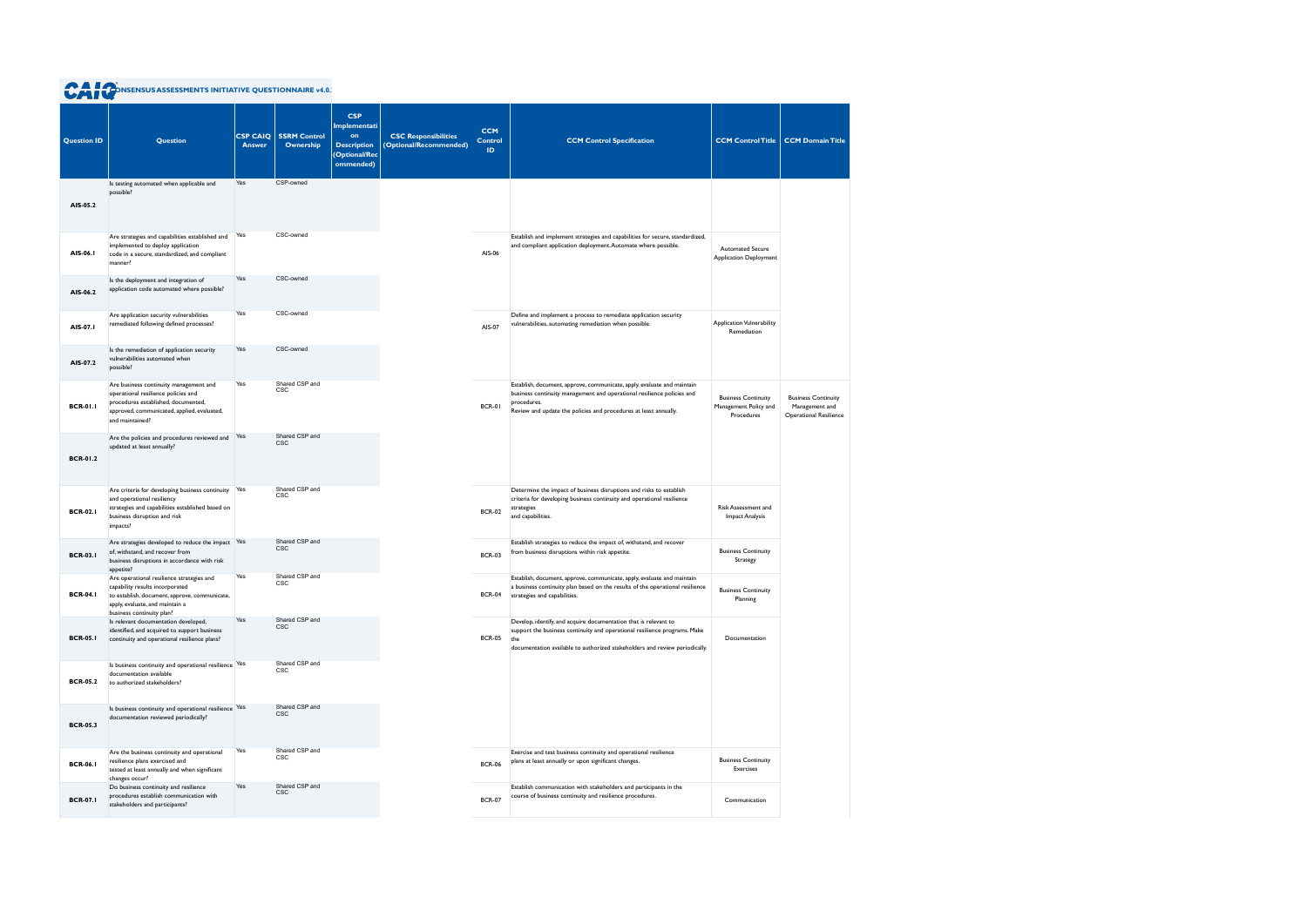| <b>CAT CONSENSUS ASSESSMENTS INITIATIVE QUESTIONNAIRE v4.0.</b> |
|-----------------------------------------------------------------|
|-----------------------------------------------------------------|

| <b>Question ID</b> | <b>Question</b><br>Is cloud data periodically backed up?                                                                                                                                                                                                                                                                                       | <b>CSP CAIQ</b><br><b>Answer</b><br>Yes | <b>SSRM Control</b><br>Ownership<br>Shared CSP and | <b>CSP</b><br>Implementati<br>on<br><b>Description</b><br>(Optional/Rec<br>ommended) | <b>CSC Responsibilities</b><br>(Optional/Recommended)                 | <b>CCM</b><br><b>Control</b><br>ID. | <b>CCM Control Specification</b><br>Periodically backup data stored in the cloud. Ensure the confidentiality,                                                                                                                                                                                                                                                                                                                        | <b>CCM Control Title</b>                   | <b>CCM Domain Title</b>                           |
|--------------------|------------------------------------------------------------------------------------------------------------------------------------------------------------------------------------------------------------------------------------------------------------------------------------------------------------------------------------------------|-----------------------------------------|----------------------------------------------------|--------------------------------------------------------------------------------------|-----------------------------------------------------------------------|-------------------------------------|--------------------------------------------------------------------------------------------------------------------------------------------------------------------------------------------------------------------------------------------------------------------------------------------------------------------------------------------------------------------------------------------------------------------------------------|--------------------------------------------|---------------------------------------------------|
| <b>BCR-08.1</b>    |                                                                                                                                                                                                                                                                                                                                                |                                         | CSC                                                |                                                                                      |                                                                       | <b>BCR-08</b>                       | integrity and availability of the backup, and verify data restoration from<br>backup<br>for resiliency.                                                                                                                                                                                                                                                                                                                              | Backup                                     |                                                   |
| <b>BCR-08.2</b>    | Is the confidentiality, integrity, and availability<br>of backup data ensured?                                                                                                                                                                                                                                                                 | Yes                                     | Shared CSP and<br><b>CSC</b>                       |                                                                                      |                                                                       |                                     |                                                                                                                                                                                                                                                                                                                                                                                                                                      |                                            |                                                   |
| <b>BCR-08.3</b>    | Can backups be restored appropriately for<br>resiliency?                                                                                                                                                                                                                                                                                       | Yes                                     | Shared CSP and<br>CSC                              |                                                                                      |                                                                       |                                     |                                                                                                                                                                                                                                                                                                                                                                                                                                      |                                            |                                                   |
| <b>BCR-09.1</b>    | Is a disaster response plan established,<br>documented, approved, applied, evaluated,<br>and maintained to ensure recovery from<br>natural and man-made disasters?                                                                                                                                                                             | Yes                                     | Shared CSP and<br>CSC                              |                                                                                      |                                                                       | <b>BCR-09</b>                       | Establish, document, approve, communicate, apply, evaluate and maintain<br>a disaster response plan to recover from natural and man-made disasters.<br>Update<br>the plan at least annually or upon significant changes.                                                                                                                                                                                                             | Disaster Response Plan                     |                                                   |
| <b>BCR-09.2</b>    | Is the disaster response plan updated at least<br>annually, and when significant<br>changes occur?                                                                                                                                                                                                                                             | Yes                                     | Shared CSP and<br><b>CSC</b>                       |                                                                                      |                                                                       |                                     |                                                                                                                                                                                                                                                                                                                                                                                                                                      |                                            |                                                   |
| <b>BCR-10.1</b>    | Is the disaster response plan exercised annually Yes<br>or when significant changes<br>occur?                                                                                                                                                                                                                                                  |                                         | Shared CSP and<br><b>CSC</b>                       |                                                                                      |                                                                       | <b>BCR-10</b>                       | Exercise the disaster response plan annually or upon significant<br>changes, including if possible local emergency authorities.                                                                                                                                                                                                                                                                                                      | Response Plan Exercise                     |                                                   |
| <b>BCR-10.2</b>    | Are local emergency authorities included, if<br>possible, in the exercise?                                                                                                                                                                                                                                                                     | Yes                                     | Shared CSP and<br>CSC                              |                                                                                      | In accordance with the provisions<br>of the GDPR (example article 33) |                                     |                                                                                                                                                                                                                                                                                                                                                                                                                                      |                                            |                                                   |
| <b>BCR-11.1</b>    | Is business-critical equipment supplemented<br>with redundant equipment independently<br>located at a reasonable minimum distance in<br>accordance with applicable industry<br>standards?                                                                                                                                                      | Yes                                     | CSP-owned                                          |                                                                                      |                                                                       | BCR-11                              | Supplement business-critical equipment with redundant equipment<br>independently<br>located at a reasonable minimum distance in accordance with applicable<br>industry<br>standards.                                                                                                                                                                                                                                                 | <b>Equipment Redundancy</b>                |                                                   |
| <b>CCC-01.1</b>    | Are risk management policies and procedures Yes<br>associated with changing organizational<br>assets including applications, systems,<br>infrastructure, configuration, etc., established,<br>documented, approved, communicated,<br>applied, evaluated and maintained (regardless<br>of whether asset management is internal or<br>external)? |                                         | Shared CSP and<br>CSC                              |                                                                                      |                                                                       | CCC-01                              | Establish, document, approve, communicate, apply, evaluate and maintain<br>policies and procedures for managing the risks associated with applying<br>changes<br>to organization assets, including application, systems, infrastructure,<br>configuration,<br>etc., regardless of whether the assets are managed internally or externally<br>(i.e., outsourced). Review and update the policies and procedures at least<br>annually. | Change Management<br>Policy and Procedures | Change Control and<br>Configuration<br>Management |
| <b>CCC-01.2</b>    | Are the policies and procedures reviewed and Yes<br>updated at least annually?                                                                                                                                                                                                                                                                 |                                         | Shared CSP and<br><b>CSC</b>                       |                                                                                      |                                                                       |                                     |                                                                                                                                                                                                                                                                                                                                                                                                                                      |                                            |                                                   |
| <b>CCC-02.1</b>    | Is a defined quality change control, approval<br>and testing process (with established<br>baselines, testing, and release standards)<br>followed?                                                                                                                                                                                              | Yes                                     | Shared CSP and<br>CSC                              |                                                                                      |                                                                       | $CCC-02$                            | Follow a defined quality change control, approval and testing process<br>with established baselines, testing, and release standards.                                                                                                                                                                                                                                                                                                 | <b>Quality Testing</b>                     |                                                   |
| $CCC-03.1$         | Are risks associated with changing<br>organizational assets (including applications,<br>systems, infrastructure, configuration, etc.)<br>managed, regardless of whether asset<br>management occurs internally or externally (i.<br>e., outsourced)?                                                                                            | Yes                                     | Shared CSP and<br><b>CSC</b>                       |                                                                                      |                                                                       | $CCC-03$                            | Manage the risks associated with applying changes to organization<br>assets, including application, systems, infrastructure, configuration, etc.,<br>regardless of whether the assets are managed internally or externally (i.e.,<br>outsourced).                                                                                                                                                                                    | Change Management<br>Technology            |                                                   |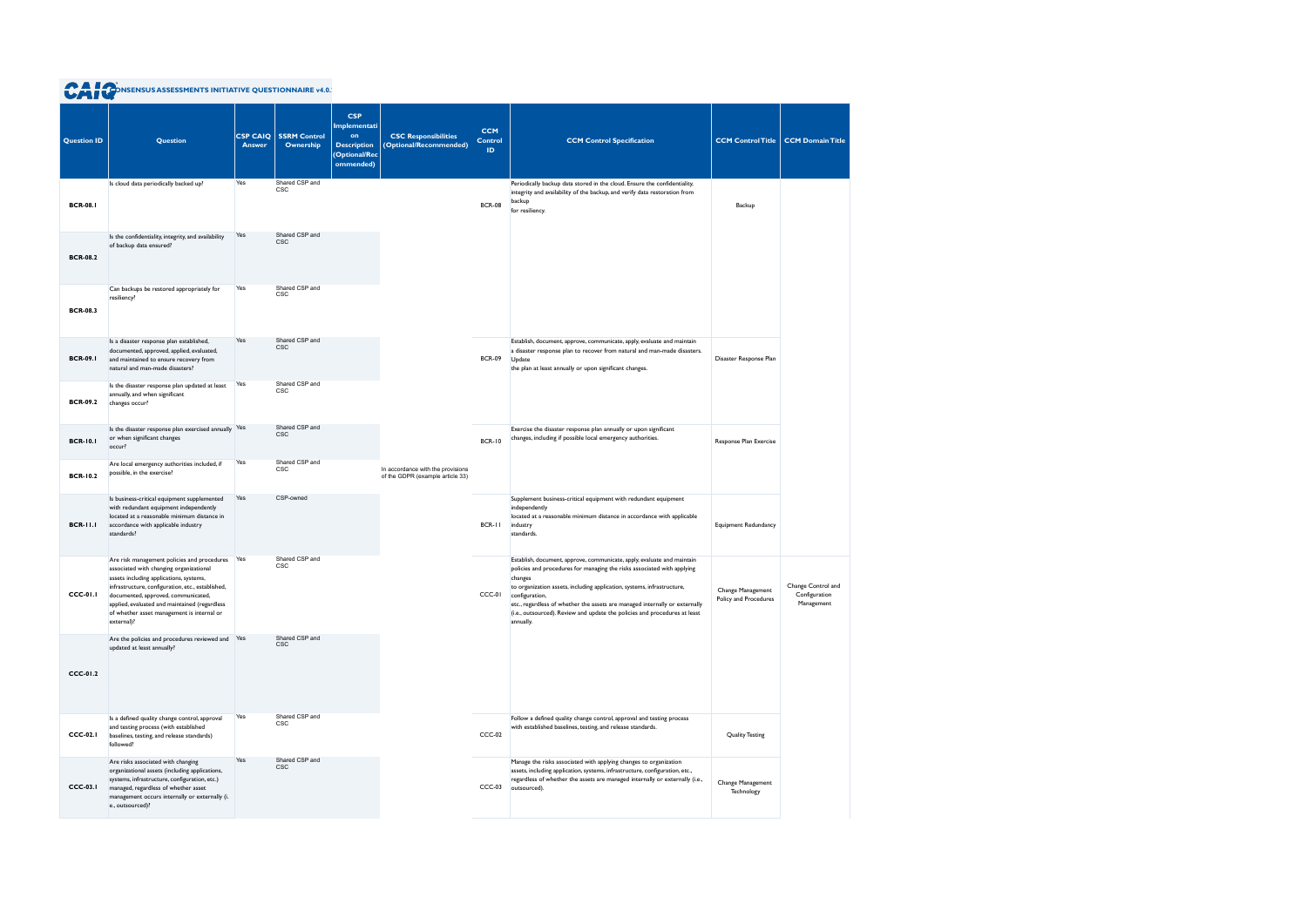|  | <b>CAT CONSENSUS ASSESSMENTS INITIATIVE QUESTIONNAIRE v4.0.</b> |
|--|-----------------------------------------------------------------|
|  |                                                                 |

| <b>Question ID</b> | <b>Question</b>                                                                                                                                                                                                                                               | <b>CSP CAIQ</b><br><b>Answer</b> | <b>SSRM Control</b><br>Ownership | <b>CSP</b><br>Implementati<br>on<br><b>Description</b><br><b>Optional/Rec</b><br>ommended) | <b>CSC Responsibilities</b><br>(Optional/Recommended)                                                 | <b>CCM</b><br><b>Control</b><br>ID. | <b>CCM Control Specification</b>                                                                                                                                                                                                                                   | <b>CCM Control Title</b>                                  | <b>CCM Domain Title</b>                         |
|--------------------|---------------------------------------------------------------------------------------------------------------------------------------------------------------------------------------------------------------------------------------------------------------|----------------------------------|----------------------------------|--------------------------------------------------------------------------------------------|-------------------------------------------------------------------------------------------------------|-------------------------------------|--------------------------------------------------------------------------------------------------------------------------------------------------------------------------------------------------------------------------------------------------------------------|-----------------------------------------------------------|-------------------------------------------------|
| <b>CCC-04.1</b>    | Is the unauthorized addition, removal, update,<br>and management of organization<br>assets restricted?                                                                                                                                                        | Yes                              | Shared CSP and<br><b>CSC</b>     |                                                                                            |                                                                                                       | CCC-04                              | Restrict the unauthorized addition, removal, update, and management<br>of organization assets.                                                                                                                                                                     | Unauthorized Change<br>Protection                         |                                                 |
| $CCC-05.1$         | Are provisions to limit changes that directly<br>impact CSC-owned environments<br>and require tenants to authorize requests<br>explicitly included within the service<br>level agreements (SLAs) between CSPs and<br>CSC <sub>s</sub> ?                       | Yes                              | Shared CSP and<br><b>CSC</b>     |                                                                                            |                                                                                                       | $CCC-05$                            | Include provisions limiting changes directly impacting CSCs owned<br>environments/tenants to explicitly authorized requests within service level<br>agreements between CSPs and CSCs.                                                                              | <b>Change Agreements</b>                                  |                                                 |
| <b>CCC-06.1</b>    | Are change management baselines established Yes<br>for all relevant authorized changes<br>on organizational assets?                                                                                                                                           |                                  | Shared CSP and<br><b>CSC</b>     |                                                                                            |                                                                                                       | <b>CCC-06</b>                       | Establish change management baselines for all relevant authorized<br>changes on organization assets.                                                                                                                                                               | Change Management<br><b>Baseline</b>                      |                                                 |
| <b>CCC-07.1</b>    | Are detection measures implemented with<br>proactive notification if changes<br>deviate from established baselines?                                                                                                                                           | Yes                              | Shared CSP and<br><b>CSC</b>     |                                                                                            |                                                                                                       | <b>CCC-07</b>                       | Implement detection measures with proactive notification in case<br>of changes deviating from the established baseline.                                                                                                                                            | Detection of Baseline<br>Deviation                        |                                                 |
| $CCC-08.1$         | Is a procedure implemented to manage<br>exceptions, including emergencies, in<br>the change and configuration process?                                                                                                                                        | Yes                              | Shared CSP and<br><b>CSC</b>     |                                                                                            |                                                                                                       | CCC-08                              | 'Implement a procedure for the management of exceptions, including<br>emergencies, in the change and configuration process. Align the procedure<br>with<br>the requirements of GRC-04: Policy Exception Process.'                                                  | <b>Exception Management</b>                               |                                                 |
| $CCC-08.2$         | 'Is the procedure aligned with the<br>requirements of the GRC-04: Policy Exception<br>Process?'                                                                                                                                                               | Yes                              | Shared CSP and<br><b>CSC</b>     |                                                                                            |                                                                                                       |                                     |                                                                                                                                                                                                                                                                    |                                                           |                                                 |
| <b>CCC-09.1</b>    | Is a process to proactively roll back changes to Yes<br>a previously known "good<br>state" defined and implemented in case of<br>errors or security concerns?                                                                                                 |                                  | Shared CSP and<br><b>CSC</b>     |                                                                                            |                                                                                                       | CCC-09                              | Define and implement a process to proactively roll back changes to<br>a previous known good state in case of errors or security concerns.                                                                                                                          | Change Restoration                                        |                                                 |
| <b>CEK-01.1</b>    | Are cryptography, encryption, and key<br>management policies and procedures<br>established,<br>documented, approved, communicated,<br>applied, evaluated, and maintained?                                                                                     | Yes                              | Shared CSP and<br><b>CSC</b>     |                                                                                            |                                                                                                       | CEK-01                              | Establish, document, approve, communicate, apply, evaluate and maintain<br>policies and procedures for Cryptography, Encryption and Key Management.<br>and update the policies and procedures at least annually.                                                   | Encryption and Key<br>Management Policy and<br>Procedures | Cryptography,<br>Encryption & Key<br>Management |
| <b>CEK-01.2</b>    | Are cryptography, encryption, and key<br>management policies and procedures reviewed<br>and updated at least annually?                                                                                                                                        | Yes                              | Shared CSP and<br><b>CSC</b>     |                                                                                            |                                                                                                       |                                     |                                                                                                                                                                                                                                                                    |                                                           |                                                 |
| <b>CEK-02.1</b>    | Are cryptography, encryption, and key<br>management roles and responsibilities<br>defined and implemented?                                                                                                                                                    | Yes                              | Shared CSP and<br><b>CSC</b>     |                                                                                            |                                                                                                       | <b>CEK-02</b>                       | Define and implement cryptographic, encryption and key management<br>roles and responsibilities.                                                                                                                                                                   | CEK Roles and<br>Responsibilities                         |                                                 |
| <b>CEK-03.1</b>    | Are data at-rest and in-transit cryptographically<br>protected using cryptographic<br>libraries certified to approved standards?                                                                                                                              | Yes                              | Shared CSP and<br>CSC            |                                                                                            | data in transit are cyptographically<br>protected. The CSC installed a<br>3rd-party HTTPS certificate | <b>CEK-03</b>                       | Provide cryptographic protection to data at-rest and in-transit,<br>using cryptographic libraries certified to approved standards.                                                                                                                                 | Data Encryption                                           |                                                 |
| <b>CEK-04.1</b>    | Are appropriate data protection encryption<br>algorithms used that consider data<br>classification, associated risks, and encryption<br>technology usability?                                                                                                 | Yes                              | Shared CSP and<br><b>CSC</b>     |                                                                                            | data in transit are cyptographically<br>protected. The CSC installed a<br>3rd-party HTTPS certificate | <b>CEK-04</b>                       | Use encryption algorithms that are appropriate for data protection,<br>considering the classification of data, associated risks, and usability of the<br>encryption technology.                                                                                    | Encryption Algorithm                                      |                                                 |
| <b>CEK-05.1</b>    | Are standard change management procedures Yes<br>established to review, approve,<br>implement and communicate cryptography,<br>encryption, and key management technology<br>changes that accommodate internal and<br>external sources?                        |                                  | Shared CSP and<br><b>CSC</b>     |                                                                                            | data in transit are cyptographically<br>protected. The CSC installed a<br>3rd-party HTTPS certificate | <b>CEK-05</b>                       | Establish a standard change management procedure, to accommodate<br>changes from internal and external sources, for review, approval,<br>implementation<br>and communication of cryptographic, encryption and key management<br>technology<br>changes.             | <b>Encryption Change</b><br>Management                    |                                                 |
| <b>CEK-06.1</b>    | Are changes to cryptography-, encryption- and Yes<br>key management-related systems,<br>policies, and procedures, managed and adopted<br>in a manner that fully accounts<br>for downstream effects of proposed changes,<br>including residual risk, cost, and |                                  | Shared CSP and<br><b>CSC</b>     |                                                                                            | data in transit are cyptographically<br>protected. The CSC installed a<br>3rd-party HTTPS certificate | <b>CEK-06</b>                       | Manage and adopt changes to cryptography-, encryption-, and key<br>management-related<br>systems (including policies and procedures) that fully account for<br>downstream<br>effects of proposed changes, including residual risk, cost, and benefits<br>analysis. | <b>Encryption Change Cost</b><br><b>Benefit Analysis</b>  |                                                 |
| <b>CEK-07.1</b>    | benefits analysis?<br>Is a cryptography, encryption, and key<br>management risk program established<br>and maintained that includes risk assessment,<br>risk treatment, risk context, monitoring,<br>and feedback provisions?                                 | Yes                              | Shared CSP and<br><b>CSC</b>     |                                                                                            | data in transit are cyptographically<br>protected. The CSC installed a<br>3rd-party HTTPS certificate | <b>CEK-07</b>                       | Establish and maintain an encryption and key management risk program<br>that includes provisions for risk assessment, risk treatment, risk context,<br>monitoring, and feedback.                                                                                   | <b>Encryption Risk</b><br>Management                      |                                                 |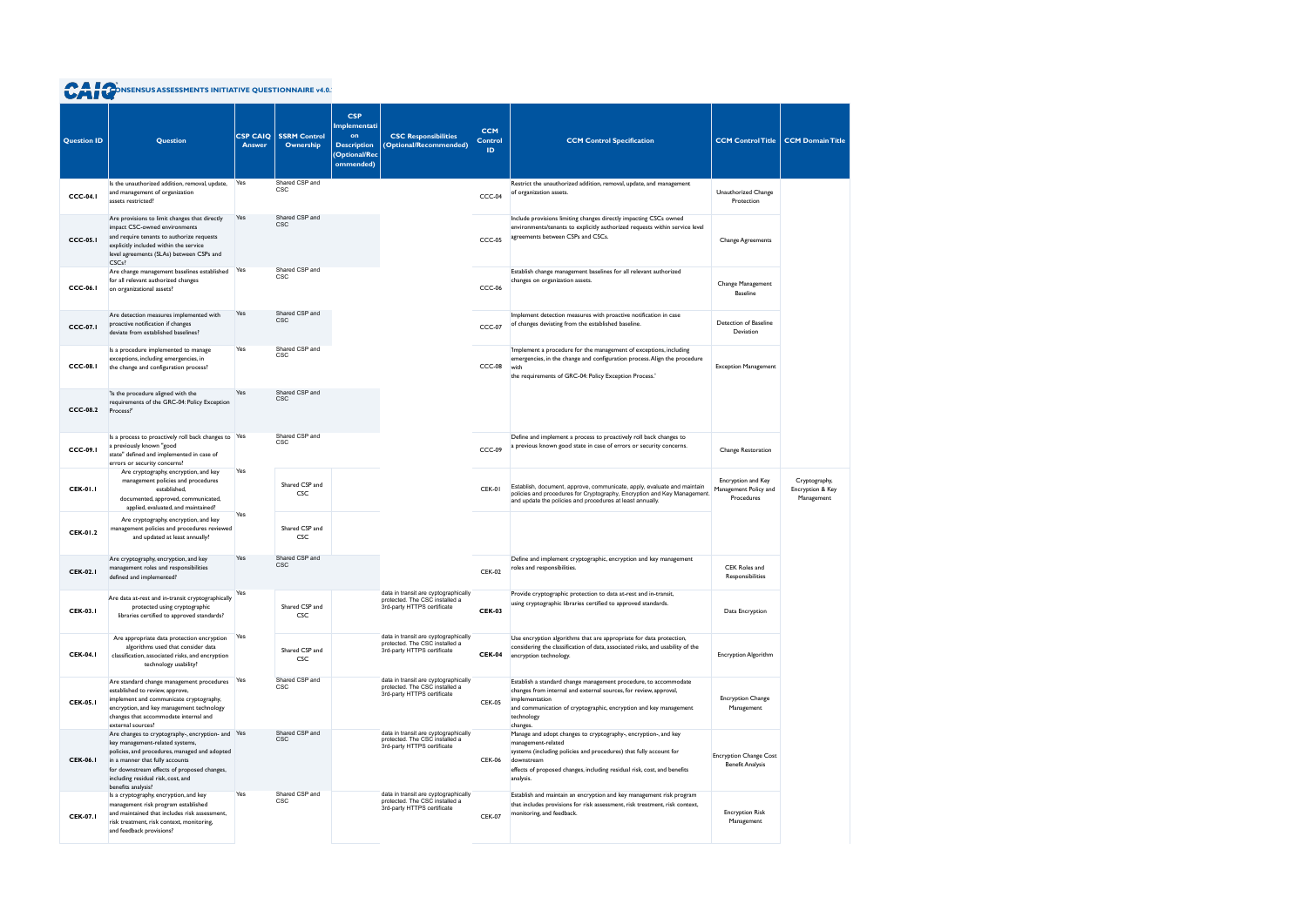| <b>Question ID</b> | <b>Question</b>                                                                                                                                                                                                                                                                                                                                                      | <b>CSP CAIQ</b><br><b>Answer</b> | <b>SSRM Control</b><br>Ownership | <b>CSP</b><br><b>Implementati</b><br>on<br><b>Description</b><br><b>(Optional/Rec</b><br>ommended) | <b>CSC Responsibilities</b><br>(Optional/Recommended)                                                 | <b>CCM</b><br><b>Control</b><br>ID. | <b>CCM Control Specification</b>                                                                                                                                                                                                                                                                                           | <b>CCM Control Title</b>                | <b>CCM Domain Title</b> |
|--------------------|----------------------------------------------------------------------------------------------------------------------------------------------------------------------------------------------------------------------------------------------------------------------------------------------------------------------------------------------------------------------|----------------------------------|----------------------------------|----------------------------------------------------------------------------------------------------|-------------------------------------------------------------------------------------------------------|-------------------------------------|----------------------------------------------------------------------------------------------------------------------------------------------------------------------------------------------------------------------------------------------------------------------------------------------------------------------------|-----------------------------------------|-------------------------|
| <b>CEK-08.1</b>    | Are CSPs providing CSCs with the capacity to Yes<br>manage their own data encryption<br>keys?                                                                                                                                                                                                                                                                        |                                  | Shared CSP and<br><b>CSC</b>     |                                                                                                    |                                                                                                       | <b>CEK-08</b>                       | CSPs must provide the capability for CSCs to manage their own data<br>encryption keys.                                                                                                                                                                                                                                     | <b>CSC Key Management</b><br>Capability |                         |
| <b>CEK-09.1</b>    | Are encryption and key management systems,<br>policies, and processes audited<br>with a frequency proportional to the system's<br>risk exposure, and after any security<br>event?                                                                                                                                                                                    | Yes                              | Shared CSP and<br><b>CSC</b>     |                                                                                                    |                                                                                                       | <b>CEK-09</b>                       | Audit encryption and key management systems, policies, and processes<br>with a frequency that is proportional to the risk exposure of the system<br>with<br>audit occurring preferably continuously but at least annually and after any<br>security event(s).                                                              | Encryption and Key<br>Management Audit  |                         |
| <b>CEK-09.2</b>    | Are encryption and key management systems,<br>policies, and processes audited<br>(preferably continuously but at least annually)?                                                                                                                                                                                                                                    | Yes                              | Shared CSP and<br><b>CSC</b>     |                                                                                                    |                                                                                                       |                                     |                                                                                                                                                                                                                                                                                                                            |                                         |                         |
| <b>CEK-10.1</b>    | Are cryptographic keys generated using<br>industry-accepted and approved cryptographic<br>libraries that specify algorithm strength and<br>random number generator specifications?                                                                                                                                                                                   | Yes                              | Shared CSP and<br><b>CSC</b>     |                                                                                                    | data in transit are cyptographically<br>protected. The CSC installed a<br>3rd-party HTTPS certificate | <b>CEK-10</b>                       | Generate Cryptographic keys using industry accepted cryptographic<br>libraries specifying the algorithm strength and the random number<br>generator<br>used.                                                                                                                                                               | Key Generation                          |                         |
| <b>CEK-11.1</b>    | Are private keys provisioned for a unique<br>purpose managed, and is cryptography<br>secret?                                                                                                                                                                                                                                                                         | Yes                              | Shared CSP and<br><b>CSC</b>     |                                                                                                    | data in transit are cyptographically<br>protected. The CSC installed a<br>3rd-party HTTPS certificate | CEK-II                              | Manage cryptographic secret and private keys that are provisioned<br>for a unique purpose.                                                                                                                                                                                                                                 | Key Purpose                             |                         |
| <b>CEK-12.1</b>    | Are cryptographic keys rotated based on a<br>cryptoperiod calculated while considering<br>information disclosure risks and legal and<br>regulatory requirements?                                                                                                                                                                                                     | Yes                              | Shared CSP and<br><b>CSC</b>     |                                                                                                    | data in transit are cyptographically<br>protected. The CSC installed a<br>3rd-party HTTPS certificate | <b>CEK-12</b>                       | Rotate cryptographic keys in accordance with the calculated cryptoperiod,<br>which includes provisions for considering the risk of information disclosure<br>and legal and regulatory requirements.                                                                                                                        | Key Rotation                            |                         |
| <b>CEK-13.1</b>    | Are cryptographic keys revoked and removed<br>before the end of the established<br>cryptoperiod (when a key is compromised, or<br>an entity is no longer part of the<br>organization) per defined, implemented, and<br>evaluated processes, procedures, and                                                                                                          | Yes                              | Shared CSP and<br><b>CSC</b>     |                                                                                                    | data in transit are cyptographically<br>protected. The CSC installed a<br>3rd-party HTTPS certificate | <b>CEK-13</b>                       | Define, implement and evaluate processes, procedures and technical<br>measures to revoke and remove cryptographic keys prior to the end of its<br>established<br>cryptoperiod, when a key is compromised, or an entity is no longer part of<br>the<br>organization, which include provisions for legal and regulatory      | Key Revocation                          |                         |
| <b>CEK-14.1</b>    | technical measures to include legal and<br>Are processes, procedures and technical<br>measures to destroy unneeded keys<br>defined, implemented and evaluated to address<br>key destruction outside secure environments,<br>revocation of keys stored in hardware security<br>modules (HSMs), and include applicable<br>legal and regulatory requirement provisions? | Yes                              | Shared CSP and<br><b>CSC</b>     |                                                                                                    | data in transit are cyptographically<br>protected. The CSC installed a<br>3rd-party HTTPS certificate | <b>CEK-14</b>                       | requirements.<br>Define, implement and evaluate processes, procedures and technical<br>measures to destroy keys stored outside a secure environment and revoke<br>keys<br>stored in Hardware Security Modules (HSMs) when they are no longer<br>needed, which<br>include provisions for legal and regulatory requirements. | Key Destruction                         |                         |
| <b>CEK-15.1</b>    | Are processes, procedures, and technical<br>measures to create keys in a pre-activated<br>state (i.e., when they have been generated but<br>not authorized for use) being defined,<br>implemented, and evaluated to include legal<br>and regulatory requirement provisions?                                                                                          | Yes                              | Shared CSP and                   |                                                                                                    | data in transit are cyptographically<br>protected. The CSC installed a<br>3rd-party HTTPS certificate | <b>CEK-15</b>                       | Define, implement and evaluate processes, procedures and technical<br>measures to create keys in a pre-activated state when they have been<br>generated<br>but not authorized for use, which include provisions for legal and regulatory<br>requirements.                                                                  | Key Activation                          |                         |
| <b>CEK-16.1</b>    | Are processes, procedures, and technical<br>measures to monitor, review and approve<br>key transitions (e.g., from any state to/from<br>suspension) being defined, implemented,<br>and evaluated to include legal and regulatory<br>requirement provisions?                                                                                                          | Yes                              | Shared CSP and<br><b>CSC</b>     |                                                                                                    | data in transit are cyptographically<br>protected. The CSC installed a<br>3rd-party HTTPS certificate | CEK-16                              | Define, implement and evaluate processes, procedures and technical<br>measures to monitor, review and approve key transitions from any state<br>to/from<br>suspension, which include provisions for legal and regulatory requirements.                                                                                     | <b>Key Suspension</b>                   |                         |
| <b>CEK-17.1</b>    | Are processes, procedures, and technical<br>measures to deactivate keys (at the<br>time of their expiration date) being defined,<br>implemented, and evaluated to include<br>legal and regulatory requirement provisions?                                                                                                                                            | Yes                              | Shared CSP and<br><b>CSC</b>     |                                                                                                    | data in transit are cyptographically<br>protected. The CSC installed a<br>3rd-party HTTPS certificate | <b>CEK-17</b>                       | Define, implement and evaluate processes, procedures and technical<br>measures to deactivate keys at the time of their expiration date, which<br>include<br>provisions for legal and regulatory requirements.                                                                                                              | Key Deactivation                        |                         |
| <b>CEK-18.1</b>    | Are processes, procedures, and technical<br>measures to manage archived keys<br>in a secure repository (requiring least privilege<br>access) being defined, implemented,<br>and evaluated to include legal and regulatory<br>requirement provisions?                                                                                                                 | Yes                              | Shared CSP and<br><b>CSC</b>     |                                                                                                    | data in transit are cyptographically<br>protected. The CSC installed a<br>3rd-party HTTPS certificate | <b>CEK-18</b>                       | Define, implement and evaluate processes, procedures and technical<br>measures to manage archived keys in a secure repository requiring least<br>privilege<br>access, which include provisions for legal and regulatory requirements.                                                                                      | Key Archival                            |                         |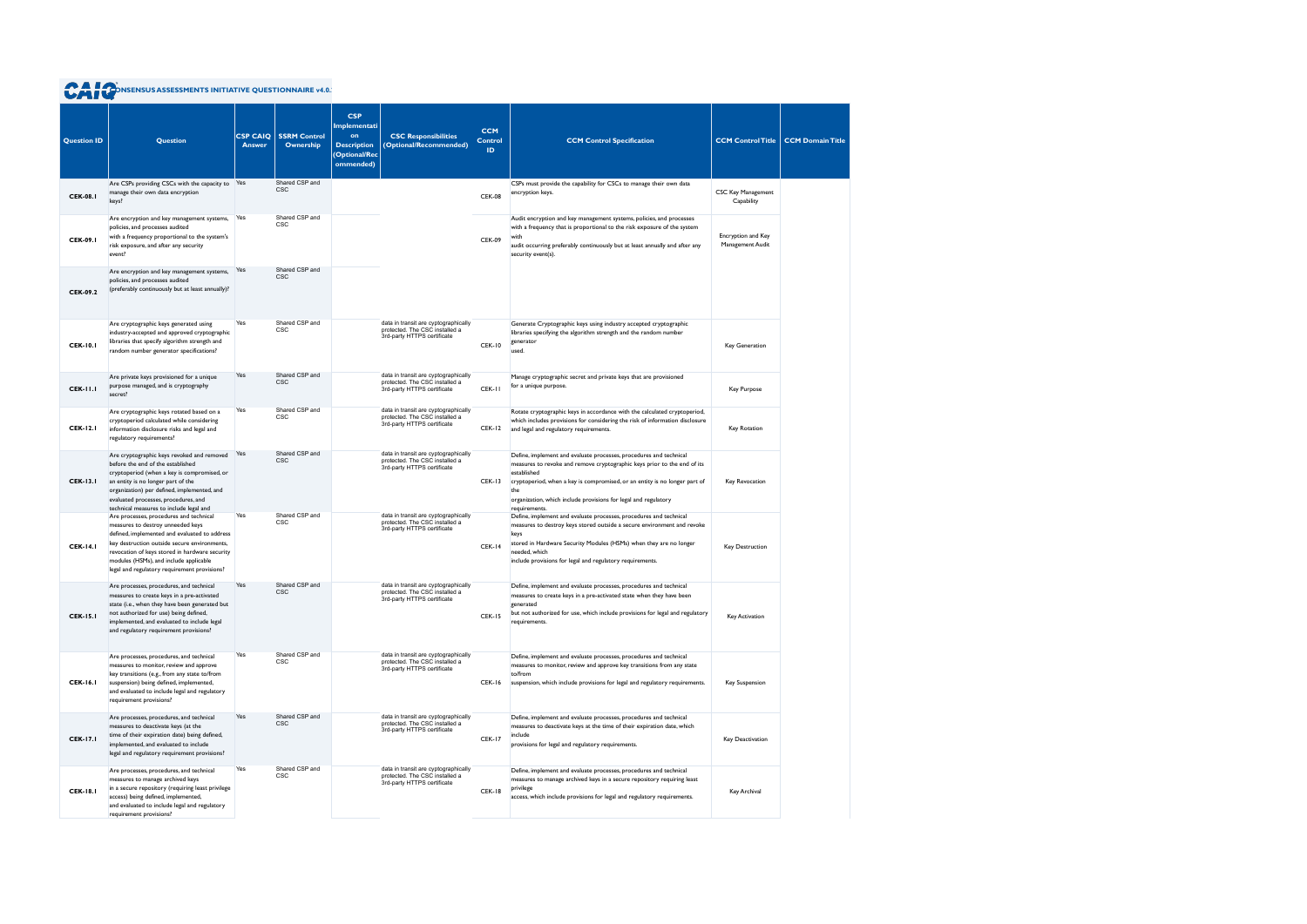| <b>Question ID</b> | Question                                                                                                                                                                                                                                                                                             | <b>CSP CAIQ</b><br><b>Answer</b> | <b>SSRM Control</b><br>Ownership | <b>CSP</b><br>Implementati<br>on<br><b>Description</b><br>(Optional/Rec<br>ommended) | <b>CSC Responsibilities</b><br>(Optional/Recommended)                                                 | <b>CCM</b><br><b>Control</b><br>ID. | <b>CCM Control Specification</b>                                                                                                                                                                                                                                                                                                                                                                             | <b>CCM Control Title</b>                                    | <b>CCM Domain Title</b>    |
|--------------------|------------------------------------------------------------------------------------------------------------------------------------------------------------------------------------------------------------------------------------------------------------------------------------------------------|----------------------------------|----------------------------------|--------------------------------------------------------------------------------------|-------------------------------------------------------------------------------------------------------|-------------------------------------|--------------------------------------------------------------------------------------------------------------------------------------------------------------------------------------------------------------------------------------------------------------------------------------------------------------------------------------------------------------------------------------------------------------|-------------------------------------------------------------|----------------------------|
| <b>CEK-19.1</b>    | Are processes, procedures, and technical<br>measures to encrypt information in<br>specific scenarios (e.g., only in controlled<br>circumstances and thereafter only<br>for data decryption and never for encryption)<br>being defined, implemented, and<br>evaluated to include legal and regulatory | Yes                              | Shared CSP and<br><b>CSC</b>     |                                                                                      | data in transit are cyptographically<br>protected. The CSC installed a<br>3rd-party HTTPS certificate | <b>CEK-19</b>                       | Define, implement and evaluate processes, procedures and technical<br>measures to use compromised keys to encrypt information only in<br>controlled circumstance,<br>and thereafter exclusively for decrypting data and never for encrypting data,<br>which include provisions for legal and regulatory requirements.                                                                                        | Key Compromise                                              |                            |
| <b>CEK-20.1</b>    | Are processes, procedures, and technical<br>measures to assess operational continuity<br>risks (versus the risk of losing control of keying<br>material and exposing protected<br>data) being defined, implemented, and<br>evaluated to include legal and regulatory<br>requirement provisions?      | Yes                              | Shared CSP and<br><b>CSC</b>     |                                                                                      | data in transit are cyptographically<br>protected. The CSC installed a<br>3rd-party HTTPS certificate | <b>CEK-20</b>                       | Define, implement and evaluate processes, procedures and technical<br>measures to assess the risk to operational continuity versus the risk of the<br>keying material and the information it protects being exposed if control of<br>the keying material is lost, which include provisions for legal and regulatory<br>requirements.                                                                         | Key Recovery                                                |                            |
| <b>CEK-21.1</b>    | Are key management system processes,<br>procedures, and technical measures being<br>defined, implemented, and evaluated to track<br>and report all cryptographic materials<br>and status changes that include legal and<br>regulatory requirements provisions?                                       | Yes                              | 3rd-party<br>outsourced          |                                                                                      | data in transit are cyptographically<br>protected. The CSC installed a<br>3rd-party HTTPS certificate | <b>CEK-21</b>                       | Define, implement and evaluate processes, procedures and technical<br>measures in order for the key management system to track and report all<br>cryptographic<br>materials and changes in status, which include provisions for legal and<br>regulatory<br>requirements.                                                                                                                                     | Key Inventory<br>Management                                 |                            |
| <b>DCS-01.1</b>    | Are policies and procedures for the secure<br>disposal of equipment used outside<br>the organization's premises established,<br>documented, approved, communicated,<br>enforced,<br>and maintained?                                                                                                  | Yes                              | CSP-owned                        |                                                                                      |                                                                                                       | DCS-01                              | Establish, document, approve, communicate, apply, evaluate and maintain<br>policies and procedures for the secure disposal of equipment used outside<br>the<br>organization's premises. If the equipment is not physically destroyed a data<br>destruction procedure that renders recovery of information impossible<br>must be<br>applied. Review and update the policies and procedures at least annually. | Off-Site Equipment<br>Disposal Policy and<br>Procedures     | <b>Datacenter Security</b> |
| <b>DCS-01.2</b>    | Is a data destruction procedure applied that<br>renders information recovery<br>information impossible if equipment is not<br>physically destroyed?                                                                                                                                                  | Yes                              | CSP-owned                        |                                                                                      |                                                                                                       |                                     |                                                                                                                                                                                                                                                                                                                                                                                                              |                                                             |                            |
| <b>DCS-01.3</b>    | Are policies and procedures for the secure<br>disposal of equipment used outside<br>the organization's premises reviewed and<br>updated at least annually?                                                                                                                                           | Yes                              | CSP-owned                        |                                                                                      |                                                                                                       |                                     |                                                                                                                                                                                                                                                                                                                                                                                                              |                                                             |                            |
| <b>DCS-02.1</b>    | Are policies and procedures for the relocation Yes<br>or transfer of hardware, software.<br>or data/information to an offsite or alternate<br>location established, documented,<br>approved, communicated, implemented,<br>enforced, maintained?                                                     |                                  | CSP-owned                        |                                                                                      |                                                                                                       | <b>DCS-02</b>                       | Establish, document, approve, communicate, apply, evaluate and maintain<br>policies and procedures for the relocation or transfer of hardware,<br>software,<br>or data/information to an offsite or alternate location. The relocation or<br>transfer<br>request requires the written or cryptographically verifiable authorization.<br>Review and update the policies and procedures at least annually.     | Off-Site Transfer<br>Authorization Policy and<br>Procedures |                            |
| <b>DCS-02.2</b>    | Does a relocation or transfer request require Yes<br>written or cryptographically<br>verifiable authorization?                                                                                                                                                                                       |                                  | CSP-owned                        |                                                                                      |                                                                                                       |                                     |                                                                                                                                                                                                                                                                                                                                                                                                              |                                                             |                            |
| <b>DCS-02.3</b>    | Are policies and procedures for the relocation Yes<br>or transfer of hardware, software,<br>or data/information to an offsite or alternate<br>location reviewed and updated at<br>least annually?                                                                                                    |                                  | CSP-owned                        |                                                                                      |                                                                                                       |                                     |                                                                                                                                                                                                                                                                                                                                                                                                              |                                                             |                            |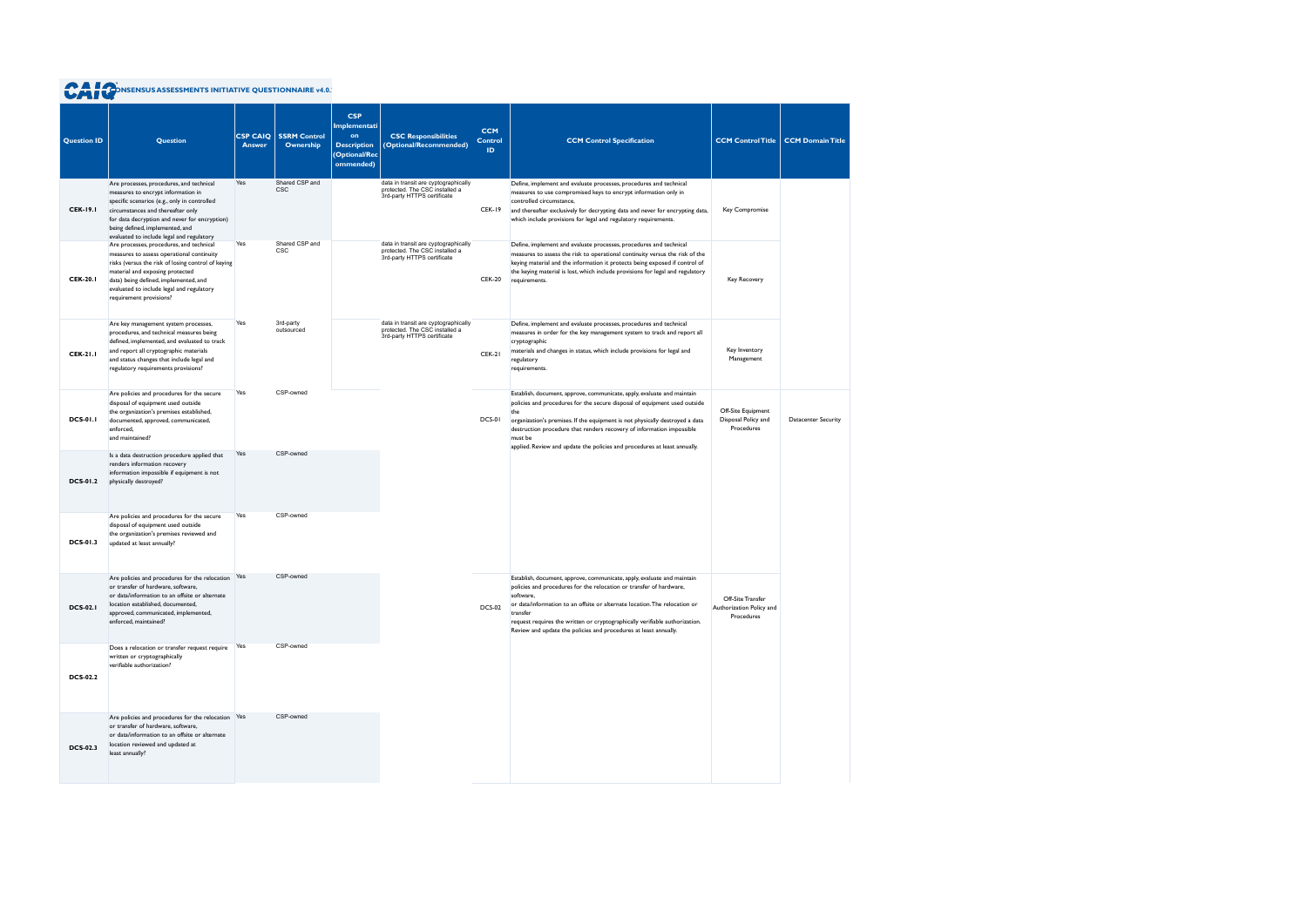| <b>Question ID</b> | <b>Question</b>                                                                                                                                                                                                                                                         | <b>CSP CAIQ</b><br><b>Answer</b> | <b>SSRM Control</b><br><b>Ownership</b> | <b>CSP</b><br>Implementati<br>on<br><b>Description</b><br>(Optional/Rec<br>ommended) | <b>CSC Responsibilities</b><br>(Optional/Recommended) | <b>CCM</b><br><b>Control</b><br>ID. | <b>CCM Control Specification</b>                                                                                                                                                                                                                                                    | <b>CCM Control Title</b>                                       | <b>CCM Domain Title</b> |
|--------------------|-------------------------------------------------------------------------------------------------------------------------------------------------------------------------------------------------------------------------------------------------------------------------|----------------------------------|-----------------------------------------|--------------------------------------------------------------------------------------|-------------------------------------------------------|-------------------------------------|-------------------------------------------------------------------------------------------------------------------------------------------------------------------------------------------------------------------------------------------------------------------------------------|----------------------------------------------------------------|-------------------------|
| <b>DCS-03.1</b>    | Are policies and procedures for maintaining a Yes<br>safe and secure working environment<br>(in offices, rooms, and facilities) established,<br>documented, approved, communicated,<br>enforced, and maintained?                                                        |                                  | CSP-owned                               |                                                                                      |                                                       | <b>DCS-03</b>                       | Establish, document, approve, communicate, apply, evaluate and maintain<br>policies and procedures for maintaining a safe and secure working<br>environment<br>in offices, rooms, and facilities. Review and update the policies and<br>procedures<br>at least annually.            | Secure Area Policy and<br>Procedures                           |                         |
| <b>DCS-03.2</b>    | Are policies and procedures for maintaining<br>safe, secure working environments<br>(e.g., offices, rooms) reviewed and updated at<br>least annually?                                                                                                                   | Yes                              | CSP-owned                               |                                                                                      |                                                       |                                     |                                                                                                                                                                                                                                                                                     |                                                                |                         |
| <b>DCS-04.1</b>    | Are policies and procedures for the secure<br>transportation of physical media<br>established, documented, approved,<br>communicated, enforced, evaluated, and<br>maintained?                                                                                           | Yes                              | CSP-owned                               |                                                                                      |                                                       | DCS-04                              | Establish, document, approve, communicate, apply, evaluate and maintain<br>policies and procedures for the secure transportation of physical media.<br>Review<br>and update the policies and procedures at least annually.                                                          | Secure Media<br><b>Transportation Policy</b><br>and Procedures |                         |
| <b>DCS-04.2</b>    | Are policies and procedures for the secure<br>transportation of physical media<br>reviewed and updated at least annually?                                                                                                                                               | Yes                              | CSP-owned                               |                                                                                      |                                                       |                                     |                                                                                                                                                                                                                                                                                     |                                                                |                         |
| <b>DCS-05.1</b>    | Is the classification and documentation of<br>physical and logical assets based<br>on the organizational business risk?                                                                                                                                                 | Yes                              | CSP-owned                               |                                                                                      |                                                       | <b>DCS-05</b>                       | Classify and document the physical, and logical assets (e.g., applications)<br>based on the organizational business risk.                                                                                                                                                           | <b>Assets Classification</b>                                   |                         |
| <b>DCS-06.1</b>    | Are all relevant physical and logical assets at all Yes<br>CSP sites cataloged and<br>tracked within a secured system?                                                                                                                                                  |                                  | CSP-owned                               |                                                                                      |                                                       | <b>DCS-06</b>                       | Catalogue and track all relevant physical and logical assets located<br>at all of the CSP's sites within a secured system.                                                                                                                                                          | Assets Cataloguing and<br>Tracking                             |                         |
| <b>DCS-07.1</b>    | Are physical security perimeters implemented Yes<br>to safeguard personnel, data,<br>and information systems?                                                                                                                                                           |                                  | CSP-owned                               |                                                                                      |                                                       | <b>DCS-07</b>                       | Implement physical security perimeters to safeguard personnel, data,<br>and information systems. Establish physical security perimeters between the<br>administrative and business areas and the data storage and processing<br>facilities<br>areas.                                | <b>Controlled Access Points</b>                                |                         |
| <b>DCS-07.2</b>    | Are physical security perimeters established<br>between administrative and business<br>areas, data storage, and processing facilities?                                                                                                                                  | Yes                              | CSP-owned                               |                                                                                      |                                                       |                                     |                                                                                                                                                                                                                                                                                     |                                                                |                         |
| <b>DCS-08.1</b>    | Is equipment identification used as a method<br>for connection authentication?                                                                                                                                                                                          | Yes                              | CSP-owned                               |                                                                                      |                                                       | <b>DCS-08</b>                       | Use equipment identification as a method for connection authentication.                                                                                                                                                                                                             | Equipment Identification                                       |                         |
| <b>DCS-09.1</b>    | Are solely authorized personnel able to access Yes<br>secure areas, with all ingress<br>and egress areas restricted, documented, and<br>monitored by physical access control<br>mechanisms?                                                                             |                                  | CSP-owned                               |                                                                                      |                                                       | <b>DCS-09</b>                       | Allow only authorized personnel access to secure areas, with all<br>ingress and egress points restricted, documented, and monitored by<br>physical<br>access control mechanisms. Retain access control records on a periodic<br>basis<br>as deemed appropriate by the organization. | Secure Area<br>Authorization                                   |                         |
| <b>DCS-09.2</b>    | Are access control records retained<br>periodically, as deemed appropriate by<br>the organization?                                                                                                                                                                      | Yes                              | CSP-owned                               |                                                                                      |                                                       |                                     |                                                                                                                                                                                                                                                                                     |                                                                |                         |
| <b>DCS-10.1</b>    | Are external perimeter datacenter surveillance Yes<br>systems and surveillance systems<br>at all ingress and egress points implemented,<br>maintained, and operated?                                                                                                    |                                  | CSP-owned                               |                                                                                      |                                                       | <b>DCS-10</b>                       | Implement, maintain, and operate datacenter surveillance systems<br>at the external perimeter and at all the ingress and egress points to detect<br>unauthorized ingress and egress attempts.                                                                                       | Surveillance System                                            |                         |
| <b>DCS-11.1</b>    | Are datacenter personnel trained to respond<br>to unauthorized access or egress<br>attempts?                                                                                                                                                                            | Yes                              | CSP-owned                               |                                                                                      |                                                       | DCS-II                              | Train datacenter personnel to respond to unauthorized ingress or<br>egress attempts.                                                                                                                                                                                                | <b>Unauthorized Access</b><br><b>Response Training</b>         |                         |
| <b>DCS-12.1</b>    | Are processes, procedures, and technical<br>measures defined, implemented, and<br>evaluated to ensure risk-based protection of<br>power and telecommunication cables<br>from interception, interference, or damage<br>threats at all facilities, offices,<br>and rooms? | Yes                              | CSP-owned                               |                                                                                      |                                                       | DCS-12                              | Define, implement and evaluate processes, procedures and technical<br>measures that ensure a risk-based protection of power and<br>telecommunication<br>cables from a threat of interception, interference or damage at all facilities,<br>offices and rooms.                       | <b>Cabling Security</b>                                        |                         |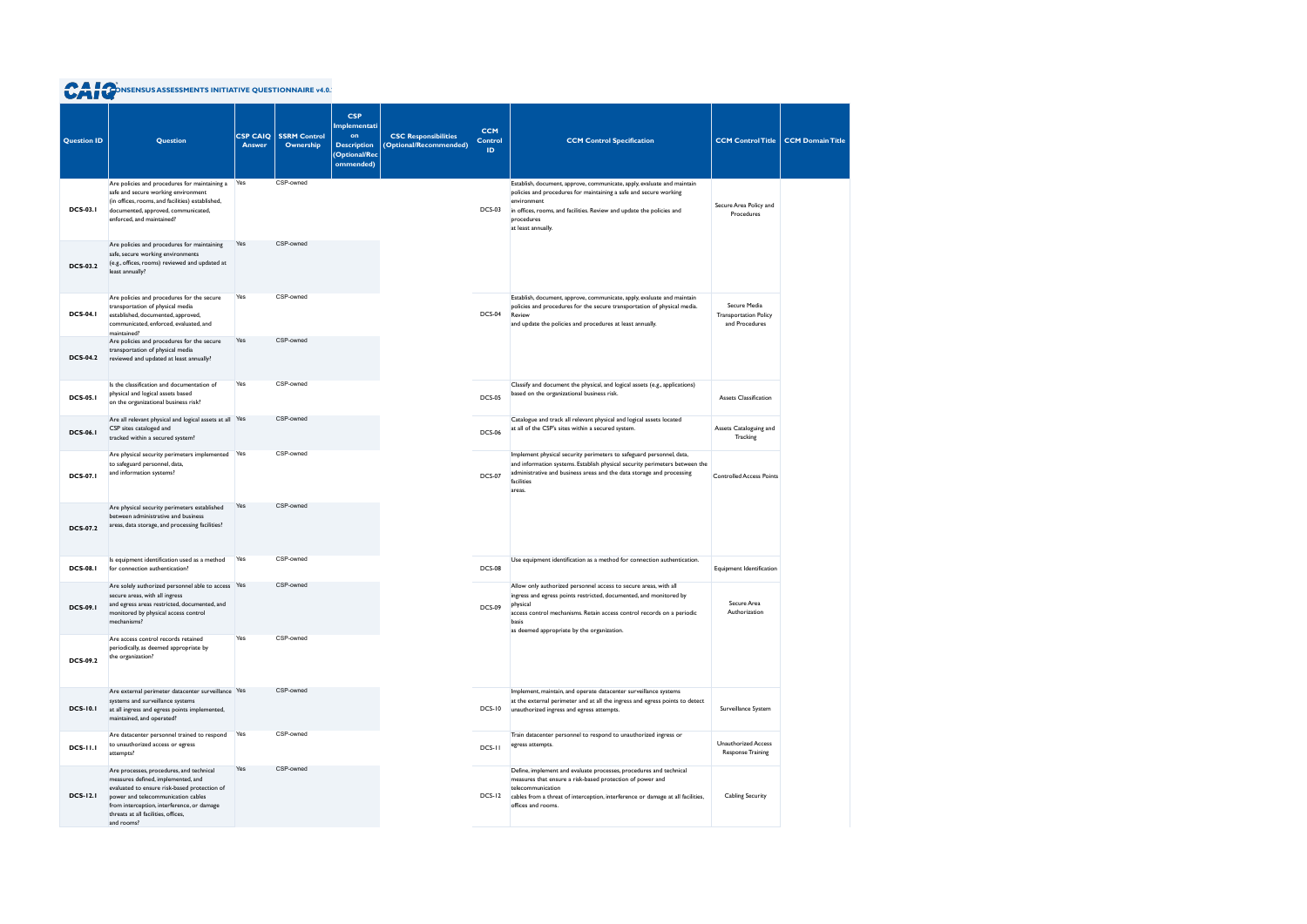|                    | <b>A POINT AND ASSESSMENTS INITIATIVE QUESTIONNAIRE v4.0.</b>                                                                                                                                                                                                                                     |                                  |                                  |                                                                                             |                                                       |                                     |                                                                                                                                                                                                                                                                                                                                                    |                                               |                                                      |
|--------------------|---------------------------------------------------------------------------------------------------------------------------------------------------------------------------------------------------------------------------------------------------------------------------------------------------|----------------------------------|----------------------------------|---------------------------------------------------------------------------------------------|-------------------------------------------------------|-------------------------------------|----------------------------------------------------------------------------------------------------------------------------------------------------------------------------------------------------------------------------------------------------------------------------------------------------------------------------------------------------|-----------------------------------------------|------------------------------------------------------|
| <b>Question ID</b> | <b>Question</b>                                                                                                                                                                                                                                                                                   | <b>CSP CAIO</b><br><b>Answer</b> | <b>SSRM Control</b><br>Ownership | <b>CSP</b><br>Implementati<br>on<br><b>Description</b><br><b>(Optional/Rec</b><br>ommended) | <b>CSC Responsibilities</b><br>(Optional/Recommended) | <b>CCM</b><br><b>Control</b><br>ID. | <b>CCM Control Specification</b>                                                                                                                                                                                                                                                                                                                   | <b>CCM Control Title</b>                      | <b>CCM Domain Title</b>                              |
| <b>DCS-13.1</b>    | Are data center environmental control systems Yes<br>designed to monitor, maintain,<br>and test that on-site temperature and humidity<br>conditions fall within accepted<br>industry standards effectively implemented and                                                                        |                                  | CSP-owned                        |                                                                                             |                                                       | $DCS-13$                            | Implement and maintain data center environmental control systems<br>that monitor, maintain and test for continual effectiveness the temperature<br>and humidity conditions within accepted industry standards.                                                                                                                                     | <b>Environmental Systems</b>                  |                                                      |
| <b>DCS-14.1</b>    | Are utility services secured, monitored,<br>maintained, and tested at planned<br>intervals for continual effectiveness?                                                                                                                                                                           | Yes                              | CSP-owned                        |                                                                                             |                                                       | $DCS-14$                            | Secure, monitor, maintain, and test utilities services for continual<br>effectiveness at planned intervals.                                                                                                                                                                                                                                        | <b>Secure Utilities</b>                       |                                                      |
| <b>DCS-15.1</b>    | Is business-critical equipment segregated from<br>locations subject to a high<br>probability of environmental risk events?                                                                                                                                                                        | Yes                              | CSP-owned                        |                                                                                             |                                                       | $DCS-15$                            | Keep business-critical equipment away from locations subject to high<br>probability for environmental risk events.                                                                                                                                                                                                                                 | Equipment Location                            |                                                      |
| <b>DSP-01.1</b>    | Are policies and procedures established,<br>documented, approved, communicated,<br>enforced, evaluated, and maintained for the<br>classification, protection, and handling<br>of data throughout its lifecycle according to all<br>applicable laws and regulations,<br>standards, and risk level? | Yes                              | Shared CSP and<br><b>CSC</b>     |                                                                                             |                                                       | DSP-01                              | Establish, document, approve, communicate, apply, evaluate and maintain<br>policies and procedures for the classification, protection and handling of<br>data<br>throughout its lifecycle, and according to all applicable laws and regulations,<br>standards, and risk level. Review and update the policies and procedures at<br>least annually. | Security and Privacy<br>Policy and Procedures | Data Security and<br>Privacy Lifecycle<br>Management |
| DSP-01.2           | Are data security and privacy policies and<br>procedures reviewed and updated<br>at least annually?                                                                                                                                                                                               | Yes                              | Shared CSP and<br>CSC            |                                                                                             |                                                       |                                     |                                                                                                                                                                                                                                                                                                                                                    |                                               |                                                      |
| <b>DSP-02.1</b>    | Are industry-accepted methods applied for<br>secure data disposal from storage<br>media so information is not recoverable by any<br>forensic means?                                                                                                                                               | Yes                              | Shared CSP and<br><b>CSC</b>     |                                                                                             |                                                       | <b>DSP-02</b>                       | Apply industry accepted methods for the secure disposal of data from<br>storage media such that data is not recoverable by any forensic means.                                                                                                                                                                                                     | Secure Disposal                               |                                                      |
| <b>DSP-03.1</b>    | Is a data inventory created and maintained for<br>sensitive and personal information<br>(at a minimum)?                                                                                                                                                                                           | Yes                              | Shared CSP and<br><b>CSC</b>     |                                                                                             |                                                       | <b>DSP-03</b>                       | Create and maintain a data inventory, at least for any sensitive<br>data and personal data.                                                                                                                                                                                                                                                        | Data Inventory                                |                                                      |
| <b>DSP-04.1</b>    | Is data classified according to type and<br>sensitivity levels?                                                                                                                                                                                                                                   | Yes                              | Shared CSP and<br><b>CSC</b>     |                                                                                             |                                                       | <b>DSP-04</b>                       | Classify data according to its type and sensitivity level.                                                                                                                                                                                                                                                                                         | Data Classification                           |                                                      |
| <b>DSP-05.1</b>    | Is data flow documentation created to identify<br>what data is processed and<br>where it is stored and transmitted?                                                                                                                                                                               | Yes                              | Shared CSP and<br><b>CSC</b>     |                                                                                             |                                                       | <b>DSP-05</b>                       | Create data flow documentation to identify what data is processed,<br>stored or transmitted where. Review data flow documentation at defined<br>intervals,<br>at least annually, and after any change.                                                                                                                                             | Data Flow<br>Documentation                    |                                                      |
| <b>DSP-05.2</b>    | Is data flow documentation reviewed at defined Yes<br>intervals, at least annually,<br>and after any change?                                                                                                                                                                                      |                                  | Shared CSP and<br><b>CSC</b>     |                                                                                             |                                                       |                                     |                                                                                                                                                                                                                                                                                                                                                    |                                               |                                                      |
| <b>DSP-06.1</b>    | Is the ownership and stewardship of all<br>relevant personal and sensitive data<br>documented?                                                                                                                                                                                                    | Yes                              | Shared CSP and<br>CSC            |                                                                                             |                                                       | <b>DSP-06</b>                       | Document ownership and stewardship of all relevant documented personal<br>and sensitive data. Perform review at least annually.                                                                                                                                                                                                                    | Data Ownership and<br>Stewardship             |                                                      |
| <b>DSP-06.2</b>    | Is data ownership and stewardship<br>documentation reviewed at least annually?                                                                                                                                                                                                                    | Yes                              | Shared CSP and<br><b>CSC</b>     |                                                                                             |                                                       |                                     |                                                                                                                                                                                                                                                                                                                                                    |                                               |                                                      |
| <b>DSP-07.1</b>    | Are systems, products, and business practices<br>based on security principles<br>by design and per industry best practices?                                                                                                                                                                       | Yes                              | Shared CSP and<br>CSC            |                                                                                             | In accordance with the provisions<br>of the GDPR      | <b>DSP-07</b>                       | Develop systems, products, and business practices based upon a principle<br>of security by design and industry best practices.                                                                                                                                                                                                                     | Data Protection by<br>Design and Default      |                                                      |
| <b>DSP-08.1</b>    | Are systems, products, and business practices<br>based on privacy principles<br>by design and according to industry best<br>practices?                                                                                                                                                            | Yes                              | Shared CSP and<br><b>CSC</b>     |                                                                                             | In accordance with the provisions<br>of the GDPR      | <b>DSP-08</b>                       | Develop systems, products, and business practices based upon a principle<br>of privacy by design and industry best practices. Ensure that systems'<br>privacy<br>settings are configured by default, according to all applicable laws and<br>regulations.                                                                                          | Data Privacy by Design<br>and Default         |                                                      |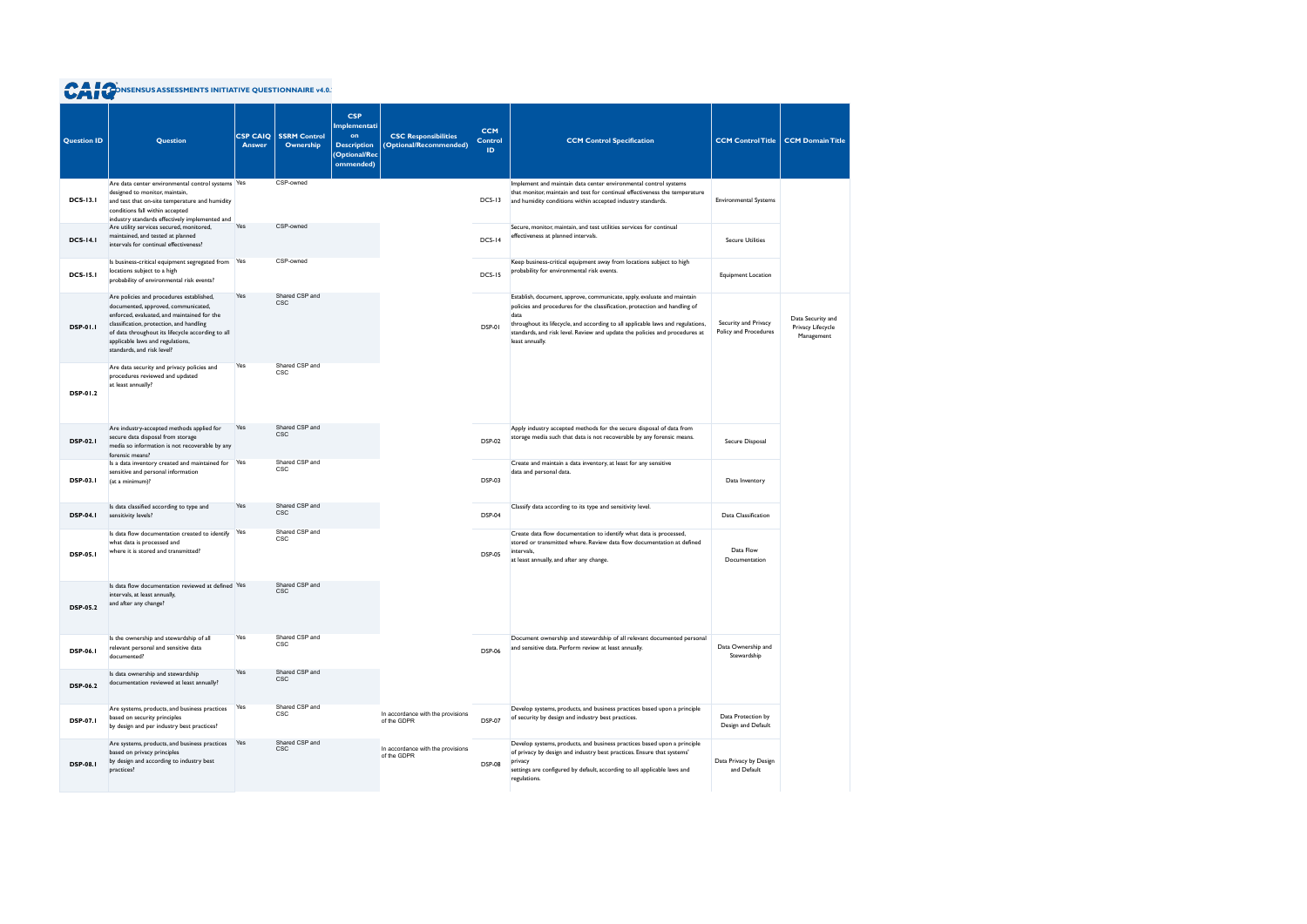|  |  | <b>CAT CONSENSUS ASSESSMENTS INITIATIVE QUESTIONNAIRE v4.0.</b> |  |
|--|--|-----------------------------------------------------------------|--|
|  |  |                                                                 |  |

| <b>Question ID</b> | Question                                                                                                                                                                                                                                                                              | <b>CSP CAIQ</b><br><b>Answer</b> | <b>SSRM Control</b><br>Ownership | <b>CSP</b><br>Implementati<br>on<br><b>Description</b><br>(Optional/Rec<br>ommended) | <b>CSC Responsibilities</b><br>(Optional/Recommended)              | <b>CCM</b><br><b>Control</b><br>ID. | <b>CCM Control Specification</b>                                                                                                                                                                                                                                                                                                                                                                                                                                  | <b>CCM Control Title</b>                                         | <b>CCM Domain Title</b> |
|--------------------|---------------------------------------------------------------------------------------------------------------------------------------------------------------------------------------------------------------------------------------------------------------------------------------|----------------------------------|----------------------------------|--------------------------------------------------------------------------------------|--------------------------------------------------------------------|-------------------------------------|-------------------------------------------------------------------------------------------------------------------------------------------------------------------------------------------------------------------------------------------------------------------------------------------------------------------------------------------------------------------------------------------------------------------------------------------------------------------|------------------------------------------------------------------|-------------------------|
| <b>DSP-08.2</b>    | Are systems' privacy settings configured by<br>default and according to all applicable<br>laws and regulations?                                                                                                                                                                       | Yes                              | Shared CSP and<br><b>CSC</b>     |                                                                                      | In accordance with the provisions<br>of the GDPR                   |                                     |                                                                                                                                                                                                                                                                                                                                                                                                                                                                   |                                                                  |                         |
| <b>DSP-09.1</b>    | Is a data protection impact assessment (DPIA) Yes<br>conducted when processing personal<br>data and evaluating the origin, nature,<br>particularity, and severity of risks according<br>to any applicable laws, regulations and industry<br>best practices?                           |                                  | Shared CSP and<br><b>CSC</b>     |                                                                                      | In accordance with the provisions<br>of the GDPR                   | <b>DSP-09</b>                       | Conduct a Data Protection Impact Assessment (DPIA) to evaluate the<br>origin, nature, particularity and severity of the risks upon the processing<br>of personal data, according to any applicable laws, regulations and industry<br>best practices.                                                                                                                                                                                                              | Data Protection Impact<br>Assessment                             |                         |
| <b>DSP-10.1</b>    | Are processes, procedures, and technical<br>measures defined, implemented, and<br>evaluated to ensure any transfer of personal or<br>sensitive data is protected from<br>unauthorized access and only processed within<br>scope (as permitted by respective<br>laws and regulations)? | Yes                              | Shared CSP and<br>CSC            |                                                                                      |                                                                    | <b>DSP-10</b>                       | Define, implement and evaluate processes, procedures and technical<br>measures that ensure any transfer of personal or sensitive data is protected<br>from unauthorized access and only processed within scope as permitted by<br>the<br>respective laws and regulations.                                                                                                                                                                                         | Sensitive Data Transfer                                          |                         |
| <b>DSP-11.1</b>    | Are processes, procedures, and technical<br>measures defined, implemented, and<br>evaluated to enable data subjects to request<br>access to, modify, or delete personal<br>data (per applicable laws and regulations)?                                                                | Yes                              | Shared CSP and<br><b>CSC</b>     |                                                                                      |                                                                    | DSP-11                              | Define and implement, processes, procedures and technical measures<br>to enable data subjects to request access to, modification, or deletion of<br>their<br>personal data, according to any applicable laws and regulations.                                                                                                                                                                                                                                     | Personal Data Access,<br>Reversal, Rectification<br>and Deletion |                         |
| <b>DSP-12.1</b>    | Are processes, procedures, and technical<br>measures defined, implemented, and<br>evaluated to ensure personal data is processed<br>(per applicable laws and regulations<br>and for the purposes declared to the data<br>subject)?                                                    | Yes                              | Shared CSP and<br><b>CSC</b>     |                                                                                      |                                                                    | DSP-12                              | Define, implement and evaluate processes, procedures and technical<br>measures to ensure that personal data is processed according to any<br>applicable<br>laws and regulations and for the purposes declared to the data subject.                                                                                                                                                                                                                                | Limitation of Purpose in<br>Personal Data Processing             |                         |
| <b>DSP-13.1</b>    | Are processes, procedures, and technical<br>measures defined, implemented, and evaluated<br>for the transfer and sub-processing of personal<br>data within the service supply chain (according<br>to any applicable laws and regulations)?                                            | Yes                              | Shared CSP and<br><b>CSC</b>     |                                                                                      | In accordance with the provisions<br>of the GDPR                   | <b>DSP-13</b>                       | Define, implement and evaluate processes, procedures and technical<br>measures for the transfer and sub-processing of personal data within the<br>service supply chain, according to any applicable laws and regulations.                                                                                                                                                                                                                                         | Personal Data Sub-<br>processing                                 |                         |
| <b>DSP-14.1</b>    | Are processes, procedures, and technical<br>measures defined, implemented, and evaluated<br>to disclose details to the data owner of any<br>personal or sensitive data access by sub-<br>processors before processing initiation?                                                     | Yes                              | CSC-owned                        |                                                                                      | In accordance with the provisions<br>of the GDPR                   | DSP-14                              | Define, implement and evaluate processes, procedures and technical<br>measures to disclose the details of any personal or sensitive data access by<br>sub-processors to the data owner prior to initiation of that processing.                                                                                                                                                                                                                                    | Disclosure of Data Sub-<br>processors                            |                         |
| <b>DSP-15.1</b>    | Is authorization from data owners obtained.<br>and the associated risk managed, before<br>replicating or using production data in non-<br>production environments?                                                                                                                    | Yes                              | CSC-owned                        |                                                                                      | We use fictitious personal data in<br>a non-production environment | <b>DSP-15</b>                       | Obtain authorization from data owners, and manage associated risk before<br>replicating or using production data in non-production environments.                                                                                                                                                                                                                                                                                                                  | Limitation of Production<br>Data Use                             |                         |
| <b>DSP-16.1</b>    | Do data retention, archiving, and deletion<br>practices follow business requirements,<br>applicable laws, and regulations?                                                                                                                                                            | Yes                              | Shared CSP and<br>CSC            |                                                                                      |                                                                    | DSP-16                              | Data retention, archiving and deletion is managed in accordance with<br>business requirements, applicable laws and regulations.                                                                                                                                                                                                                                                                                                                                   | Data Retention and<br>Deletion                                   |                         |
| <b>DSP-17.1</b>    | Are processes, procedures, and technical<br>measures defined and implemented<br>to protect sensitive data throughout its<br>lifecycle?                                                                                                                                                | Yes                              | Shared CSP and<br><b>CSC</b>     |                                                                                      |                                                                    | DSP-17                              | Define and implement, processes, procedures and technical measures<br>to protect sensitive data throughout it's lifecycle.                                                                                                                                                                                                                                                                                                                                        | Sensitive Data Protection                                        |                         |
| <b>DSP-18.1</b>    | Does the CSP have in place, and describe to<br>CSCs, the procedure to manage<br>and respond to requests for disclosure of<br>Personal Data by Law Enforcement Authorities<br>according to applicable laws and regulations?                                                            | Yes                              | Shared CSP and<br><b>CSC</b>     |                                                                                      |                                                                    | DSP-18                              | The CSP must have in place, and describe to CSCs the procedure to<br>manage and respond to requests for disclosure of Personal Data by Law<br>Enforcement<br>Authorities according to applicable laws and regulations. The CSP must give<br>special attention to the notification procedure to interested CSCs, unless<br>otherwise<br>prohibited, such as a prohibition under criminal law to preserve<br>confidentiality<br>of a law enforcement investigation. | <b>Disclosure Notification</b>                                   |                         |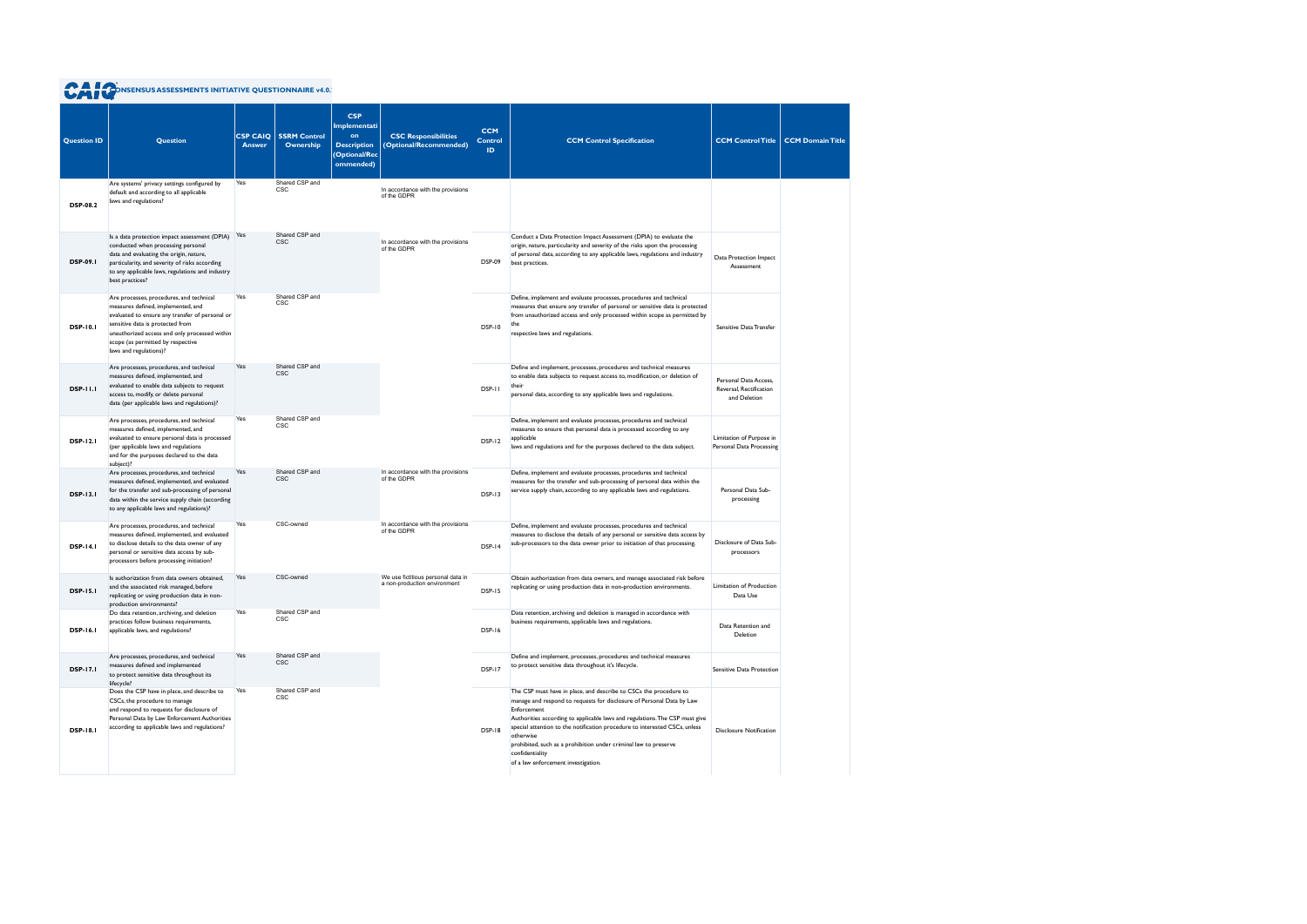| <b>Question ID</b> | <b>Question</b>                                                                                                                                                                                                                                                                 | <b>CSP CAIQ</b><br><b>Answer</b> | <b>SSRM Control</b><br>Ownership | <b>CSP</b><br>Implementati<br>on<br><b>Description</b><br>(Optional/Rec<br>ommended) | <b>CSC Responsibilities</b><br>(Optional/Recommended)                                           | <b>CCM</b><br><b>Control</b><br>ID. | <b>CCM Control Specification</b>                                                                                                                                                                                                                                                                                                                                                                                                                                                                                   | <b>CCM Control Title</b>                             | <b>CCM Domain Title</b>            |
|--------------------|---------------------------------------------------------------------------------------------------------------------------------------------------------------------------------------------------------------------------------------------------------------------------------|----------------------------------|----------------------------------|--------------------------------------------------------------------------------------|-------------------------------------------------------------------------------------------------|-------------------------------------|--------------------------------------------------------------------------------------------------------------------------------------------------------------------------------------------------------------------------------------------------------------------------------------------------------------------------------------------------------------------------------------------------------------------------------------------------------------------------------------------------------------------|------------------------------------------------------|------------------------------------|
| <b>DSP-18.2</b>    | Does the CSP give special attention to the<br>notification procedure to interested<br>CSCs, unless otherwise prohibited, such as a<br>prohibition under criminal law to<br>preserve confidentiality of a law enforcement<br>investigation?                                      | Yes                              | Shared CSP and<br><b>CSC</b>     |                                                                                      |                                                                                                 |                                     |                                                                                                                                                                                                                                                                                                                                                                                                                                                                                                                    |                                                      |                                    |
| <b>DSP-19.1</b>    | Are processes, procedures, and technical<br>measures defined and implemented<br>to specify and document physical data<br>locations, including locales where data<br>is processed or backed up?                                                                                  | Yes                              | Shared CSP and<br><b>CSC</b>     |                                                                                      |                                                                                                 | DSP-19                              | Define and implement, processes, procedures and technical measures<br>to specify and document the physical locations of data, including any<br>locations<br>in which data is processed or backed up.                                                                                                                                                                                                                                                                                                               | Data Location                                        |                                    |
| <b>GRC-01.1</b>    | Are information governance program policies<br>and procedures sponsored by organizational<br>leadership established, documented, approved,<br>communicated, applied, evaluated,<br>and maintained?                                                                              | Yes                              | CSP-owned                        |                                                                                      |                                                                                                 | GRC-01                              | Establish, document, approve, communicate, apply, evaluate and maintain<br>policies and procedures for an information governance program, which is<br>sponsored<br>by the leadership of the organization. Review and update the policies and<br>procedures<br>at least annually.                                                                                                                                                                                                                                   | Governance Program<br>Policy and Procedures          | Governance, Risk and<br>Compliance |
| GRC-01.2           | Are the policies and procedures reviewed and Yes<br>updated at least annually?                                                                                                                                                                                                  |                                  | Shared CSP and<br><b>CSC</b>     |                                                                                      |                                                                                                 |                                     |                                                                                                                                                                                                                                                                                                                                                                                                                                                                                                                    |                                                      |                                    |
| <b>GRC-02.1</b>    | Is there an established formal, documented,<br>and leadership-sponsored enterprise<br>risk management (ERM) program that includes<br>policies and procedures for identification,<br>evaluation, ownership, treatment, and<br>acceptance of cloud security and privacy<br>risks? | Yes                              | Shared CSP and<br><b>CSC</b>     |                                                                                      |                                                                                                 | <b>GRC-02</b>                       | Establish a formal, documented, and leadership-sponsored Enterprise<br>Risk Management (ERM) program that includes policies and procedures for<br>identification,<br>evaluation, ownership, treatment, and acceptance of cloud security and<br>privacy<br>risks.                                                                                                                                                                                                                                                   | <b>Risk Management</b><br>Program                    |                                    |
| <b>GRC-03.1</b>    | Are all relevant organizational policies and<br>associated procedures reviewed<br>at least annually, or when a substantial<br>organizational change occurs?                                                                                                                     | Yes                              | Shared CSP and<br>CSC            |                                                                                      |                                                                                                 | <b>GRC-03</b>                       | Review all relevant organizational policies and associated procedures<br>at least annually or when a substantial change occurs within the<br>organization.                                                                                                                                                                                                                                                                                                                                                         | Organizational Policy<br>Reviews                     |                                    |
| <b>GRC-04.1</b>    | Is an approved exception process mandated by Yes<br>the governance program established<br>and followed whenever a deviation from an<br>established policy occurs?                                                                                                               |                                  | Shared CSP and<br><b>CSC</b>     |                                                                                      |                                                                                                 | <b>GRC-04</b>                       | Establish and follow an approved exception process as mandated by<br>the governance program whenever a deviation from an established policy<br>occurs.                                                                                                                                                                                                                                                                                                                                                             | <b>Policy Exception Process</b>                      |                                    |
| <b>GRC-05.1</b>    | Has an information security program (including Yes<br>programs of all relevant CCM<br>domains) been developed and implemented?                                                                                                                                                  |                                  | Shared CSP and<br>CSC            |                                                                                      |                                                                                                 | <b>GRC-05</b>                       | Develop and implement an Information Security Program, which includes<br>programs for all the relevant domains of the CCM.                                                                                                                                                                                                                                                                                                                                                                                         | <b>Information Security</b><br>Program               |                                    |
| <b>GRC-06.1</b>    | Are roles and responsibilities for planning,<br>implementing, operating, assessing,<br>and improving governance programs defined<br>and documented?                                                                                                                             | Yes                              | Shared CSP and<br><b>CSC</b>     |                                                                                      |                                                                                                 | <b>GRC-06</b>                       | Define and document roles and responsibilities for planning, implementing,<br>operating, assessing, and improving governance programs.                                                                                                                                                                                                                                                                                                                                                                             | Governance<br><b>Responsibility Model</b>            |                                    |
| <b>GRC-07.1</b>    | Are all relevant standards, regulations,<br>legal/contractual, and statutory<br>requirements applicable to your organization<br>identified and documented?                                                                                                                      | Yes                              | Shared CSP and<br><b>CSC</b>     |                                                                                      |                                                                                                 | <b>GRC-07</b>                       | Identify and document all relevant standards, regulations, legal/contractual,<br>and statutory requirements, which are applicable to your organization.                                                                                                                                                                                                                                                                                                                                                            | Information System<br>Regulatory Mapping             |                                    |
| <b>GRC-08.1</b>    | Is contact established and maintained with<br>cloud-related special interest<br>groups and other relevant entities?                                                                                                                                                             | Yes                              | Shared CSP and<br><b>CSC</b>     |                                                                                      |                                                                                                 | <b>GRC-08</b>                       | Establish and maintain contact with cloud-related special interest<br>groups and other relevant entities in line with business context.                                                                                                                                                                                                                                                                                                                                                                            | Special Interest Groups                              |                                    |
| <b>HRS-01.1</b>    | Are background verification policies and<br>procedures of all new employees (including<br>but not limited to remote employees,<br>contractors, and third parties) established,<br>documented, approved, communicated,<br>applied, evaluated, and maintained?                    | Yes                              | CSC-owned                        |                                                                                      | All operational resources are<br>hired and framed with contracts in<br>accordance with the law. | <b>HRS-01</b>                       | Establish, document, approve, communicate, apply, evaluate and maintain<br>policies and procedures for background verification of all new employees<br>(including<br>but not limited to remote employees, contractors, and third parties)<br>according<br>to local laws, regulations, ethics, and contractual constraints and<br>proportional<br>to the data classification to be accessed, the business requirements, and<br>acceptable<br>risk. Review and update the policies and procedures at least annually. | <b>Background Screening</b><br>Policy and Procedures | Human Resources                    |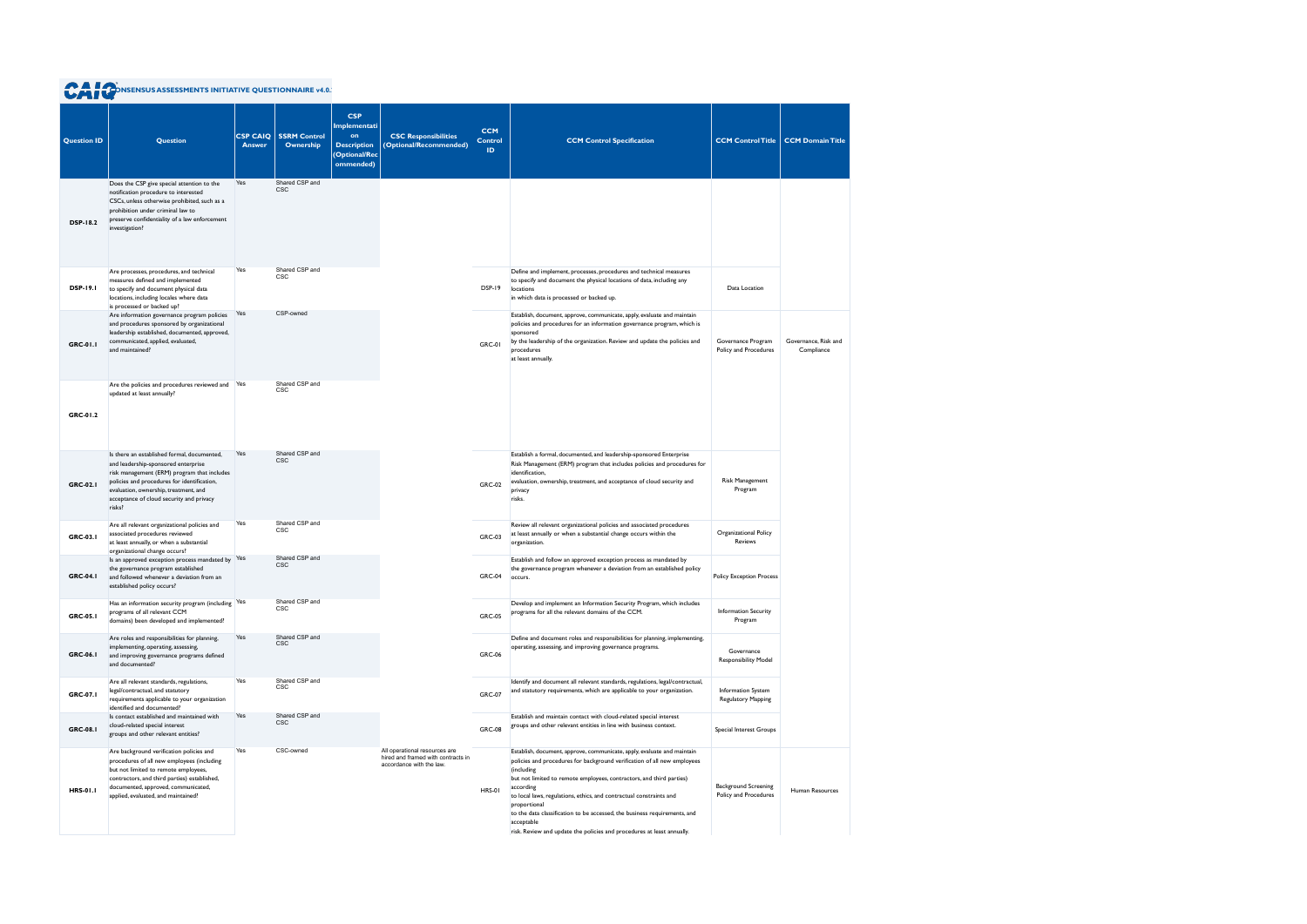| <b>Question ID</b> | <b>Question</b>                                                                                                                                                                                                                                                  | <b>CSP CAIQ</b><br><b>Answer</b> | <b>SSRM Control</b><br>Ownership | <b>CSP</b><br>Implementati<br>on<br><b>Description</b><br>(Optional/Rec<br>ommended) | <b>CSC Responsibilities</b><br>(Optional/Recommended)                                                                                                                                               | <b>CCM</b><br><b>Control</b><br>ID | <b>CCM Control Specification</b>                                                                                                                                                                                                                                                           | <b>CCM Control Title</b>                                 | <b>CCM Domain Title</b> |
|--------------------|------------------------------------------------------------------------------------------------------------------------------------------------------------------------------------------------------------------------------------------------------------------|----------------------------------|----------------------------------|--------------------------------------------------------------------------------------|-----------------------------------------------------------------------------------------------------------------------------------------------------------------------------------------------------|------------------------------------|--------------------------------------------------------------------------------------------------------------------------------------------------------------------------------------------------------------------------------------------------------------------------------------------|----------------------------------------------------------|-------------------------|
| <b>HRS-01.2</b>    | Are background verification policies and<br>procedures designed according to<br>local laws, regulations, ethics, and contractual<br>constraints and proportional<br>to the data classification to be accessed,<br>business requirements, and acceptable<br>risk? | Yes                              | CSC-owned                        |                                                                                      | The related checks are carried out<br>within the terms permitted by law.                                                                                                                            |                                    |                                                                                                                                                                                                                                                                                            |                                                          |                         |
| <b>HRS-01.3</b>    | Are background verification policies and<br>procedures reviewed and updated at<br>least annually?                                                                                                                                                                | Yes                              | CSC-owned                        |                                                                                      |                                                                                                                                                                                                     |                                    |                                                                                                                                                                                                                                                                                            |                                                          |                         |
| <b>HRS-02.1</b>    | Are policies and procedures for defining<br>allowances and conditions for the<br>acceptable use of organizationally-owned or<br>managed assets established, documented,<br>approved, communicated, applied, evaluated,<br>and maintained?                        | Yes                              | CSC-owned                        |                                                                                      | A "Confidentiality and data<br>management" policy is adopted<br>which provides for the assignment<br>of the assignment and the<br>authorization to process data for<br>all employees and suppliers. | <b>HRS-02</b>                      | Establish, document, approve, communicate, apply, evaluate and maintain<br>policies and procedures for defining allowances and conditions for the<br>acceptable<br>use of organizationally-owned or managed assets. Review and update the<br>policies<br>and procedures at least annually. | Acceptable Use of<br>Technology Policy and<br>Procedures |                         |
| <b>HRS-02.2</b>    | Are the policies and procedures for defining<br>allowances and conditions for<br>the acceptable use of organizationally-owned<br>or managed assets reviewed and updated<br>at least annually?                                                                    | Yes                              | CSC-owned                        |                                                                                      |                                                                                                                                                                                                     |                                    |                                                                                                                                                                                                                                                                                            |                                                          |                         |
| <b>HRS-03.1</b>    | Are policies and procedures requiring<br>unattended workspaces to conceal confidential<br>data established, documented, approved,<br>communicated, applied, evaluated, and<br>maintained?                                                                        | Yes                              | CSC-owned                        |                                                                                      |                                                                                                                                                                                                     | <b>HRS-03</b>                      | Establish, document, approve, communicate, apply, evaluate and maintain<br>policies and procedures that require unattended workspaces to not have<br>openly<br>visible confidential data. Review and update the policies and procedures at<br>least annually.                              | Clean Desk Policy and<br>Procedures                      |                         |
| <b>HRS-03.2</b>    | Are policies and procedures requiring<br>unattended workspaces to conceal confidential<br>data reviewed and updated at least annually?                                                                                                                           | Yes                              | CSC-owned                        |                                                                                      |                                                                                                                                                                                                     |                                    |                                                                                                                                                                                                                                                                                            |                                                          |                         |
| <b>HRS-04.1</b>    | Are policies and procedures to protect<br>information accessed, processed, or<br>stored at remote sites and locations<br>established, documented, approved,<br>communicated,<br>applied, evaluated, and maintained?                                              | Yes                              | CSC-owned                        |                                                                                      |                                                                                                                                                                                                     | <b>HRS-04</b>                      | Establish, document, approve, communicate, apply, evaluate and maintain<br>policies and procedures to protect information accessed, processed or<br>stored<br>at remote sites and locations. Review and update the policies and<br>procedures<br>at least annually.                        | Remote and Home<br>Working Policy and<br>Procedures      |                         |
| <b>HRS-04.2</b>    | Are policies and procedures to protect<br>information accessed, processed, or<br>stored at remote sites and locations reviewed<br>and updated at least annually?                                                                                                 | Yes                              | CSC-owned                        |                                                                                      |                                                                                                                                                                                                     |                                    |                                                                                                                                                                                                                                                                                            |                                                          |                         |
| <b>HRS-05.1</b>    | Are return procedures of organizationally-<br>owned assets by terminated employees<br>established and documented?                                                                                                                                                | Yes                              | CSC-owned                        |                                                                                      |                                                                                                                                                                                                     | <b>HRS-05</b>                      | Establish and document procedures for the return of organization-owned<br>assets by terminated employees.                                                                                                                                                                                  | Asset returns                                            |                         |
| <b>HRS-06.1</b>    | Are procedures outlining the roles and<br>responsibilities concerning changes<br>in employment established, documented, and<br>communicated to all personnel?                                                                                                    | Yes                              | CSC-owned                        |                                                                                      |                                                                                                                                                                                                     | <b>HRS-06</b>                      | Establish, document, and communicate to all personnel the procedures<br>outlining the roles and responsibilities concerning changes in employment.                                                                                                                                         | Employment<br>Termination                                |                         |
| <b>HRS-07.1</b>    | Are employees required to sign an<br>employment agreement before gaining access<br>to organizational information systems,<br>resources, and assets?                                                                                                              | Yes                              | CSC-owned                        |                                                                                      |                                                                                                                                                                                                     | <b>HRS-07</b>                      | Employees sign the employee agreement prior to being granted access<br>to organizational information systems, resources and assets.                                                                                                                                                        | <b>Employment Agreement</b><br>Process                   |                         |
| <b>HRS-08.1</b>    | Are provisions and/or terms for adherence to<br>established information governance<br>and security policies included within<br>employment agreements?                                                                                                            | Yes                              | CSC-owned                        |                                                                                      |                                                                                                                                                                                                     | <b>HRS-08</b>                      | The organization includes within the employment agreements provisions<br>and/or terms for adherence to established information governance and<br>security<br>policies.                                                                                                                     | <b>Employment Agreement</b><br>Content                   |                         |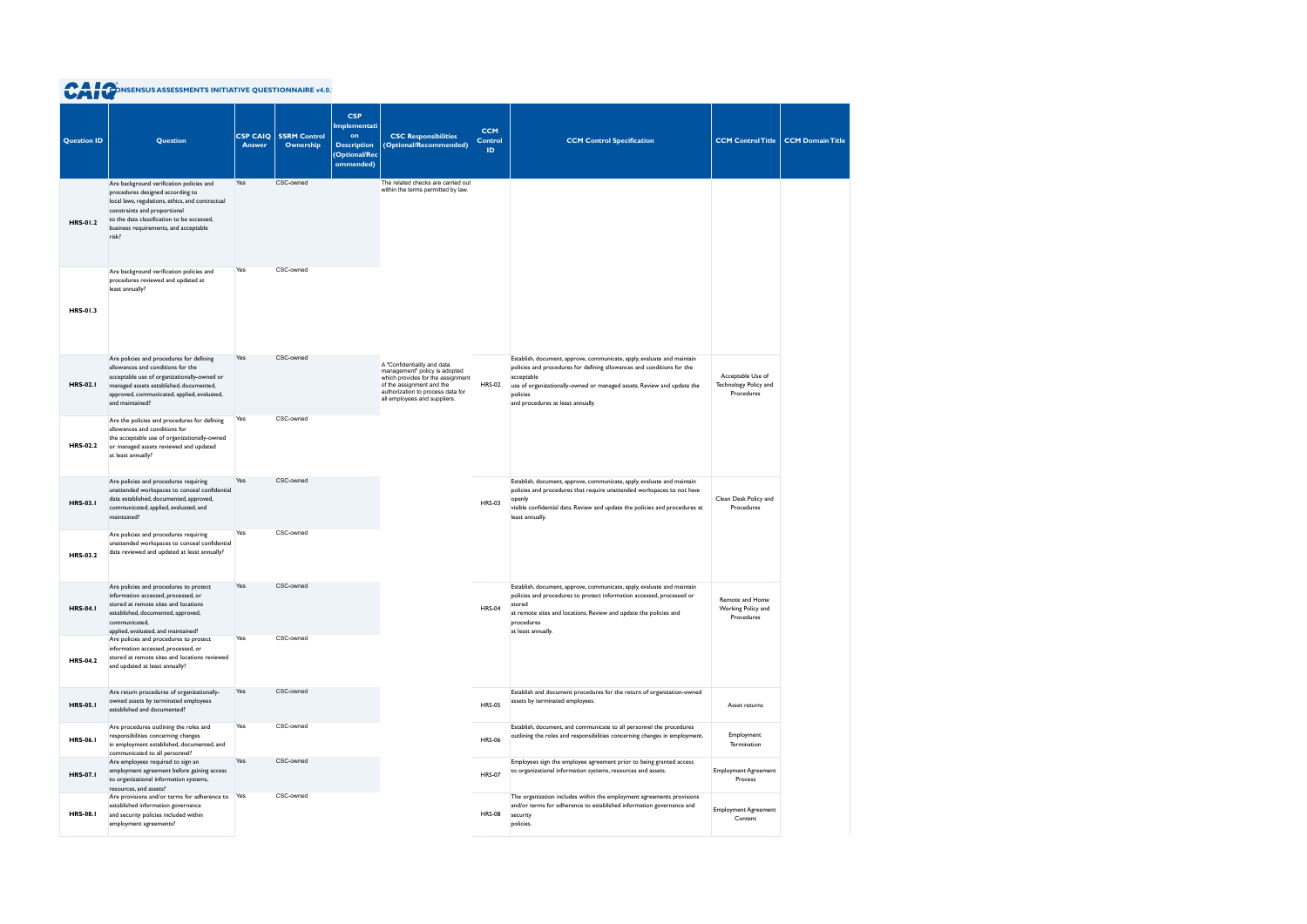| <b>Question ID</b> | <b>Question</b>                                                                                                                                                                                                           | <b>CSP CAIQ</b><br><b>Answer</b> | <b>SSRM Control</b><br>Ownership | <b>CSP</b><br>Implementati<br>on<br><b>Description</b><br>(Optional/Rec<br>ommended) | <b>CSC Responsibilities</b><br>(Optional/Recommended)                                                                                                                                                                      | <b>CCM</b><br><b>Control</b><br><b>ID</b> | <b>CCM Control Specification</b>                                                                                                                                                                                                                                                            | <b>CCM Control Title</b>                                          | <b>CCM Domain Title</b>                    |
|--------------------|---------------------------------------------------------------------------------------------------------------------------------------------------------------------------------------------------------------------------|----------------------------------|----------------------------------|--------------------------------------------------------------------------------------|----------------------------------------------------------------------------------------------------------------------------------------------------------------------------------------------------------------------------|-------------------------------------------|---------------------------------------------------------------------------------------------------------------------------------------------------------------------------------------------------------------------------------------------------------------------------------------------|-------------------------------------------------------------------|--------------------------------------------|
| <b>HRS-09.1</b>    | Are employee roles and responsibilities<br>relating to information assets and<br>security documented and communicated?                                                                                                    | Yes                              | CSC-owned                        |                                                                                      |                                                                                                                                                                                                                            | <b>HRS-09</b>                             | Document and communicate roles and responsibilities of employees,<br>as they relate to information assets and security.                                                                                                                                                                     | Personnel Roles and<br>Responsibilities                           |                                            |
| <b>HRS-10.1</b>    | Are requirements for non-<br>disclosure/confidentiality agreements reflecting<br>organizational data protection needs and<br>operational details identified, documented,<br>and reviewed at planned intervals?            | Yes                              | CSC-owned                        |                                                                                      | The Terms of Service, the DPA<br>and the privacy policies are<br>reviewed at least once a year and<br>in conjunction with name updates<br>and / or important environmental<br>changes.                                     | <b>HRS-10</b>                             | Identify, document, and review, at planned intervals, requirements<br>for non-disclosure/confidentiality agreements reflecting the organization's<br>needs for the protection of data and operational details.                                                                              | Non-Disclosure<br>Agreements                                      |                                            |
| <b>HRS-11.1</b>    | Is a security awareness training program for all Yes<br>employees of the organization<br>established, documented, approved,<br>communicated, applied, evaluated and<br>maintained?                                        |                                  | CSC-owned                        |                                                                                      |                                                                                                                                                                                                                            | $HRS-11$                                  | Establish, document, approve, communicate, apply, evaluate and maintain<br>a security awareness training program for all employees of the organization<br>and provide regular training updates.                                                                                             | <b>Security Awareness</b><br>Training                             |                                            |
| HRS-11.2           | Are regular security awareness training<br>updates provided?                                                                                                                                                              | Yes                              | CSC-owned                        |                                                                                      |                                                                                                                                                                                                                            |                                           |                                                                                                                                                                                                                                                                                             |                                                                   |                                            |
| <b>HRS-12.1</b>    | Are all employees granted access to sensitive<br>organizational and personal<br>data provided with appropriate security<br>awareness training?                                                                            | Yes                              | CSC-owned                        |                                                                                      |                                                                                                                                                                                                                            | $HRS-12$                                  | Provide all employees with access to sensitive organizational and<br>personal data with appropriate security awareness training and regular<br>updates<br>in organizational procedures, processes, and policies relating to their<br>professional<br>function relative to the organization. | Personal and Sensitive<br>Data Awareness and<br>Training          |                                            |
| <b>HRS-12.2</b>    | Are all employees granted access to sensitive<br>organizational and personal<br>data provided with regular updates in<br>procedures, processes, and policies relating<br>to their professional function?                  | Yes                              | CSC-owned                        |                                                                                      |                                                                                                                                                                                                                            |                                           |                                                                                                                                                                                                                                                                                             |                                                                   |                                            |
| <b>HRS-13.1</b>    | Are employees notified of their roles and<br>responsibilities to maintain awareness<br>and compliance with established policies,<br>procedures, and applicable legal, statutory,<br>or regulatory compliance obligations? | Yes                              | CSC-owned                        |                                                                                      | All personnel understand their<br>responsibility to safeguard<br>information and to report any<br>actual or suspected security<br>incidents or problems, theft,<br>breach, loss, and unauthorized<br>disclosure or access. | <b>HRS-13</b>                             | Make employees aware of their roles and responsibilities for maintaining<br>awareness and compliance with established policies and procedures and<br>applicable<br>legal, statutory, or regulatory compliance obligations.                                                                  | Compliance User<br>Responsibility                                 |                                            |
| <b>IAM-01.1</b>    | Are identity and access management policies<br>and procedures established, documented,<br>approved, communicated, implemented,<br>applied, evaluated, and maintained?                                                     | Yes                              | CSC-owned                        |                                                                                      | The Company maintains an<br>access management standard<br>which establishes that internal<br>access control is based on the<br>principles of minimum privilege,<br>need to know and separation of                          | IAM-01                                    | Establish, document, approve, communicate, implement, apply, evaluate<br>and maintain policies and procedures for identity and access management.<br>Review<br>and update the policies and procedures at least annually.                                                                    | <b>Identity and Access</b><br>Management Policy and<br>Procedures | <b>Identity &amp; Access</b><br>Management |
| IAM-01.2           | Are identity and access management policies<br>and procedures reviewed and updated<br>at least annually?                                                                                                                  | Yes                              | CSC-owned                        |                                                                                      |                                                                                                                                                                                                                            |                                           |                                                                                                                                                                                                                                                                                             |                                                                   |                                            |
| <b>IAM-02.1</b>    | Are strong password policies and procedures<br>established, documented, approved,<br>communicated, implemented, applied,<br>evaluated, and maintained?                                                                    | Yes                              | CSC-owned                        |                                                                                      |                                                                                                                                                                                                                            | <b>IAM-02</b>                             | Establish, document, approve, communicate, implement, apply, evaluate<br>and maintain strong password policies and procedures. Review and update<br>the<br>policies and procedures at least annually.                                                                                       | Strong Password Policy<br>and Procedures                          |                                            |
| IAM-02.2           | Are strong password policies and procedures<br>reviewed and updated at least<br>annually?                                                                                                                                 | Yes                              | CSC-owned                        |                                                                                      |                                                                                                                                                                                                                            |                                           |                                                                                                                                                                                                                                                                                             |                                                                   |                                            |
| IAM-03.1           | Is system identity information and levels of<br>access managed, stored, and reviewed?                                                                                                                                     | Yes                              | Shared CSP and<br><b>CSC</b>     |                                                                                      |                                                                                                                                                                                                                            | IAM-03                                    | Manage, store, and review the information of system identities, and<br>level of access.                                                                                                                                                                                                     | Identity Inventory                                                |                                            |
| <b>IAM-04.1</b>    | Is the separation of duties principle employed Yes<br>when implementing information<br>system access?                                                                                                                     |                                  | Shared CSP and<br><b>CSC</b>     |                                                                                      |                                                                                                                                                                                                                            | <b>IAM-04</b>                             | Employ the separation of duties principle when implementing information<br>system access.                                                                                                                                                                                                   | Separation of Duties                                              |                                            |
| <b>IAM-05.1</b>    | Is the least privilege principle employed when<br>implementing information system<br>access?                                                                                                                              | Yes                              | Shared CSP and<br>CSC            |                                                                                      |                                                                                                                                                                                                                            | <b>IAM-05</b>                             | Employ the least privilege principle when implementing information<br>system access.                                                                                                                                                                                                        | Least Privilege                                                   |                                            |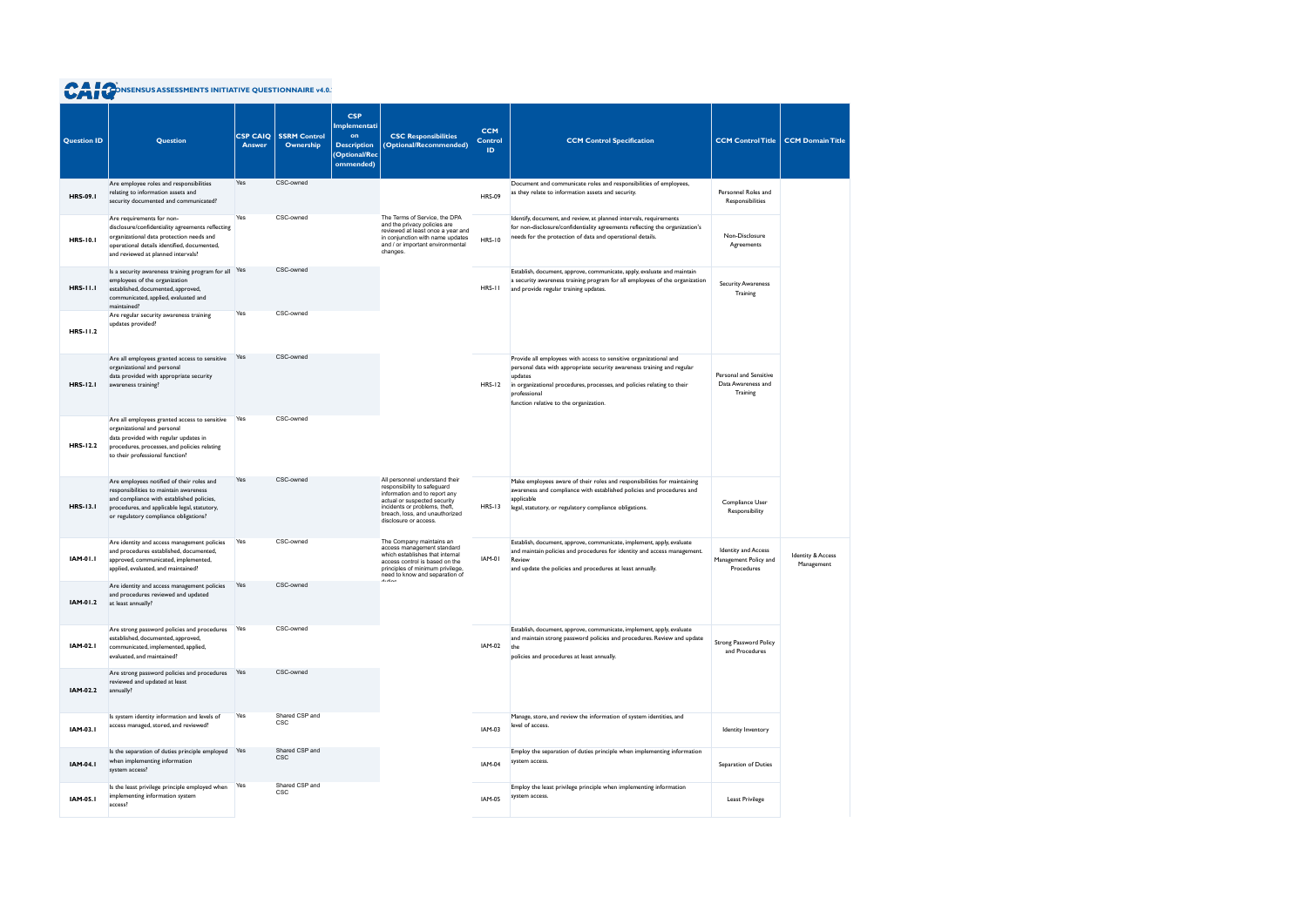| <b>Question ID</b> | <b>Question</b>                                                                                                                                                                                                                                                                           | <b>CSP CAIQ</b><br><b>Answer</b> | <b>SSRM Control</b><br>Ownership | <b>CSP</b><br>Implementati<br>on<br><b>Description</b><br>(Optional/Rec<br>ommended) | <b>CSC Responsibilities</b><br>(Optional/Recommended) | <b>CCM</b><br><b>Control</b><br>ID. | <b>CCM Control Specification</b>                                                                                                                                                                                                                                                                                                                                           | <b>CCM Control Title</b>                                      | <b>CCM Domain Title</b> |
|--------------------|-------------------------------------------------------------------------------------------------------------------------------------------------------------------------------------------------------------------------------------------------------------------------------------------|----------------------------------|----------------------------------|--------------------------------------------------------------------------------------|-------------------------------------------------------|-------------------------------------|----------------------------------------------------------------------------------------------------------------------------------------------------------------------------------------------------------------------------------------------------------------------------------------------------------------------------------------------------------------------------|---------------------------------------------------------------|-------------------------|
| <b>IAM-06.1</b>    | Is a user access provisioning process defined<br>and implemented which authorizes,<br>records, and communicates data and assets<br>access changes?                                                                                                                                        | Yes                              | Shared CSP and<br><b>CSC</b>     |                                                                                      | We use a software for user<br>access auditing         | <b>IAM-06</b>                       | Define and implement a user access provisioning process which authorizes,<br>records, and communicates access changes to data and assets.                                                                                                                                                                                                                                  | <b>User Access Provisioning</b>                               |                         |
| IAM-07.1           | Is a process in place to de-provision or modify Yes<br>the access, in a timely manner,<br>of movers / leavers or system identity changes,<br>to effectively adopt and communicate<br>identity and access management policies?                                                             |                                  | Shared CSP and<br>CSC            |                                                                                      | We use a software for user<br>access auditing         | <b>IAM-07</b>                       | De-provision or respectively modify access of movers / leavers or<br>system identity changes in a timely manner in order to effectively adopt and<br>communicate identity and access management policies.                                                                                                                                                                  | <b>User Access Changes</b><br>and Revocation                  |                         |
| <b>IAM-08.1</b>    | Are reviews and revalidation of user access for Yes<br>least privilege and separation<br>of duties completed with a frequency<br>commensurate with organizational risk<br>tolerance?                                                                                                      |                                  | Shared CSP and<br><b>CSC</b>     |                                                                                      | We use a software for user<br>access auditing         | <b>IAM-08</b>                       | Review and revalidate user access for least privilege and separation<br>of duties with a frequency that is commensurate with organizational risk<br>tolerance.                                                                                                                                                                                                             | <b>User Access Review</b>                                     |                         |
| <b>IAM-09.1</b>    | Are processes, procedures, and technical<br>measures for the segregation of privileged<br>access roles defined, implemented, and<br>evaluated such that administrative data<br>access, encryption, key management<br>capabilities, and logging capabilities are<br>distinct and separate? | Yes                              | Shared CSP and<br><b>CSC</b>     |                                                                                      | We use a software for user<br>access auditing         | <b>IAM-09</b>                       | Define, implement and evaluate processes, procedures and technical<br>measures for the segregation of privileged access roles such that<br>administrative<br>access to data, encryption and key management capabilities and logging<br>capabilities<br>are distinct and separated.                                                                                         | Segregation of Privileged<br><b>Access Roles</b>              |                         |
| <b>IAM-10.1</b>    | Is an access process defined and implemented<br>to ensure privileged access roles<br>and rights are granted for a limited period?                                                                                                                                                         | Yes                              | Shared CSP and<br><b>CSC</b>     |                                                                                      | We use a software for user<br>access auditing         | <b>IAM-10</b>                       | Define and implement an access process to ensure privileged access<br>roles and rights are granted for a time limited period, and implement<br>procedures<br>to prevent the culmination of segregated privileged access.                                                                                                                                                   | Management of<br><b>Privileged Access Roles</b>               |                         |
| IAM-10.2           | Are procedures implemented to prevent the<br>culmination of segregated privileged<br>access?                                                                                                                                                                                              | Yes                              | Shared CSP and<br><b>CSC</b>     |                                                                                      | We use a software for user<br>access auditing         |                                     |                                                                                                                                                                                                                                                                                                                                                                            |                                                               |                         |
| <b>IAM-11.1</b>    | Are processes and procedures for customers<br>to participate, where applicable,<br>in granting access for agreed, high risk as<br>(defined by the organizational risk<br>assessment) privileged access roles defined,<br>implemented and evaluated?                                       | Yes                              | Shared CSP and<br><b>CSC</b>     |                                                                                      | We use a software for user<br>access auditing         | IAM-II                              | Define, implement and evaluate processes and procedures for customers<br>to participate, where applicable, in the granting of access for agreed, high<br>risk (as defined by the organizational risk assessment) privileged access<br>roles.                                                                                                                               | CSCs Approval for<br><b>Agreed Privileged Access</b><br>Roles |                         |
| <b>IAM-12.1</b>    | Are processes, procedures, and technical<br>measures to ensure the logging infrastructure<br>is "read-only" for all with write access<br>(including privileged access roles) defined,<br>implemented, and evaluated?                                                                      | Yes                              | Shared CSP and<br>CSC            |                                                                                      |                                                       | IAM-12                              | Define, implement and evaluate processes, procedures and technical<br>measures to ensure the logging infrastructure is read-only for all with write<br>access, including privileged access roles, and that the ability to disable it<br>is controlled through a procedure that ensures the segregation of duties<br>and<br>break glass procedures.                         | Safeguard Logs Integrity                                      |                         |
| <b>IAM-12.2</b>    | Is the ability to disable the "read-only"<br>configuration of logging infrastructure<br>controlled through a procedure that ensures<br>the segregation of duties and break<br>glass procedures?                                                                                           | Yes                              | Shared CSP and<br>CSC            |                                                                                      |                                                       |                                     |                                                                                                                                                                                                                                                                                                                                                                            |                                                               |                         |
| IAM-13.1           | Are processes, procedures, and technical<br>measures that ensure users are identifiable<br>through unique identification (or can associate<br>individuals with user identification<br>usage) defined, implemented, and evaluated?                                                         | Yes                              | Shared CSP and<br><b>CSC</b>     |                                                                                      |                                                       | $IAM-13$                            | Define, implement and evaluate processes, procedures and technical<br>measures that ensure users are identifiable through unique IDs or which<br>can<br>associate individuals to the usage of user IDs.                                                                                                                                                                    | Uniquely Identifiable<br>Users                                |                         |
| <b>IAM-14.1</b>    | Are processes, procedures, and technical<br>measures for authenticating access<br>to systems, application, and data assets<br>including multifactor authentication<br>for a least-privileged user and sensitive data<br>access defined, implemented, and<br>evaluated?                    | Yes                              | Shared CSP and<br><b>CSC</b>     |                                                                                      |                                                       | $IAM-14$                            | Define, implement and evaluate processes, procedures and technical<br>measures for authenticating access to systems, application and data assets,<br>including multifactor authentication for at least privileged user and sensitive<br>data access. Adopt digital certificates or alternatives which achieve an<br>equivalent<br>level of security for system identities. | <b>Strong Authentication</b>                                  |                         |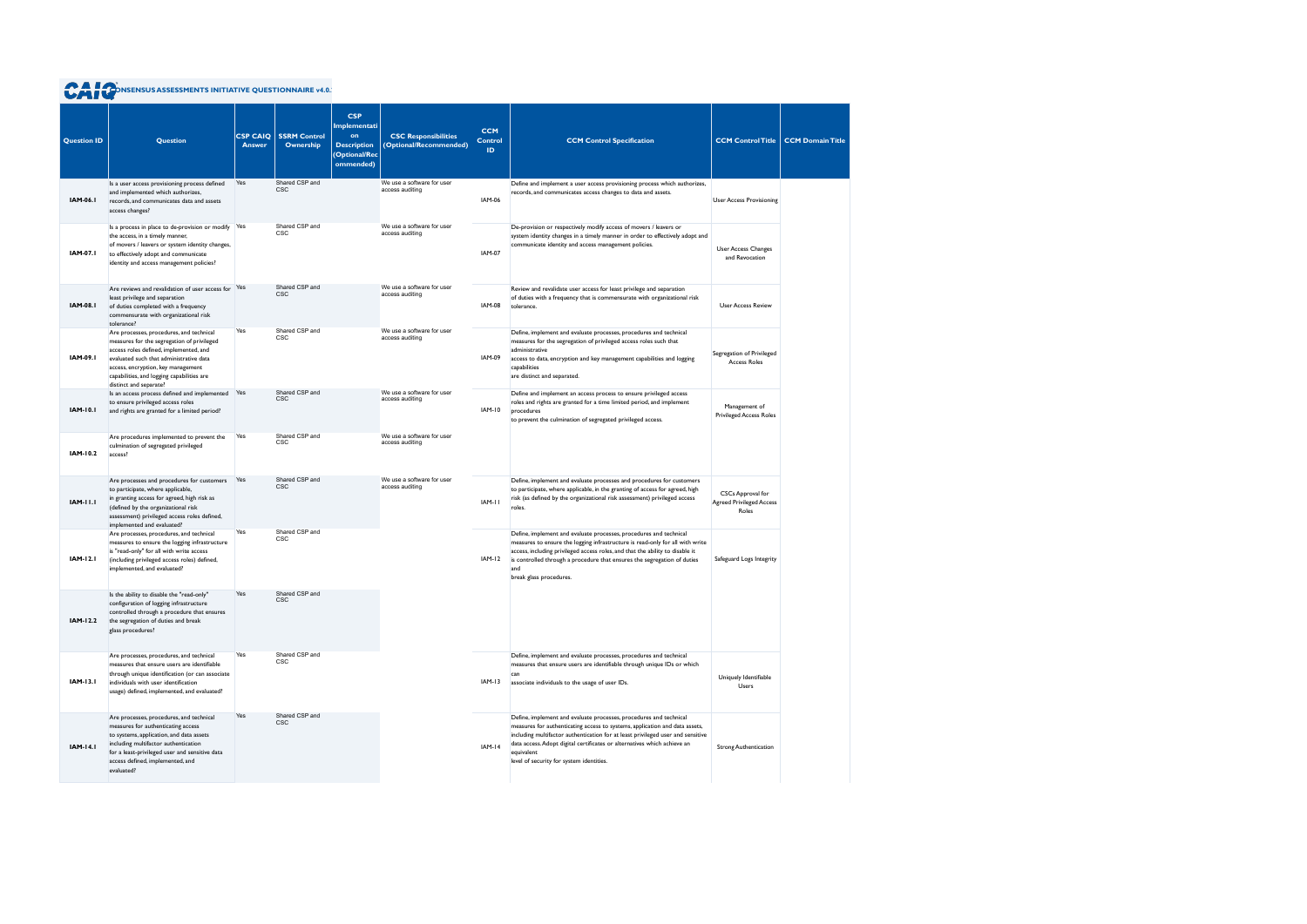|                    | <b>A CONSENSUS ASSESSMENTS INITIATIVE QUESTIONNAIRE v4.0.</b>                                                                                                                                              |                                  |                                  |                                                                                      |                                                       |                                     |                                                                                                                                                                                                                                                                                                                                                                                                                                                                        |                                                              |                                           |
|--------------------|------------------------------------------------------------------------------------------------------------------------------------------------------------------------------------------------------------|----------------------------------|----------------------------------|--------------------------------------------------------------------------------------|-------------------------------------------------------|-------------------------------------|------------------------------------------------------------------------------------------------------------------------------------------------------------------------------------------------------------------------------------------------------------------------------------------------------------------------------------------------------------------------------------------------------------------------------------------------------------------------|--------------------------------------------------------------|-------------------------------------------|
| <b>Question ID</b> | <b>Question</b>                                                                                                                                                                                            | <b>CSP CAIQ</b><br><b>Answer</b> | <b>SSRM Control</b><br>Ownership | <b>CSP</b><br>Implementati<br>on<br><b>Description</b><br>(Optional/Rec<br>ommended) | <b>CSC Responsibilities</b><br>(Optional/Recommended) | <b>CCM</b><br><b>Control</b><br>ID. | <b>CCM Control Specification</b>                                                                                                                                                                                                                                                                                                                                                                                                                                       |                                                              | <b>CCM Control Title CCM Domain Title</b> |
| IAM-14.2           | Are digital certificates or alternatives that<br>achieve an equivalent security<br>level for system identities adopted?                                                                                    | Yes                              | Shared CSP and<br>3rd-party      |                                                                                      |                                                       |                                     |                                                                                                                                                                                                                                                                                                                                                                                                                                                                        |                                                              |                                           |
| <b>IAM-15.1</b>    | Are processes, procedures, and technical<br>measures for the secure management<br>of passwords defined, implemented, and<br>evaluated?                                                                     | Yes                              | Shared CSP and<br>CSC            |                                                                                      |                                                       | <b>IAM-15</b>                       | Define, implement and evaluate processes, procedures and technical<br>measures for the secure management of passwords.                                                                                                                                                                                                                                                                                                                                                 | Passwords Management                                         |                                           |
| IAM-16.1           | Are processes, procedures, and technical<br>measures to verify access to data<br>and system functions authorized, defined,<br>implemented, and evaluated?                                                  | Yes                              | CSC-owned                        |                                                                                      |                                                       | <b>IAM-16</b>                       | Define, implement and evaluate processes, procedures and technical<br>measures to verify access to data and system functions is authorized.                                                                                                                                                                                                                                                                                                                            | Authorization<br>Mechanisms                                  |                                           |
| IPY-01.1           | Are policies and procedures established,<br>documented, approved, communicated,<br>applied, evaluated, and maintained for<br>communications between application services<br>(e.g., APIs)?                  | Yes                              | CSC-owned                        |                                                                                      |                                                       | IPY-01                              | Establish, document, approve, communicate, apply, evaluate and maintain<br>policies and procedures for interoperability and portability including<br>requirements for:<br>a. Communications between application interfaces<br>b. Information processing interoperability<br>c. Application development portability<br>d. Information/Data exchange, usage, portability, integrity, and persistence<br>Review and update the policies and procedures at least annually. | Interoperability and<br>Portability Policy and<br>Procedures | Interoperability &<br>Portability         |
| IPY-01.2           | Are policies and procedures established,<br>documented, approved, communicated,<br>applied, evaluated, and maintained for<br>information processing interoperability?                                      | Yes                              | CSC-owned                        |                                                                                      |                                                       |                                     |                                                                                                                                                                                                                                                                                                                                                                                                                                                                        |                                                              |                                           |
| IPY-01.3           | Are policies and procedures established,<br>documented, approved, communicated,<br>applied, evaluated, and maintained for<br>application development portability?                                          | Yes                              | CSC-owned                        |                                                                                      |                                                       |                                     |                                                                                                                                                                                                                                                                                                                                                                                                                                                                        |                                                              |                                           |
| IPY-01.4           | Are policies and procedures established,<br>documented, approved, communicated,<br>applied, evaluated, and maintained for<br>information/data exchange, usage, portability,<br>integrity, and persistence? | Yes                              | CSC-owned                        |                                                                                      |                                                       |                                     |                                                                                                                                                                                                                                                                                                                                                                                                                                                                        |                                                              |                                           |
| IPY-01.5           | Are interoperability and portability policies and Yes<br>procedures reviewed and<br>updated at least annually?                                                                                             |                                  | CSC-owned                        |                                                                                      |                                                       |                                     |                                                                                                                                                                                                                                                                                                                                                                                                                                                                        |                                                              |                                           |
| IPY-02.1           | Are CSCs able to programmatically retrieve<br>their data via an application interface(s)<br>to enable interoperability and portability?                                                                    | Yes                              | CSC-owned                        |                                                                                      |                                                       | <b>IPY-02</b>                       | Provide application interface(s) to CSCs so that they programmatically<br>retrieve their data to enable interoperability and portability.                                                                                                                                                                                                                                                                                                                              | Application Interface<br>Availability                        |                                           |
| IPY-03.1           | Are cryptographically secure and standardized Yes<br>network protocols implemented<br>for the management, import, and export of<br>data?                                                                   |                                  | CSC-owned                        |                                                                                      |                                                       | IPY-03                              | Implement cryptographically secure and standardized network protocols<br>for the management, import and export of data.                                                                                                                                                                                                                                                                                                                                                | Secure Interoperability<br>and Portability<br>Management     |                                           |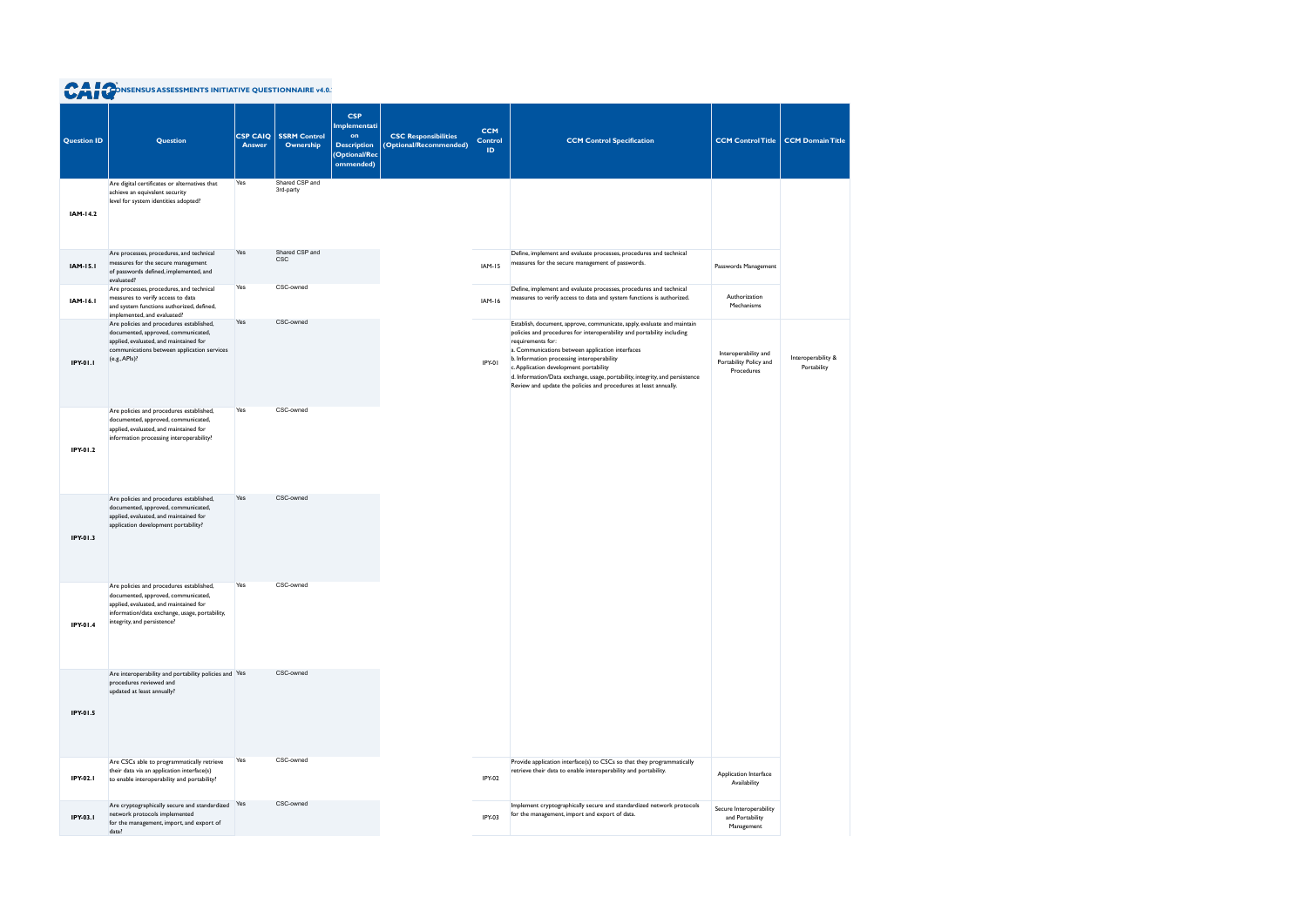| <b>Question ID</b> | <b>Question</b>                                                                                                                                                                                                                                                         | <b>CSP CAIQ</b><br><b>Answer</b> | <b>SSRM Control</b><br>Ownership | <b>CSP</b><br>Implementati<br>on<br><b>Description</b><br>(Optional/Rec<br>ommended) | <b>CSC Responsibilities</b><br>(Optional/Recommended) | <b>CCM</b><br><b>Control</b><br>ID. | <b>CCM Control Specification</b>                                                                                                                                                                                                                                                                                                        | <b>CCM Control Title</b>                                               | <b>CCM Domain Title</b>                     |
|--------------------|-------------------------------------------------------------------------------------------------------------------------------------------------------------------------------------------------------------------------------------------------------------------------|----------------------------------|----------------------------------|--------------------------------------------------------------------------------------|-------------------------------------------------------|-------------------------------------|-----------------------------------------------------------------------------------------------------------------------------------------------------------------------------------------------------------------------------------------------------------------------------------------------------------------------------------------|------------------------------------------------------------------------|---------------------------------------------|
| IPY-04.1           | Do agreements include provisions specifying<br>CSC data access upon contract termination,<br>and have the following?<br>a. Data format<br>b. Duration data will be stored<br>c. Scope of the data retained and made<br>available to the CSCs<br>d. Data deletion policy | Yes                              | CSC-owned                        |                                                                                      | according to GDPR policies                            | IPY-04                              | Agreements must include provisions specifying CSCs access to data<br>upon contract termination and will include:<br>a. Data format<br>b. Length of time the data will be stored<br>c. Scope of the data retained and made available to the CSCs<br>d. Data deletion policy                                                              | Data Portability<br><b>Contractual Obligations</b>                     |                                             |
| <b>IVS-01.1</b>    | Are infrastructure and virtualization security<br>policies and procedures established,<br>documented, approved, communicated,<br>applied, evaluated, and maintained?                                                                                                    | Yes                              | Shared CSP and<br><b>CSC</b>     |                                                                                      |                                                       | IVS-01                              | Establish, document, approve, communicate, apply, evaluate and maintain<br>policies and procedures for infrastructure and virtualization security.<br>Review<br>and update the policies and procedures at least annually.                                                                                                               | Infrastructure and<br>Virtualization Security<br>Policy and Procedures | Infrastructure &<br>Virtualization Security |
| <b>IVS-01.2</b>    | Are infrastructure and virtualization security<br>policies and procedures reviewed<br>and updated at least annually?                                                                                                                                                    | Yes                              | CSP-owned                        |                                                                                      |                                                       |                                     |                                                                                                                                                                                                                                                                                                                                         |                                                                        |                                             |
| <b>IVS-02.1</b>    | Is resource availability, quality, and capacity<br>planned and monitored in a<br>way that delivers required system<br>performance, as determined by the business?                                                                                                       | Yes                              | CSP-owned                        |                                                                                      |                                                       | <b>IVS-02</b>                       | Plan and monitor the availability, quality, and adequate capacity<br>of resources in order to deliver the required system performance as<br>determined<br>by the business.                                                                                                                                                              | Capacity and Resource<br>Planning                                      |                                             |
| IVS-03.1           | Are communications between environments<br>monitored?                                                                                                                                                                                                                   | Yes                              | Shared CSP and<br>CSC            |                                                                                      |                                                       | <b>IVS-03</b>                       | Monitor, encrypt and restrict communications between environments<br>to only authenticated and authorized connections, as justified by the<br>business.<br>Review these configurations at least annually, and support them by a<br>documented<br>justification of all allowed services, protocols, ports, and compensating<br>controls. | Network Security                                                       |                                             |
| <b>IVS-03.2</b>    | Are communications between environments<br>encrypted?                                                                                                                                                                                                                   | Yes                              | Shared CSP and<br><b>CSC</b>     | da verificare                                                                        |                                                       |                                     |                                                                                                                                                                                                                                                                                                                                         |                                                                        |                                             |
| IVS-03.3           | Are communications between environments<br>restricted to only authenticated and<br>authorized connections, as justified by the<br>business?                                                                                                                             | Yes                              | Shared CSP and<br><b>CSC</b>     |                                                                                      |                                                       |                                     |                                                                                                                                                                                                                                                                                                                                         |                                                                        |                                             |
| <b>IVS-03.4</b>    | Are network configurations reviewed at least<br>annually?                                                                                                                                                                                                               | Yes                              | CSP-owned                        |                                                                                      |                                                       |                                     |                                                                                                                                                                                                                                                                                                                                         |                                                                        |                                             |
| IVS-03.5           | Are network configurations supported by the Yes<br>documented justification of all<br>allowed services, protocols, ports, and<br>compensating controls?                                                                                                                 |                                  | CSP-owned                        |                                                                                      |                                                       |                                     |                                                                                                                                                                                                                                                                                                                                         |                                                                        |                                             |
| <b>IVS-04.1</b>    | Is every host and guest OS, hypervisor, or<br>infrastructure control plane hardened<br>(according to their respective best practices)<br>and supported by technical controls<br>as part of a security baseline?                                                         | Yes                              | CSP-owned                        |                                                                                      |                                                       | IVS-04                              | Harden host and guest OS, hypervisor or infrastructure control plane<br>according to their respective best practices, and supported by technical<br>controls,<br>as part of a security baseline.                                                                                                                                        | OS Hardening and Base<br>Controls                                      |                                             |
| IVS-05.1           | Are production and non-production<br>environments separated?                                                                                                                                                                                                            | Yes                              | Shared CSP and<br>CSC            |                                                                                      |                                                       | <b>IVS-05</b>                       | Separate production and non-production environments.                                                                                                                                                                                                                                                                                    | Production and Non-<br>Production                                      |                                             |
| <b>IVS-06.1</b>    | Are applications and infrastructures designed,<br>developed, deployed, and configured<br>such that CSP and CSC (tenant) user access<br>and intra-tenant access is appropriately<br>segmented, segregated, monitored, and<br>restricted from other tenants?              | Yes                              | CSC-owned                        |                                                                                      |                                                       | IVS-06                              | Design, develop, deploy and configure applications and infrastructures<br>such that CSP and CSC (tenant) user access and intra-tenant access is<br>appropriately<br>segmented and segregated, monitored and restricted from other tenants.                                                                                              | Environments<br>Segmentation and<br>Segregation                        |                                             |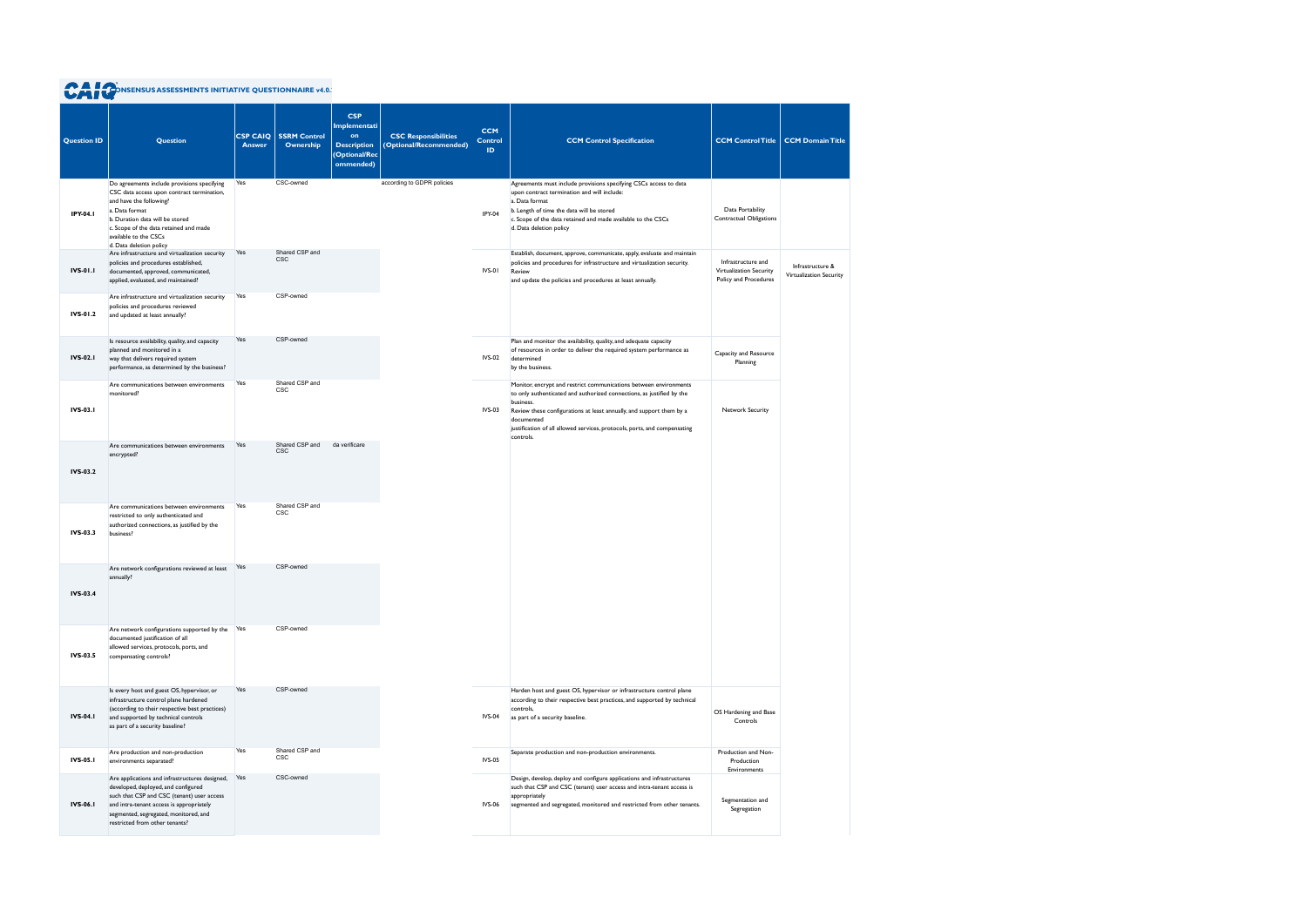| <b>Question ID</b> | Question                                                                                                                                                                                         | <b>CSP CAIQ</b><br><b>Answer</b> | <b>SSRM Control</b><br>Ownership | <b>CSP</b><br><b>Implementati</b><br>on<br><b>Description</b><br>(Optional/Rec<br>ommended) | <b>CSC Responsibilities</b><br>(Optional/Recommended)                           | <b>CCM</b><br><b>Control</b><br><b>ID</b> | <b>CCM Control Specification</b>                                                                                                                                                                                                             | <b>CCM Control Title</b>                        | <b>CCM Domain Title</b> |
|--------------------|--------------------------------------------------------------------------------------------------------------------------------------------------------------------------------------------------|----------------------------------|----------------------------------|---------------------------------------------------------------------------------------------|---------------------------------------------------------------------------------|-------------------------------------------|----------------------------------------------------------------------------------------------------------------------------------------------------------------------------------------------------------------------------------------------|-------------------------------------------------|-------------------------|
| <b>IVS-07.1</b>    | Are secure and encrypted communication<br>channels including only up-to-date<br>and approved protocols used when migrating<br>servers, services, applications, or<br>data to cloud environments? | Yes                              | CSP-owned                        |                                                                                             |                                                                                 | <b>IVS-07</b>                             | Use secure and encrypted communication channels when migrating servers,<br>services, applications, or data to cloud environments. Such channels must<br>include<br>only up-to-date and approved protocols.                                   | Migration to Cloud<br>Environments              |                         |
| <b>IVS-08.1</b>    | Are high-risk environments identified and<br>documented?                                                                                                                                         | Yes                              | CSP-owned                        |                                                                                             |                                                                                 | <b>IVS-08</b>                             | Identify and document high-risk environments.                                                                                                                                                                                                | Network Architecture<br>Documentation           |                         |
| IVS-09.1           | Are processes, procedures, and defense-in-<br>depth techniques defined, implemented,<br>and evaluated for protection, detection, and<br>timely response to network-based<br>attacks?             | Yes                              | CSP-owned                        |                                                                                             |                                                                                 | <b>IVS-09</b>                             | Define, implement and evaluate processes, procedures and defense-in-depth<br>techniques for protection, detection, and timely response to network-based<br>attacks.                                                                          | Network Defense                                 |                         |
| <b>LOG-01.1</b>    | Are logging and monitoring policies and<br>procedures established, documented,<br>approved, communicated, applied, evaluated,<br>and maintained?                                                 | Yes                              | Shared CSP and<br><b>CSC</b>     |                                                                                             | we have a software auditor on<br>CSP server for audit logging and<br>monitoring | <b>LOG-01</b>                             | Establish, document, approve, communicate, apply, evaluate and maintain<br>policies and procedures for logging and monitoring. Review and update the<br>policies<br>and procedures at least annually.                                        | Logging and Monitoring<br>Policy and Procedures | Logging and Monitoring  |
| LOG-01.2           | Are policies and procedures reviewed and<br>updated at least annually?                                                                                                                           | Yes                              | Shared CSP and<br>CSC            |                                                                                             | we have a software auditor on<br>CSP server for audit logging and<br>monitoring |                                           |                                                                                                                                                                                                                                              |                                                 |                         |
| <b>LOG-02.1</b>    | Are processes, procedures, and technical<br>measures defined, implemented, and<br>evaluated to ensure audit log security and<br>retention?                                                       | Yes                              | Shared CSP and<br><b>CSC</b>     |                                                                                             | we have a software auditor on<br>CSP server for audit logging and<br>monitoring | $LOG-02$                                  | Define, implement and evaluate processes, procedures and technical<br>measures to ensure the security and retention of audit logs.                                                                                                           | Audit Logs Protection                           |                         |
| LOG-03.1           | Are security-related events identified and<br>monitored within applications and<br>the underlying infrastructure?                                                                                | Yes                              | Shared CSP and<br><b>CSC</b>     |                                                                                             | we have a software auditor on<br>CSP server for audit logging and<br>monitoring | $LOG-03$                                  | Identify and monitor security-related events within applications<br>and the underlying infrastructure. Define and implement a system to<br>generate<br>alerts to responsible stakeholders based on such events and corresponding<br>metrics. | Security Monitoring and<br>Alerting             |                         |
| LOG-03.2           | Is a system defined and implemented to<br>generate alerts to responsible stakeholders<br>based on security events and their<br>corresponding metrics?                                            | Yes                              | Shared CSP and<br><b>CSC</b>     |                                                                                             | we have a software auditor on<br>CSP server for audit logging and<br>monitoring |                                           |                                                                                                                                                                                                                                              |                                                 |                         |
| $LOG-04.1$         | Is access to audit logs restricted to authorized Yes<br>personnel, and are records<br>maintained to provide unique access<br>accountability?                                                     |                                  | Shared CSP and<br><b>CSC</b>     |                                                                                             | we have a software auditor on<br>CSP server for audit logging and<br>monitoring | $LOG-04$                                  | Restrict audit logs access to authorized personnel and maintain records<br>that provide unique access accountability.                                                                                                                        | Audit Logs Access and<br>Accountability         |                         |
| $LOG-05.1$         | Are security audit logs monitored to detect<br>activity outside of typical or<br>expected patterns?                                                                                              | Yes                              | Shared CSP and<br><b>CSC</b>     |                                                                                             | we have a software auditor on<br>CSP server for audit logging and<br>monitoring | $LOG-05$                                  | Monitor security audit logs to detect activity outside of typical<br>or expected patterns. Establish and follow a defined process to review and<br>take<br>appropriate and timely actions on detected anomalies.                             | Audit Logs Monitoring<br>and Response           |                         |
| <b>LOG-05.2</b>    | Is a process established and followed to review Yes<br>and take appropriate and timely<br>actions on detected anomalies?                                                                         |                                  | Shared CSP and<br><b>CSC</b>     |                                                                                             | we have a software auditor on<br>CSP server for audit logging and<br>monitoring |                                           |                                                                                                                                                                                                                                              |                                                 |                         |
| $LOG-06.1$         | Is a reliable time source being used across all<br>relevant information processing<br>systems?                                                                                                   | Yes                              | Shared CSP and<br><b>CSC</b>     |                                                                                             | we have a software auditor on<br>CSP server for audit logging and<br>monitoring | $LOG-06$                                  | Use a reliable time source across all relevant information processing<br>systems.                                                                                                                                                            | Clock Synchronization                           |                         |
| <b>LOG-07.1</b>    | Are logging requirements for information<br>meta/data system events established,<br>documented, and implemented?                                                                                 | Yes                              | Shared CSP and<br>CSC            |                                                                                             | we have a software auditor on<br>CSP server for audit logging and<br>monitoring | $LOG-07$                                  | Establish, document and implement which information meta/data system<br>events should be logged. Review and update the scope at least annually or<br>whenever<br>there is a change in the threat environment.                                | Logging Scope                                   |                         |
| LOG-07.2           | Is the scope reviewed and updated at least<br>annually, or whenever there is<br>a change in the threat environment?                                                                              | Yes                              | Shared CSP and<br><b>CSC</b>     |                                                                                             | we have a software auditor on<br>CSP server for audit logging and<br>monitoring |                                           |                                                                                                                                                                                                                                              |                                                 |                         |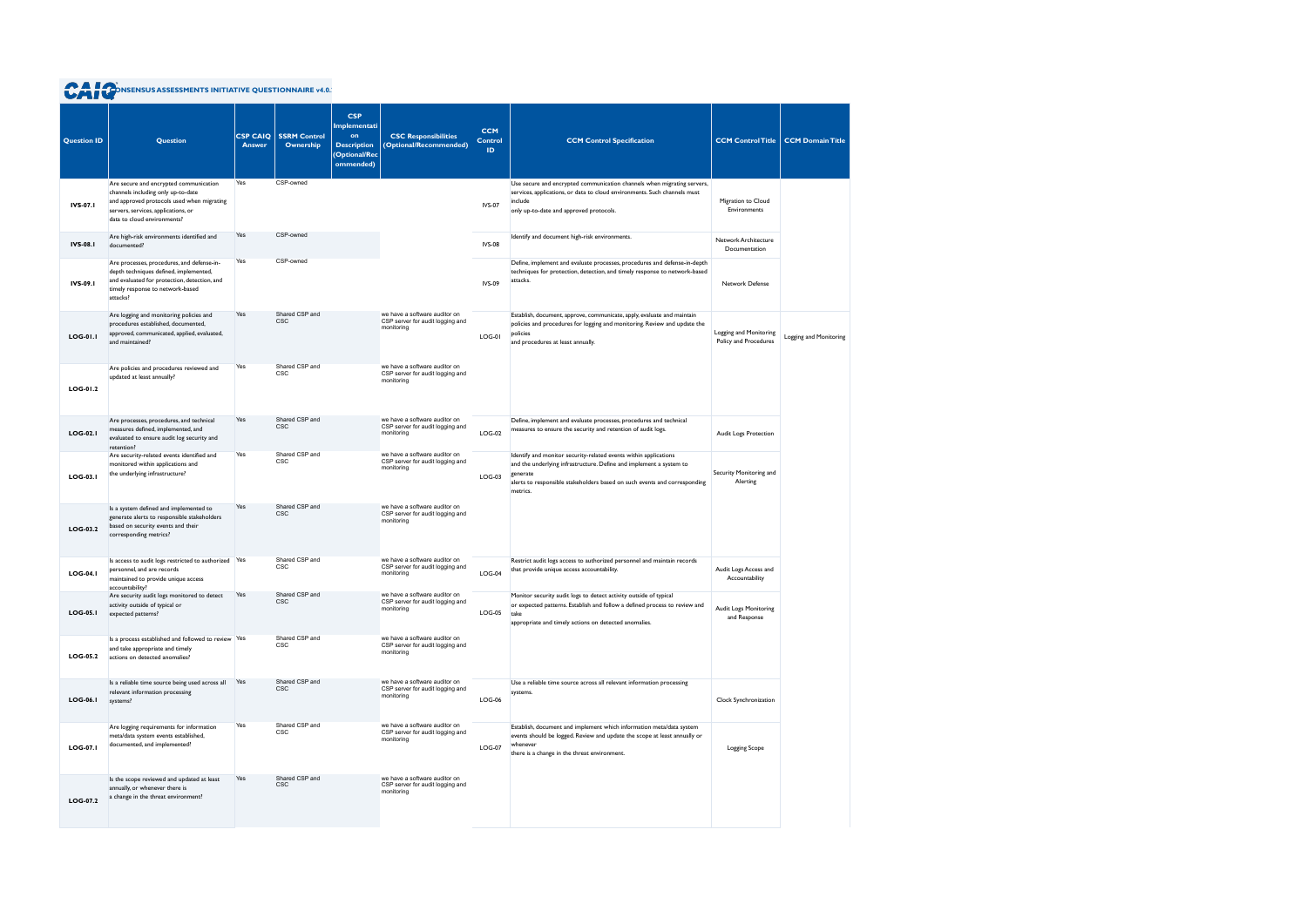| <b>Question ID</b> | <b>Question</b>                                                                                                                                                                                                                                                          | <b>CSP CAIQ</b><br><b>Answer</b> | <b>SSRM Control</b><br>Ownership | <b>CSP</b><br><b>Implementati</b><br>on<br><b>Description</b><br>(Optional/Rec<br>ommended) | <b>CSC Responsibilities</b><br>(Optional/Recommended)                           | <b>CCM</b><br><b>Control</b><br>ID. | <b>CCM Control Specification</b>                                                                                                                                                                                                                                                                       | <b>CCM Control Title</b>                                 | <b>CCM Domain Title</b>                                                |
|--------------------|--------------------------------------------------------------------------------------------------------------------------------------------------------------------------------------------------------------------------------------------------------------------------|----------------------------------|----------------------------------|---------------------------------------------------------------------------------------------|---------------------------------------------------------------------------------|-------------------------------------|--------------------------------------------------------------------------------------------------------------------------------------------------------------------------------------------------------------------------------------------------------------------------------------------------------|----------------------------------------------------------|------------------------------------------------------------------------|
| <b>LOG-08.1</b>    | Are audit records generated, and do they<br>contain relevant security information?                                                                                                                                                                                       | Yes                              | Shared CSP and<br><b>CSC</b>     |                                                                                             | we have a software auditor on<br>CSP server for audit logging and<br>monitoring | $LOG-08$                            | Generate audit records containing relevant security information.                                                                                                                                                                                                                                       | Log Records                                              |                                                                        |
| <b>LOG-09.1</b>    | Does the information system protect audit<br>records from unauthorized access,<br>modification, and deletion?                                                                                                                                                            | Yes                              | Shared CSP and<br><b>CSC</b>     |                                                                                             | we have a software auditor on<br>CSP server for audit logging and<br>monitoring | <b>LOG-09</b>                       | The information system protects audit records from unauthorized access,<br>modification, and deletion.                                                                                                                                                                                                 | Log Protection                                           |                                                                        |
| <b>LOG-10.1</b>    | Are monitoring and internal reporting<br>capabilities established to report on<br>cryptographic operations, encryption, and key<br>management policies, processes,<br>procedures, and controls?                                                                          | Yes                              | Shared CSP and<br><b>CSC</b>     |                                                                                             | we have a software auditor on<br>CSP server for audit logging and<br>monitoring | $LOG-10$                            | Establish and maintain a monitoring and internal reporting capability<br>over the operations of cryptographic, encryption and key management<br>policies,<br>processes, procedures, and controls.                                                                                                      | <b>Encryption Monitoring</b><br>and Reporting            |                                                                        |
| <b>LOG-11.1</b>    | Are key lifecycle management events logged<br>and monitored to enable auditing<br>and reporting on cryptographic keys' usage?                                                                                                                                            | Yes                              | Shared CSP and<br><b>CSC</b>     |                                                                                             | we have a software auditor on<br>CSP server for audit logging and<br>monitoring | LOG-II                              | Log and monitor key lifecycle management events to enable auditing<br>and reporting on usage of cryptographic keys.                                                                                                                                                                                    | Transaction/Activity<br>Logging                          |                                                                        |
| <b>LOG-12.1</b>    | Is physical access logged and monitored using<br>an auditable access control<br>system?                                                                                                                                                                                  | Yes                              | Shared CSP and<br><b>CSC</b>     |                                                                                             |                                                                                 | $LOG-12$                            | Monitor and log physical access using an auditable access control<br>system.                                                                                                                                                                                                                           | <b>Access Control Logs</b>                               |                                                                        |
| $LOG-13.1$         | Are processes and technical measures for<br>reporting monitoring system anomalies<br>and failures defined, implemented, and<br>evaluated?                                                                                                                                | Yes                              | Shared CSP and<br><b>CSC</b>     |                                                                                             |                                                                                 | $LOG-13$                            | Define, implement and evaluate processes, procedures and technical<br>measures for the reporting of anomalies and failures of the monitoring<br>system<br>and provide immediate notification to the accountable party.                                                                                 | <b>Failures and Anomalies</b><br>Reporting               |                                                                        |
| $LOG-13.2$         | Are accountable parties immediately notified<br>about anomalies and failures?                                                                                                                                                                                            | Yes                              | Shared CSP and<br><b>CSC</b>     |                                                                                             | we have a software auditor on<br>CSP server for audit logging and<br>monitoring |                                     |                                                                                                                                                                                                                                                                                                        |                                                          |                                                                        |
| <b>SEF-01.1</b>    | Are policies and procedures for security<br>incident management, e-discovery,<br>and cloud forensics established, documented,<br>approved, communicated, applied,<br>evaluated, and maintained?                                                                          | Yes                              | Shared CSP and<br><b>CSC</b>     |                                                                                             |                                                                                 | SEF-01                              | Establish, document, approve, communicate, apply, evaluate and maintain<br>policies and procedures for Security Incident Management, E-Discovery, and<br>Cloud<br>Forensics. Review and update the policies and procedures at least annually.                                                          | Security Incident<br>Management Policy and<br>Procedures | Security Incident<br>Management, E-<br>Discovery, & Cloud<br>Forensics |
| SEF-01.2           | Are policies and procedures reviewed and<br>updated annually?                                                                                                                                                                                                            | Yes                              | Shared CSP and<br><b>CSC</b>     |                                                                                             |                                                                                 |                                     |                                                                                                                                                                                                                                                                                                        |                                                          |                                                                        |
| <b>SEF-02.1</b>    | Are policies and procedures for timely<br>management of security incidents established,<br>documented, approved, communicated,<br>applied, evaluated, and maintained?                                                                                                    | Yes                              | Shared CSP and<br><b>CSC</b>     |                                                                                             |                                                                                 | <b>SEF-02</b>                       | Establish, document, approve, communicate, apply, evaluate and maintain<br>policies and procedures for the timely management of security incidents.<br>Review<br>and update the policies and procedures at least annually.                                                                             | Service Management<br>Policy and Procedures              |                                                                        |
| <b>SEF-02.2</b>    | Are policies and procedures for timely<br>management of security incidents reviewed<br>and updated at least annually?                                                                                                                                                    | Yes                              | Shared CSP and                   |                                                                                             |                                                                                 |                                     |                                                                                                                                                                                                                                                                                                        |                                                          |                                                                        |
| <b>SEF-03.1</b>    | Is a security incident response plan that<br>includes relevant internal departments,<br>impacted CSCs, and other business-critical<br>relationships (such as supply-chain)<br>established, documented, approved,<br>communicated, applied, evaluated, and<br>maintained? | Yes                              | Shared CSP and<br><b>CSC</b>     |                                                                                             |                                                                                 | <b>SEF-03</b>                       | 'Establish, document, approve, communicate, apply, evaluate and maintain<br>a security incident response plan, which includes but is not limited to:<br>relevant<br>internal departments, impacted CSCs, and other business critical<br>relationships<br>(such as supply-chain) that may be impacted.' | Incident Response Plans                                  |                                                                        |
| <b>SEF-04.1</b>    | Is the security incident response plan tested<br>and updated for effectiveness,<br>as necessary, at planned intervals or upon<br>significant organizational or environmental<br>changes?                                                                                 | Yes                              | Shared CSP and<br><b>CSC</b>     |                                                                                             |                                                                                 | <b>SEF-04</b>                       | Test and update as necessary incident response plans at planned intervals<br>or upon significant organizational or environmental changes for<br>effectiveness.                                                                                                                                         | Incident Response<br>Testing                             |                                                                        |
| <b>SEF-05.1</b>    | Are information security incident metrics<br>established and monitored?                                                                                                                                                                                                  | Yes                              | CSP-owned                        |                                                                                             |                                                                                 | <b>SEF-05</b>                       | Establish and monitor information security incident metrics.                                                                                                                                                                                                                                           | Incident Response<br>Metrics                             |                                                                        |
| <b>SEF-06.1</b>    | Are processes, procedures, and technical<br>measures supporting business processes<br>to triage security-related events defined,<br>implemented, and evaluated?                                                                                                          | Yes                              | CSP-owned                        |                                                                                             |                                                                                 | <b>SEF-06</b>                       | Define, implement and evaluate processes, procedures and technical<br>measures supporting business processes to triage security-related events.                                                                                                                                                        | <b>Event Triage Processes</b>                            |                                                                        |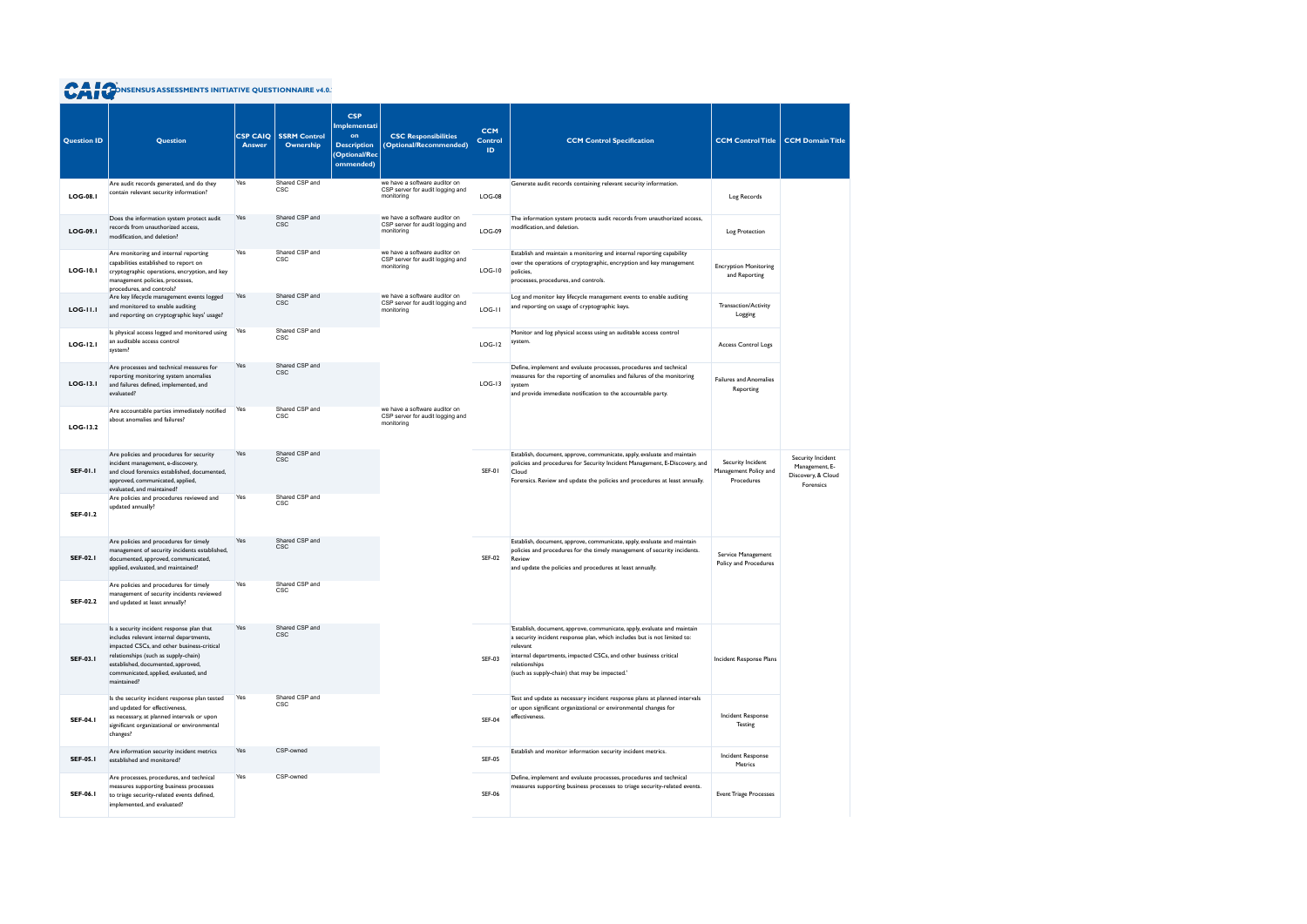| <b>Question ID</b> | Question                                                                                                                                                                                                                                                                                                                                                                                                                                                                                                     | <b>CSP CAIQ</b><br><b>Answer</b> | <b>SSRM Control</b><br>Ownership | <b>CSP</b><br>Implementati<br>on<br><b>Description</b><br>(Optional/Rec<br>ommended) | <b>CSC Responsibilities</b><br>(Optional/Recommended) | <b>CCM</b><br><b>Control</b><br>ID. | <b>CCM Control Specification</b>                                                                                                                                                                                                                                                                                                                                                                                                                                                                                                                                       | <b>CCM Control Title</b>                     | <b>CCM Domain Title</b>                                            |
|--------------------|--------------------------------------------------------------------------------------------------------------------------------------------------------------------------------------------------------------------------------------------------------------------------------------------------------------------------------------------------------------------------------------------------------------------------------------------------------------------------------------------------------------|----------------------------------|----------------------------------|--------------------------------------------------------------------------------------|-------------------------------------------------------|-------------------------------------|------------------------------------------------------------------------------------------------------------------------------------------------------------------------------------------------------------------------------------------------------------------------------------------------------------------------------------------------------------------------------------------------------------------------------------------------------------------------------------------------------------------------------------------------------------------------|----------------------------------------------|--------------------------------------------------------------------|
| <b>SEF-07.1</b>    | Are processes, procedures, and technical<br>measures for security breach notifications<br>defined and implemented?                                                                                                                                                                                                                                                                                                                                                                                           | Yes                              | Shared CSP and<br><b>CSC</b>     |                                                                                      |                                                       | <b>SEF-07</b>                       | Define and implement, processes, procedures and technical measures<br>for security breach notifications. Report security breaches and assumed<br>security<br>breaches including any relevant supply chain breaches, as per applicable<br>SLAs,<br>laws and regulations.                                                                                                                                                                                                                                                                                                | Security Breach<br>Notification              |                                                                    |
| <b>SEF-07.2</b>    | Are security breaches and assumed security<br>breaches reported (including any<br>relevant supply chain breaches) as per<br>applicable SLAs, laws, and regulations?                                                                                                                                                                                                                                                                                                                                          | Yes                              | Shared CSP and<br>CSC            |                                                                                      |                                                       |                                     |                                                                                                                                                                                                                                                                                                                                                                                                                                                                                                                                                                        |                                              |                                                                    |
| <b>SEF-08.1</b>    | Are points of contact maintained for applicable<br>regulation authorities, national<br>and local law enforcement, and other legal<br>jurisdictional authorities?                                                                                                                                                                                                                                                                                                                                             | Yes                              | Shared CSP and<br><b>CSC</b>     |                                                                                      |                                                       | <b>SEF-08</b>                       | Maintain points of contact for applicable regulation authorities,<br>national and local law enforcement, and other legal jurisdictional authorities.                                                                                                                                                                                                                                                                                                                                                                                                                   | Points of Contact<br>Maintenance             |                                                                    |
| <b>STA-01.1</b>    | Are policies and procedures implementing the Yes<br>shared security responsibility<br>model (SSRM) within the organization<br>established, documented, approved,<br>communicated.<br>applied, evaluated, and maintained?                                                                                                                                                                                                                                                                                     |                                  | Shared CSP and<br><b>CSC</b>     |                                                                                      |                                                       | STA-01                              | Establish, document, approve, communicate, apply, evaluate and maintain<br>policies and procedures for the application of the Shared Security<br>Responsibility<br>Model (SSRM) within the organization. Review and update the policies and<br>procedures<br>at least annually.                                                                                                                                                                                                                                                                                        | SSRM Policy and<br>Procedures                | Supply Chain<br>Management,<br>Transparency, and<br>Accountability |
| <b>STA-01.2</b>    | Are the policies and procedures that apply the Yes<br>SSRM reviewed and updated annually?                                                                                                                                                                                                                                                                                                                                                                                                                    |                                  | Shared CSP and<br><b>CSC</b>     |                                                                                      |                                                       |                                     |                                                                                                                                                                                                                                                                                                                                                                                                                                                                                                                                                                        |                                              |                                                                    |
| <b>STA-02.1</b>    | Is the SSRM applied, documented,<br>implemented, and managed throughout the<br>supply<br>chain for the cloud service offering?                                                                                                                                                                                                                                                                                                                                                                               | Yes                              | Shared CSP and<br><b>CSC</b>     |                                                                                      |                                                       | <b>STA-02</b>                       | Apply, document, implement and manage the SSRM throughout the supply<br>chain for the cloud service offering.                                                                                                                                                                                                                                                                                                                                                                                                                                                          | <b>SSRM Supply Chain</b>                     |                                                                    |
| <b>STA-03.1</b>    | Is the CSC given SSRM guidance detailing<br>information about SSRM applicability<br>throughout the supply chain?                                                                                                                                                                                                                                                                                                                                                                                             | Yes                              | CSP-owned                        |                                                                                      |                                                       | <b>STA-03</b>                       | Provide SSRM Guidance to the CSC detailing information about the<br>SSRM applicability throughout the supply chain.                                                                                                                                                                                                                                                                                                                                                                                                                                                    | <b>SSRM Guidance</b>                         |                                                                    |
| <b>STA-04.1</b>    | Is the shared ownership and applicability of all<br>CSA CCM controls delineated<br>according to the SSRM for the cloud service<br>offering?                                                                                                                                                                                                                                                                                                                                                                  | Yes                              | CSP-owned                        |                                                                                      |                                                       | <b>STA-04</b>                       | Delineate the shared ownership and applicability of all CSA CCM controls<br>according to the SSRM for the cloud service offering.                                                                                                                                                                                                                                                                                                                                                                                                                                      | <b>SSRM Control</b><br>Ownership             |                                                                    |
| <b>STA-05.1</b>    | Is SSRM documentation for all cloud services<br>the organization uses reviewed<br>and validated?                                                                                                                                                                                                                                                                                                                                                                                                             | Yes                              | CSP-owned                        |                                                                                      |                                                       | <b>STA-05</b>                       | Review and validate SSRM documentation for all cloud services offerings<br>the organization uses.                                                                                                                                                                                                                                                                                                                                                                                                                                                                      | <b>SSRM Documentation</b><br>Review          |                                                                    |
| <b>STA-06.1</b>    | Are the portions of the SSRM the organization Yes<br>is responsible for implemented,<br>operated, audited, or assessed?                                                                                                                                                                                                                                                                                                                                                                                      |                                  | CSP-owned                        |                                                                                      |                                                       | <b>STA-06</b>                       | Implement, operate, and audit or assess the portions of the SSRM<br>which the organization is responsible for.                                                                                                                                                                                                                                                                                                                                                                                                                                                         | <b>SSRM Control</b><br>Implementation        |                                                                    |
| <b>STA-07.1</b>    | Is an inventory of all supply chain relationships Yes<br>developed and maintained?                                                                                                                                                                                                                                                                                                                                                                                                                           |                                  | CSP-owned                        |                                                                                      |                                                       | <b>STA-07</b>                       | Develop and maintain an inventory of all supply chain relationships.                                                                                                                                                                                                                                                                                                                                                                                                                                                                                                   | Supply Chain Inventory                       |                                                                    |
| <b>STA-08.1</b>    | Are risk factors associated with all<br>organizations within the supply chain<br>periodically reviewed by CSPs?                                                                                                                                                                                                                                                                                                                                                                                              | Yes                              | CSP-owned                        |                                                                                      |                                                       | <b>STA-08</b>                       | CSPs periodically review risk factors associated with all organizations<br>within their supply chain.                                                                                                                                                                                                                                                                                                                                                                                                                                                                  | Supply Chain Risk<br>Management              |                                                                    |
| <b>STA-09.1</b>    | Do service agreements between CSPs and<br>CSCs (tenants) incorporate at least the<br>following mutually agreed upon provisions<br>and/or terms?<br>• Scope, characteristics, and location of<br>business relationship and services offered<br>• Information security requirements (including<br>SSRM)<br>• Change management process<br>• Logging and monitoring capability<br>• Incident management and communication<br>procedures<br>• Right to audit and third-party assessment<br>• Service termination | Yes                              | Shared CSP and<br><b>CSC</b>     |                                                                                      |                                                       | STA-09                              | Service agreements between CSPs and CSCs (tenants) must incorporate at<br>least the following mutually-agreed upon provisions and/or terms:<br>• Scope, characteristics and location of business relationship and services<br>offered<br>• Information security requirements (including SSRM)<br>• Change management process<br>• Logging and monitoring capability<br>• Incident management and communication procedures<br>• Right to audit and third party assessment<br>• Service termination<br>• Interoperability and portability requirements<br>• Data privacy | Primary Service and<br>Contractual Agreement |                                                                    |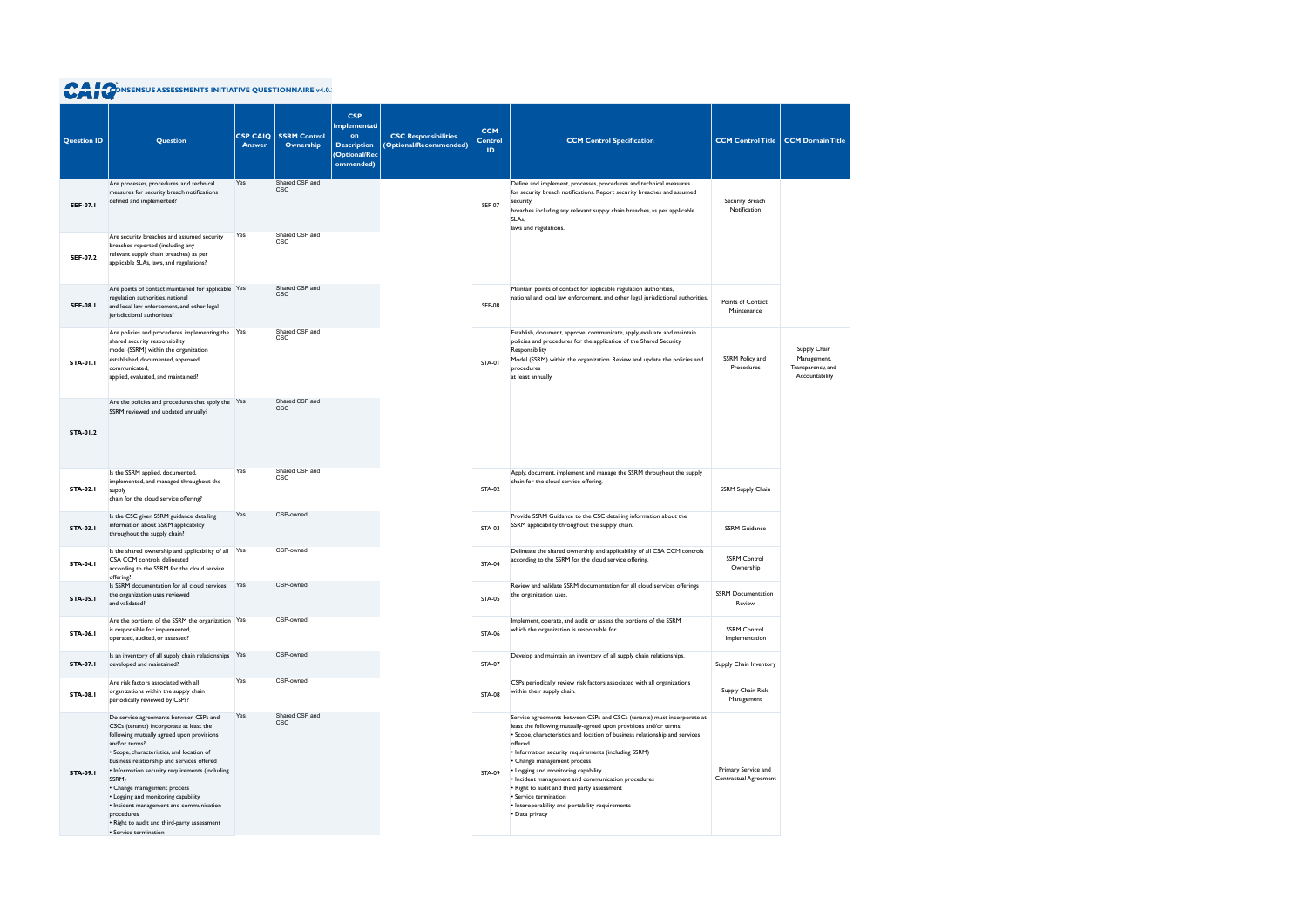| <b>Question ID</b> | <b>Question</b>                                                                                                                                                                                                                                              | <b>CSP CAIQ</b><br><b>Answer</b> | <b>SSRM Control</b><br>Ownership | <b>CSP</b><br>Implementati<br>on<br><b>Description</b><br>(Optional/Rec<br>ommended) | <b>CSC Responsibilities</b><br>(Optional/Recommended) | <b>CCM</b><br><b>Control</b><br>ID. | <b>CCM Control Specification</b>                                                                                                                                                                                                                                                                                 | <b>CCM Control Title</b>                                        | <b>CCM Domain Title</b>              |
|--------------------|--------------------------------------------------------------------------------------------------------------------------------------------------------------------------------------------------------------------------------------------------------------|----------------------------------|----------------------------------|--------------------------------------------------------------------------------------|-------------------------------------------------------|-------------------------------------|------------------------------------------------------------------------------------------------------------------------------------------------------------------------------------------------------------------------------------------------------------------------------------------------------------------|-----------------------------------------------------------------|--------------------------------------|
| <b>STA-10.1</b>    | Are supply chain agreements between CSPs<br>and CSCs reviewed at least annually?                                                                                                                                                                             | Yes                              | Shared CSP and<br><b>CSC</b>     |                                                                                      |                                                       | <b>STA-10</b>                       | Review supply chain agreements between CSPs and CSCs at least annually.                                                                                                                                                                                                                                          | Supply Chain Agreement<br>Review                                |                                      |
| <b>STA-11.1</b>    | Is there a process for conducting internal<br>assessments at least annually to<br>confirm the conformance and effectiveness of<br>standards, policies, procedures,<br>and SLA activities?                                                                    | Yes                              | Shared CSP and<br><b>CSC</b>     |                                                                                      |                                                       | STA-11                              | Define and implement a process for conducting internal assessments<br>to confirm conformance and effectiveness of standards, policies,<br>procedures,<br>and service level agreement activities at least annually.                                                                                               | Internal Compliance<br>Testing                                  |                                      |
| <b>STA-12.1</b>    | Are policies that require all supply chain CSPs<br>to comply with information<br>security, confidentiality, access control, privacy,<br>audit, personnel policy, and<br>service level requirements and standards<br>implemented?                             | Yes                              | Shared CSP and<br>CSC            |                                                                                      |                                                       | STA-12                              | Implement policies requiring all CSPs throughout the supply chain<br>to comply with information security, confidentiality, access control, privacy,<br>audit, personnel policy and service level requirements and standards.                                                                                     | Supply Chain Service<br>Agreement Compliance                    |                                      |
| <b>STA-13.1</b>    | Are supply chain partner IT governance<br>policies and procedures reviewed periodically?                                                                                                                                                                     | Yes                              | Shared CSP and<br><b>CSC</b>     |                                                                                      |                                                       | <b>STA-13</b>                       | Periodically review the organization's supply chain partners' IT<br>governance policies and procedures.                                                                                                                                                                                                          | Supply Chain<br>Governance Review                               |                                      |
| <b>STA-14.1</b>    | Is a process to conduct periodic security<br>assessments for all supply chain<br>organizations defined and implemented?                                                                                                                                      | Yes                              | Shared CSP and<br>CSC            |                                                                                      |                                                       | <b>STA-14</b>                       | Define and implement a process for conducting security assessments<br>periodically for all organizations within the supply chain.                                                                                                                                                                                | Supply Chain Data<br>Security Assessment                        |                                      |
| <b>TVM-01.1</b>    | Are policies and procedures established,<br>documented, approved, communicated,<br>applied, evaluated, and maintained to identify,<br>report, and prioritize the remediation<br>of vulnerabilities to protect systems against<br>vulnerability exploitation? | Yes                              | Shared CSP and<br><b>CSC</b>     |                                                                                      |                                                       | TVM-01                              | Establish, document, approve, communicate, apply, evaluate and maintain<br>policies and procedures to identify, report and prioritize the remediation of<br>vulnerabilities, in order to protect systems against vulnerability exploitation.<br>Review and update the policies and procedures at least annually. | Threat and Vulnerability<br>Management Policy and<br>Procedures | Threat & Vulnerability<br>Management |
| TVM-01.2           | Are threat and vulnerability management<br>policies and procedures reviewed and<br>updated at least annually?                                                                                                                                                | Yes                              | Shared CSP and<br><b>CSC</b>     |                                                                                      |                                                       |                                     |                                                                                                                                                                                                                                                                                                                  |                                                                 |                                      |
| <b>TVM-02.1</b>    | Are policies and procedures to protect against Yes<br>malware on managed assets established,<br>documented, approved, communicated,<br>applied, evaluated, and maintained?                                                                                   |                                  | Shared CSP and<br><b>CSC</b>     |                                                                                      |                                                       | <b>TVM-02</b>                       | Establish, document, approve, communicate, apply, evaluate and maintain<br>policies and procedures to protect against malware on managed assets.<br>Review<br>and update the policies and procedures at least annually.                                                                                          | Malware Protection<br>Policy and Procedures                     |                                      |
| TVM-02.2           | Are asset management and malware protection Yes<br>policies and procedures reviewed<br>and updated at least annually?                                                                                                                                        |                                  | Shared CSP and<br>CSC            |                                                                                      |                                                       |                                     |                                                                                                                                                                                                                                                                                                                  |                                                                 |                                      |
| <b>TVM-03.1</b>    | Are processes, procedures, and technical<br>measures defined, implemented, and<br>evaluated to enable scheduled and emergency<br>responses to vulnerability identifications<br>(based on the identified risk)?                                               | Yes                              | Shared CSP and<br><b>CSC</b>     |                                                                                      |                                                       | <b>TVM-03</b>                       | Define, implement and evaluate processes, procedures and technical<br>measures to enable both scheduled and emergency responses to<br>vulnerability identifications,<br>based on the identified risk.                                                                                                            | Vulnerability<br><b>Remediation Schedule</b>                    |                                      |
| <b>TVM-04.1</b>    | Are processes, procedures, and technical<br>measures defined, implemented, and<br>evaluated to update detection tools, threat<br>signatures, and compromise indicators<br>weekly (or more frequent) basis?                                                   | Yes                              | Shared CSP and<br><b>CSC</b>     |                                                                                      |                                                       | <b>TVM-04</b>                       | Define, implement and evaluate processes, procedures and technical<br>measures to update detection tools, threat signatures, and indicators of<br>compromise<br>on a weekly, or more frequent basis.                                                                                                             | <b>Detection Updates</b>                                        |                                      |
| <b>TVM-05.1</b>    | Are processes, procedures, and technical<br>measures defined, implemented, and<br>evaluated to identify updates for applications<br>that use third-party or open-source<br>libraries (according to the organization's<br>vulnerability management policy)?   | Yes                              | Shared CSP and<br><b>CSC</b>     |                                                                                      |                                                       | <b>TVM-05</b>                       | Define, implement and evaluate processes, procedures and technical<br>measures to identify updates for applications which use third party or open<br>source libraries according to the organization's vulnerability management<br>policy.                                                                        | External Library<br>Vulnerabilities                             |                                      |
| <b>TVM-06.1</b>    | Are processes, procedures, and technical<br>measures defined, implemented, and<br>evaluated for periodic, independent, third-party<br>penetration testing?                                                                                                   | Yes                              | Shared CSP and<br><b>CSC</b>     |                                                                                      |                                                       | <b>TVM-06</b>                       | Define, implement and evaluate processes, procedures and technical<br>measures for the periodic performance of penetration testing by<br>independent<br>third parties.                                                                                                                                           | <b>Penetration Testing</b>                                      |                                      |
| <b>TVM-07.1</b>    | Are processes, procedures, and technical<br>measures defined, implemented, and<br>evaluated for vulnerability detection on<br>organizationally managed assets at least<br>monthly?                                                                           | Yes                              | Shared CSP and<br><b>CSC</b>     |                                                                                      |                                                       | <b>TVM-07</b>                       | Define, implement and evaluate processes, procedures and technical<br>measures for the detection of vulnerabilities on organizationally managed<br>assets<br>at least monthly.                                                                                                                                   | Vulnerability<br>Identification                                 |                                      |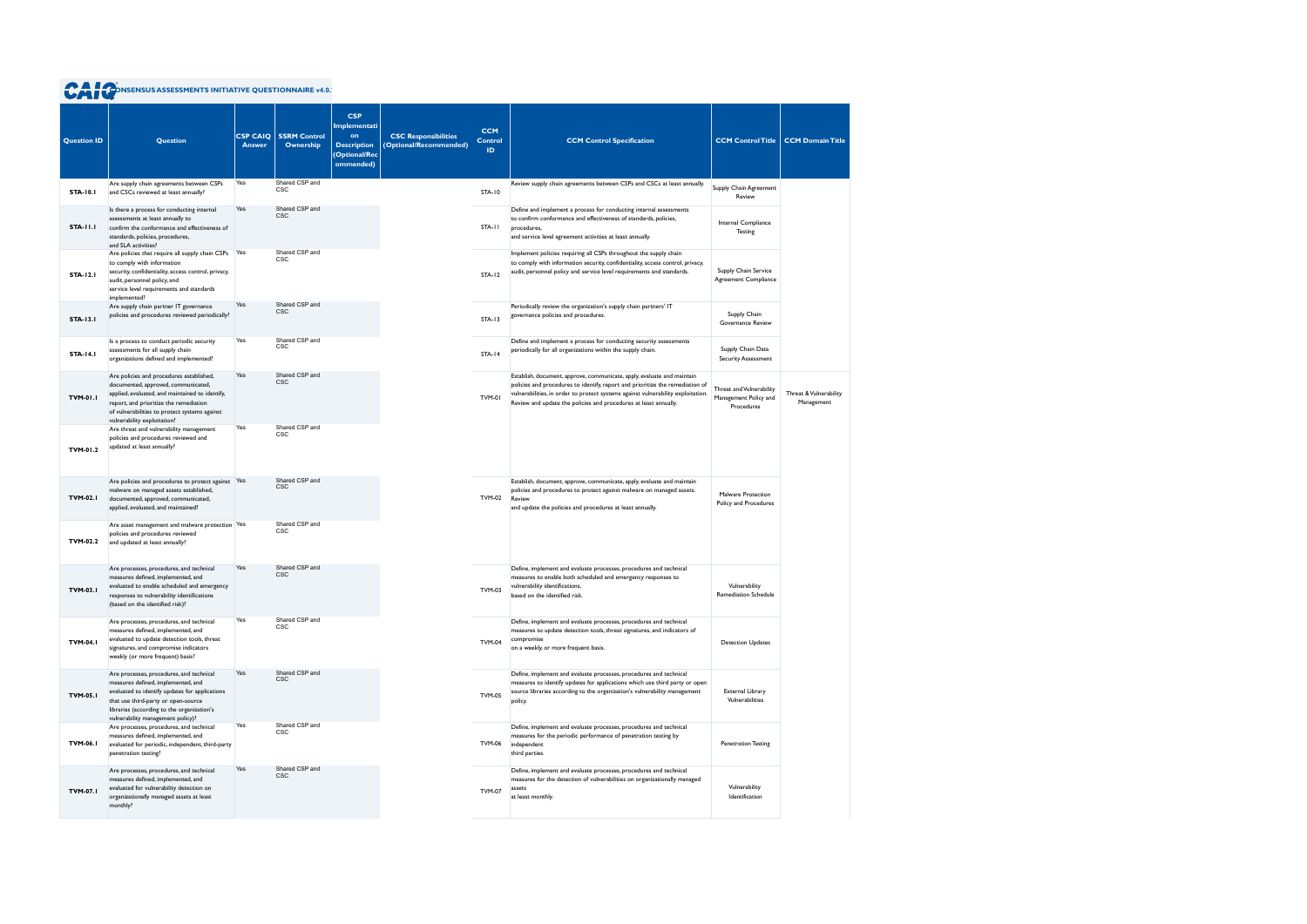| <b>Question ID</b> | <b>Question</b>                                                                                                                                                                                                                                        | <b>CSP CAIQ</b><br><b>Answer</b> | <b>SSRM Control</b><br>Ownership | <b>CSP</b><br>Implementati<br>on<br><b>Description</b><br>(Optional/Rec<br>ommended) | <b>CSC Responsibilities</b><br>(Optional/Recommended) | <b>CCM</b><br>Control<br>ID | <b>CCM Control Specification</b>                                                                                                                                                                                            | <b>CCM Control Title</b>                         | <b>CCM Domain Title</b>          |
|--------------------|--------------------------------------------------------------------------------------------------------------------------------------------------------------------------------------------------------------------------------------------------------|----------------------------------|----------------------------------|--------------------------------------------------------------------------------------|-------------------------------------------------------|-----------------------------|-----------------------------------------------------------------------------------------------------------------------------------------------------------------------------------------------------------------------------|--------------------------------------------------|----------------------------------|
| <b>TVM-08.1</b>    | Is vulnerability remediation prioritized using a Yes<br>risk-based model from an<br>industry-recognized framework?                                                                                                                                     |                                  | Shared CSP and<br>CSC            |                                                                                      |                                                       | <b>TVM-08</b>               | Use a risk-based model for effective prioritization of vulnerability<br>remediation using an industry recognized framework.                                                                                                 | Vulnerability<br>Prioritization                  |                                  |
| <b>TVM-09.1</b>    | Is a process defined and implemented to track Yes<br>and report vulnerability identification<br>and remediation activities that include<br>stakeholder notification?                                                                                   |                                  | Shared CSP and<br><b>CSC</b>     |                                                                                      |                                                       | <b>TVM-09</b>               | Define and implement a process for tracking and reporting vulnerability<br>identification and remediation activities that includes stakeholder<br>notification.                                                             | Vulnerability<br>Management Reporting            |                                  |
| <b>TVM-10.1</b>    | Are metrics for vulnerability identification and<br>remediation established,<br>monitored, and reported at defined intervals?                                                                                                                          | Yes                              | Shared CSP and<br>CSC            |                                                                                      |                                                       | <b>TVM-10</b>               | Establish, monitor and report metrics for vulnerability identification<br>and remediation at defined intervals.                                                                                                             | Vulnerability<br><b>Management Metrics</b>       |                                  |
| <b>UEM-01.1</b>    | Are policies and procedures established,<br>documented, approved, communicated,<br>applied, evaluated, and maintained for all<br>endpoints?                                                                                                            | Yes                              | Shared CSP and<br><b>CSC</b>     |                                                                                      |                                                       | <b>UEM-01</b>               | Establish, document, approve, communicate, apply, evaluate and maintain<br>policies and procedures for all endpoints. Review and update the policies<br>and<br>procedures at least annually.                                | <b>Endpoint Devices Policy</b><br>and Procedures | Universal Endpoint<br>Management |
| <b>UEM-01.2</b>    | Are universal endpoint management policies<br>and procedures reviewed and updated<br>at least annually?                                                                                                                                                | Yes                              | Shared CSP and<br><b>CSC</b>     |                                                                                      |                                                       |                             |                                                                                                                                                                                                                             |                                                  |                                  |
| <b>UEM-02.1</b>    | Is there a defined, documented, applicable and<br>evaluated list containing approved<br>services, applications, and the sources of<br>applications (stores) acceptable for<br>use by endpoints when accessing or storing<br>organization-managed data? | Yes                              | Shared CSP and<br><b>CSC</b>     |                                                                                      |                                                       | <b>UEM-02</b>               | Define, document, apply and evaluate a list of approved services,<br>applications and sources of applications (stores) acceptable for use by<br>endpoints<br>when accessing or storing organization-managed data.           | Application and Service<br>Approval              |                                  |
| <b>UEM-03.1</b>    | Is a process defined and implemented to<br>validate endpoint device compatibility<br>with operating systems and applications?                                                                                                                          | Yes                              | Shared CSP and<br>CSC            |                                                                                      |                                                       | <b>UEM-03</b>               | Define and implement a process for the validation of the endpoint<br>device's compatibility with operating systems and applications.                                                                                        | Compatibility                                    |                                  |
| <b>UEM-04.1</b>    | Is an inventory of all endpoints used and<br>maintained to store and access company<br>data?                                                                                                                                                           | Yes                              | Shared CSP and<br><b>CSC</b>     |                                                                                      |                                                       | <b>UEM-04</b>               | Maintain an inventory of all endpoints used to store and access company<br>data.                                                                                                                                            | <b>Endpoint Inventory</b>                        |                                  |
| <b>UEM-05.1</b>    | Are processes, procedures, and technical<br>measures defined, implemented and<br>evaluated, to enforce policies and controls for<br>all endpoints permitted to access<br>systems and/or store, transmit, or process<br>organizational data?            | Yes                              | Shared CSP and<br>CSC            |                                                                                      |                                                       | <b>UEM-05</b>               | Define, implement and evaluate processes, procedures and technical<br>measures to enforce policies and controls for all endpoints permitted to<br>access<br>systems and/or store, transmit, or process organizational data. | <b>Endpoint Management</b>                       |                                  |
| <b>UEM-06.1</b>    | Are all relevant interactive-use endpoints<br>configured to require an automatic<br>lock screen?                                                                                                                                                       | Yes                              | Shared CSP and<br>CSC            |                                                                                      |                                                       | <b>UEM-06</b>               | Configure all relevant interactive-use endpoints to require an automatic<br>lock screen.                                                                                                                                    | Automatic Lock Screen                            |                                  |
| <b>UEM-07.1</b>    | Are changes to endpoint operating systems,<br>patch levels, and/or applications<br>managed through the organizational change<br>management process?                                                                                                    | Yes                              | Shared CSP and<br><b>CSC</b>     |                                                                                      |                                                       | <b>UEM-07</b>               | Manage changes to endpoint operating systems, patch levels, and/or<br>applications through the company's change management processes.                                                                                       | <b>Operating Systems</b>                         |                                  |
| <b>UEM-08.1</b>    | Is information protected from unauthorized<br>disclosure on managed endpoints<br>with storage encryption?                                                                                                                                              | Yes                              | Shared CSP and<br><b>CSC</b>     |                                                                                      |                                                       | <b>UEM-08</b>               | Protect information from unauthorized disclosure on managed endpoint<br>devices with storage encryption.                                                                                                                    | Storage Encryption                               |                                  |
| <b>UEM-09.1</b>    | Are anti-malware detection and prevention<br>technology services configured on<br>managed endpoints?                                                                                                                                                   | Yes                              | Shared CSP and<br><b>CSC</b>     |                                                                                      |                                                       | <b>UEM-09</b>               | Configure managed endpoints with anti-malware detection and prevention<br>technology and services.                                                                                                                          | Anti-Malware Detection<br>and Prevention         |                                  |
| <b>UEM-10.1</b>    | Are software firewalls configured on managed<br>endpoints?                                                                                                                                                                                             | Yes                              | Shared CSP and<br>CSC            |                                                                                      |                                                       | <b>UEM-10</b>               | Configure managed endpoints with properly configured software firewalls.                                                                                                                                                    | Software Firewall                                |                                  |
| <b>UEM-11.1</b>    | Are managed endpoints configured with data<br>loss prevention (DLP) technologies<br>and rules per a risk assessment?                                                                                                                                   | Yes                              | Shared CSP and<br>CSC            |                                                                                      |                                                       | UEM-II                      | Configure managed endpoints with Data Loss Prevention (DLP)<br>technologies<br>and rules in accordance with a risk assessment.                                                                                              | Data Loss Prevention                             |                                  |
| <b>UEM-12.1</b>    | Are remote geolocation capabilities enabled<br>for all managed mobile endpoints?                                                                                                                                                                       | Yes                              | Shared CSP and<br><b>CSC</b>     |                                                                                      |                                                       | <b>UEM-12</b>               | Enable remote geo-location capabilities for all managed mobile endpoints.                                                                                                                                                   | Remote Locate                                    |                                  |
| <b>UEM-13.1</b>    | Are processes, procedures, and technical<br>measures defined, implemented, and<br>evaluated to enable remote company data<br>deletion on managed endpoint devices?                                                                                     | Yes                              | Shared CSP and<br>CSC            |                                                                                      |                                                       | <b>UEM-13</b>               | Define, implement and evaluate processes, procedures and technical<br>measures to enable the deletion of company data remotely on managed<br>endpoint<br>devices.                                                           | Remote Wipe                                      |                                  |